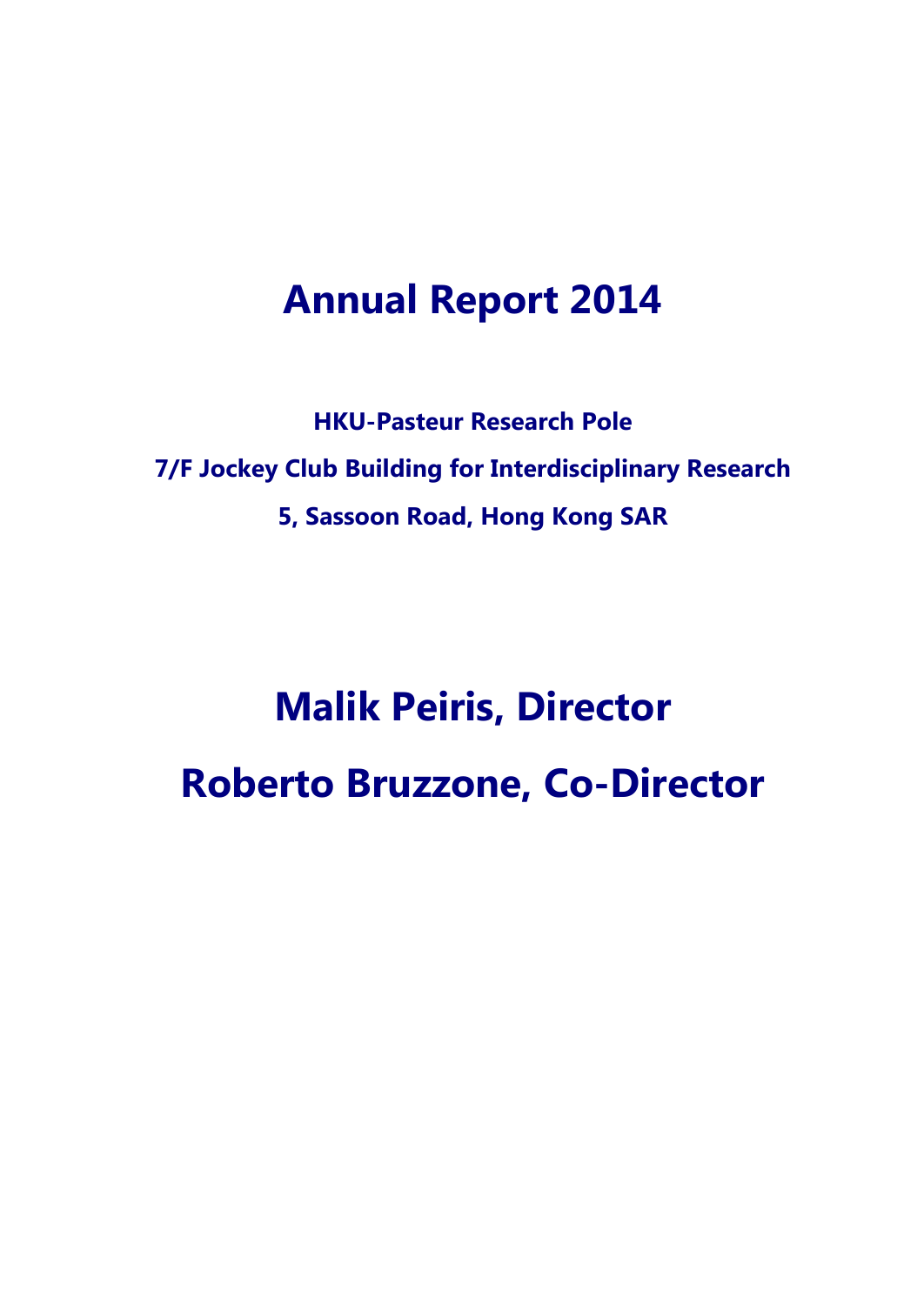# **INDEX**

# **1. Summary**

# **2. Overview of the Programs**

- 2.1 Research
- 2.2 Teaching
- 2.3 International Activity

# **3. Progress Report**

- 3.1 Suki Lee Lab
- 3.2 Chris Mok Lab
- 3.3 Sumana Sanyal Lab
- 3.4 Jimmy Lai Group
- 3.5 Roberto Bruzzone and Malik Peiris Groups
- 3.6 Teaching and Education
- 3.7 International Activity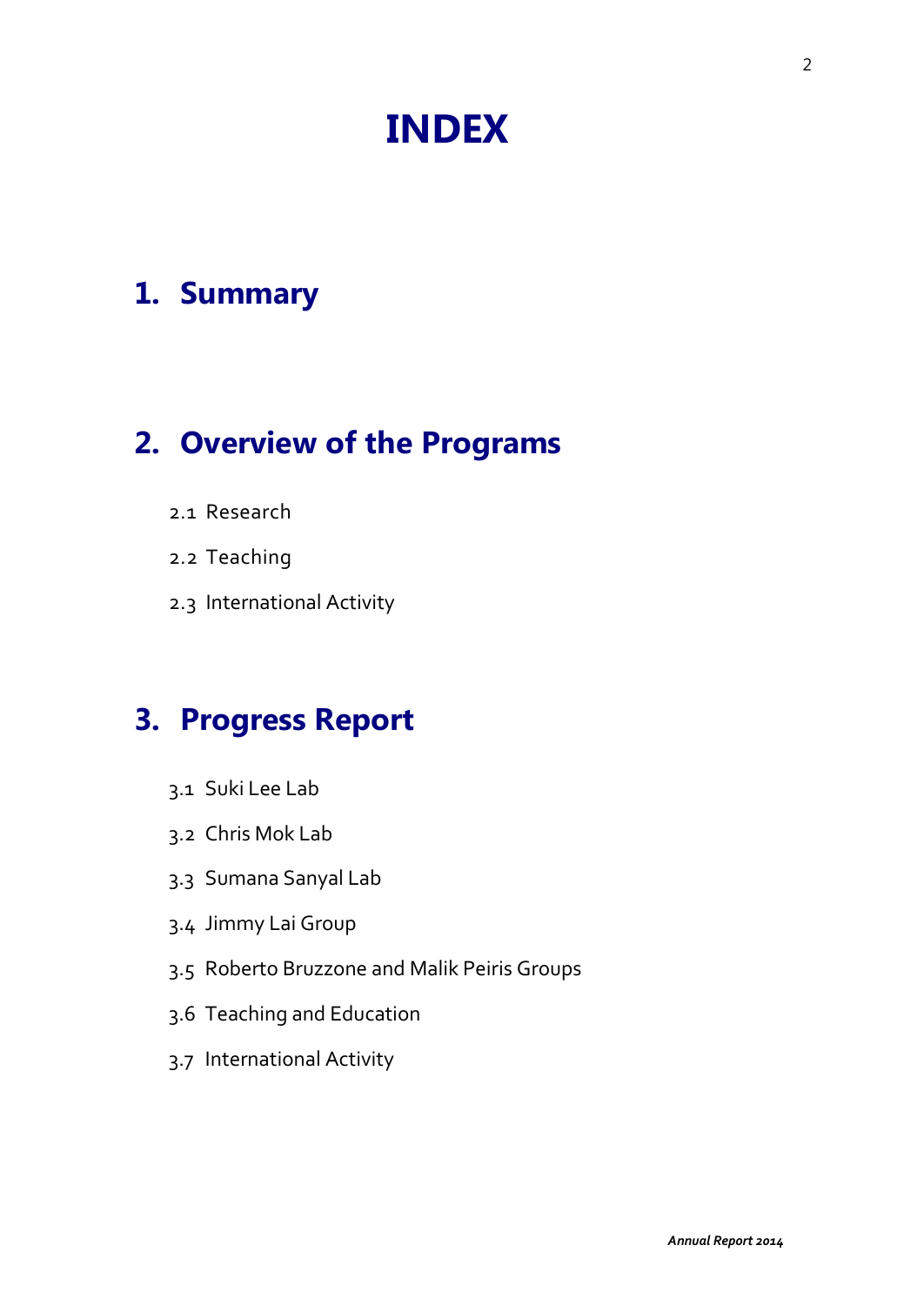# **4. Scientific Output 2014**

- 4.1 Publications cited in PubMed
- 4.2 List of Posters presented at Meetings
- 4.3 Seminars, Invited Lectures and Oral Presentations at Meetings
- 4.4 Active Grants in 2014-2015
- 4.5 Pending Grant Applications

# **5. Annexes**

| 5.1 Annex 1:     | List of Staff                                    |
|------------------|--------------------------------------------------|
| 5.2 Annex 2:     | Budget for the year ending June 2015             |
| $5.3$ Annex $3:$ | Budget Forecast for the year ending June 2016    |
| 5.4 Annex 4:     | HKU-Pasteur Cell Biology Course 2014             |
| 5.5 Annex 5:     | HKU-Pasteur Cell Virology Course 2014            |
| 5.6 Annex 6:     | HKU-Pasteur Immunology Course 2014               |
| 5.7 Annex 7:     | Surveillance of Influenza-like Illness (Vietnam) |
| $5.8$ Annex 8:   | List of Public Lectures organized by HKU-PRP     |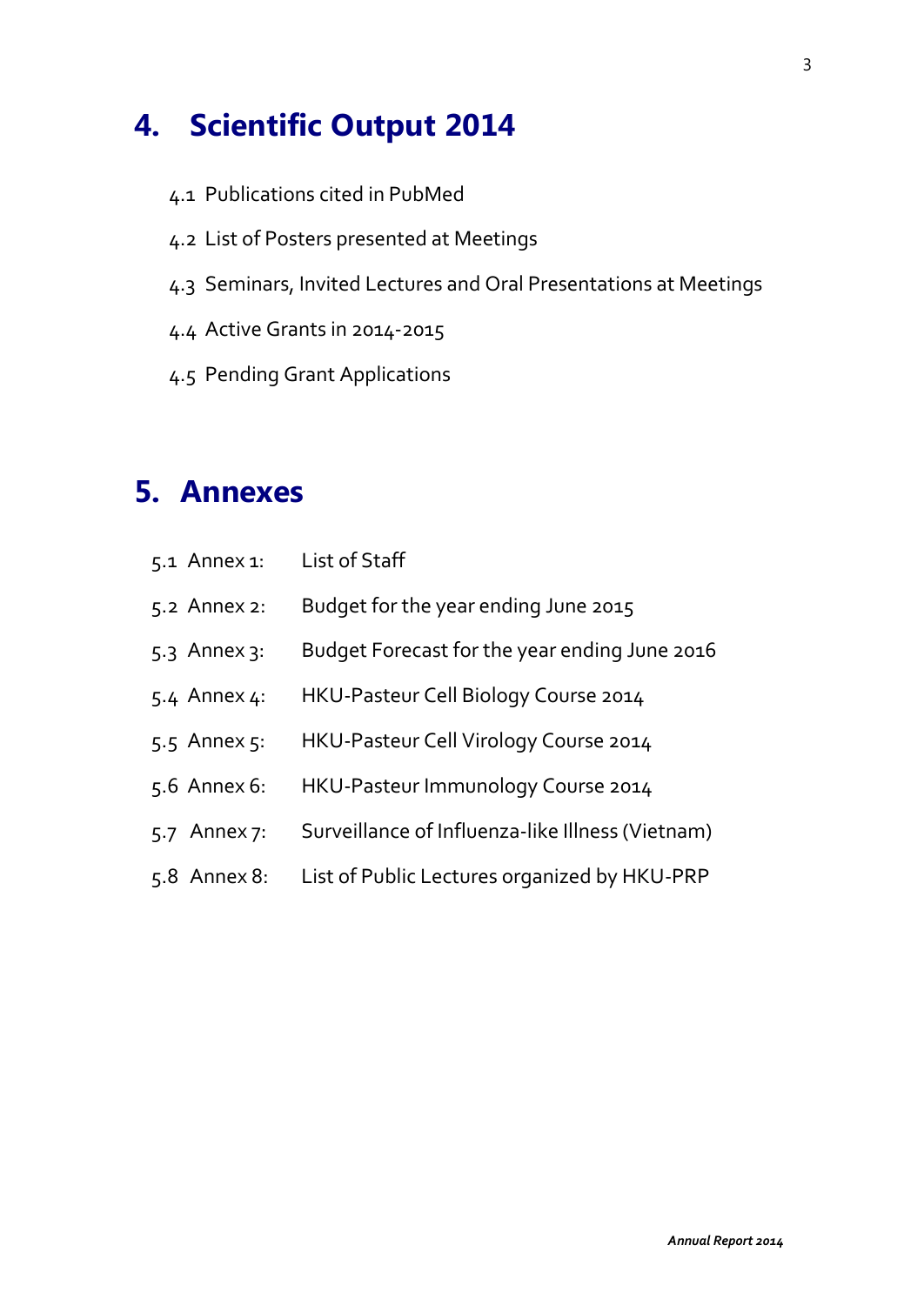# **1. Summary**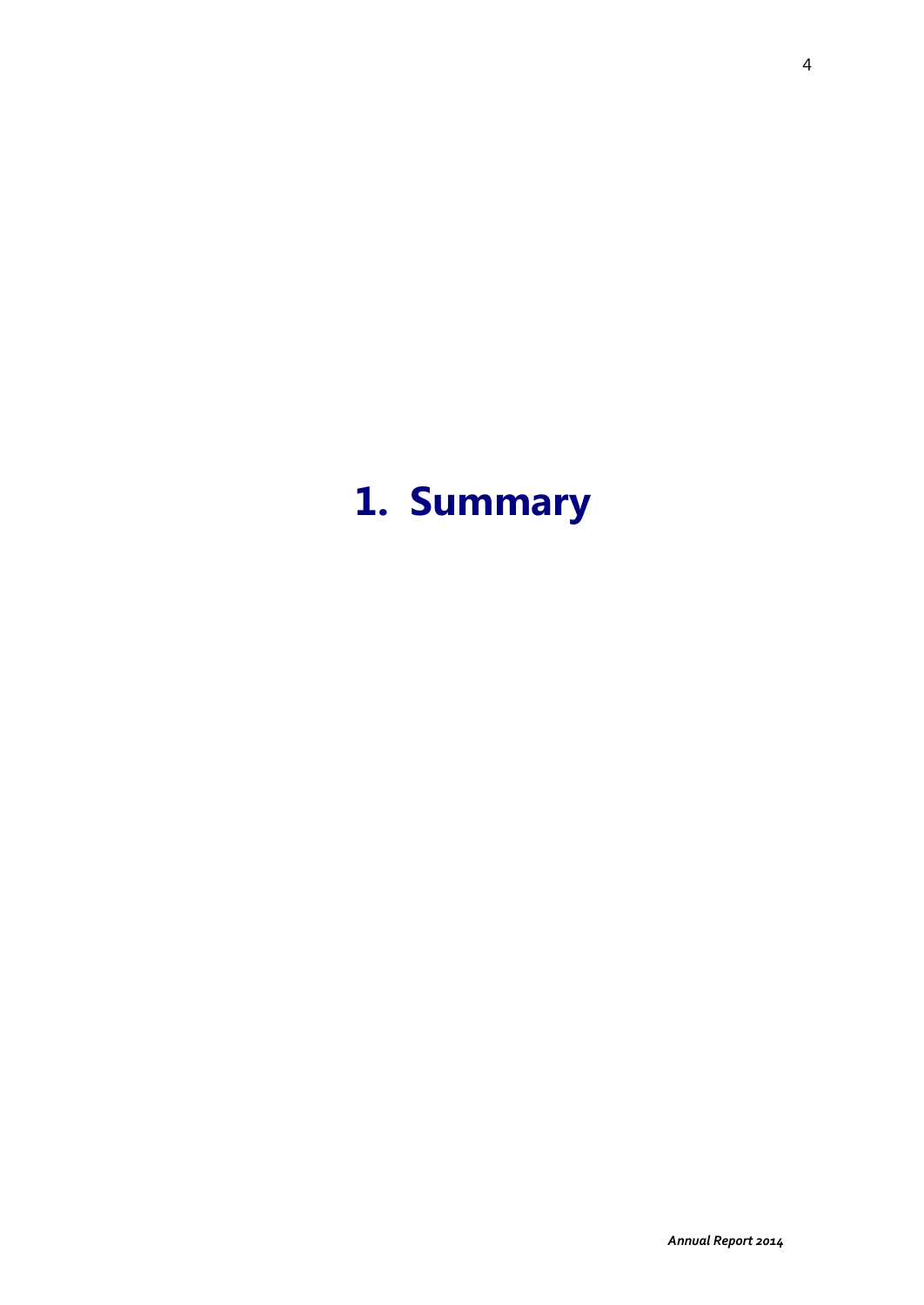The University of Hong Kong (HKU) and Institut Pasteur (IP) have established the HKU-Pasteur Research Pole (HKU-PRP), a laboratory integrated into the School of Public Health of HKU, with a signing ceremony on December 17, 2013. HKU-PRP will further develop the successful partnership between HKU and IP by focusing on the cell biology of infections. HKU-PRP is expanding its current strength on respiratory diseases by implementing research programs that tackle neglected tropical diseases, such as arboviroses, as well as basic cell biology that is relevant to the advancement of our understanding of pathogenetic mechanism. HKU-PRP is strengthning its position as a regional reference for the Institut Pasteur International Network, with particular emphasis on postgraduate training, and is firmly engaged also in undergraduate teaching with the School of Public Health and the Li Ka Shing Faculty of Medicine at HKU. We have recruited a new Group Leader at the end of 2013 and are launching a new search in 2015 to expand our critical mass.

*Research.* Our vision is to generate biological knowledge to better understand and treat infectious diseases by bringing together scientists with an interdisciplinary mind. We have re-organized the structure of the lab, which now consists of three Group Leaders – one of which has been recruited in 2013, and have secured several independent extramural grants to continue our research focus on respiratory infections and the mosquito borne disease of dengue. With respect to influenza research, we have extended our exploration of virus-host interaction and host response to viral infection by combining clinical studies and basic research investigations to gain insight into the mechanistic aspects of disease pathogenesis. We have been the driving force to set up a new research platform between HKU and the First Affiliated Hospital of Guangzhou Medical University. This initiative will cover a wide range of investigations related to new emerging viruses identified in Guangzhou and laboratory space will be made available to HKU-PRP to develop collaborative research projects. In addition, we are still actively engaged in research on the newly identified Middle East respiratory syndrome coronavirus (MERS-CoV) and have validated a neutralization assay for seroepidemiological studies on MERS-CoV. The newly developed assay does not require Biosafety Level 3 containment and is thus a relatively high-throughput assay, well suited for largescale seroepidemiology studies, which we are planning in collaboration with Pasteur Institutes in Northern Africa to better understand the ecology and epidemiology of MERS-CoV. With respect to dengue research, we have identified a crucial cellular factor that is necessary for the virus to exit from the infected cell. This is the first characterization of a host intracellular receptor that is necessary for trafficking and secretion of progeny virus. We are now extending our investigations on the characterization of host factors that are exploited in extensive remodeling of the endoplasmic reticulum to facilitate virus replication, trafficking, assembly and egress. The scientific output of HKU-PRP has been of the highest quality, with 27 papers published since January 2014.

*Teaching.* Our program of courses for postgraduate students and young scientists has become a reference beyond the Asia region, drawing an increasing number of highly qualified applications from around the world. This educational program has established a worldwide network of trainees, who seek our mentorship well after the course. In addition, we have started in 2012 collaboration with the Pasteur Institute of Ho Chi Minh City (Vietnam) to establish an annual international course on epidemiology and public health. The 2014 edition focused on influenza-like illness and was organized in collaboration with the School of Public Health.

*Perspectives*. We have developed a strong identity that is contributing to promote the presence and image of HKU, as well as of IP and its international network, in the region through research, teaching and public health activities. We have now the opportunity to expand our critical mass and plan to recruit a new Group Leader towards the end of 2015. In recognition of our achievements, we have been designated as the Asian hub of the Pasteur Network and will be playing a key role in the Center for Global Health Research and Education that Institut Pasteur has established to develop throughout the network the capacity to confront major current and upcoming global health challenges through an innovative model for research collaboration. In summary, the results obtained in 2014 are clearly in line with our strategic objectives and represent a solid foundation to position HKU-PRP as a cluster of excellence within the School of Public Health.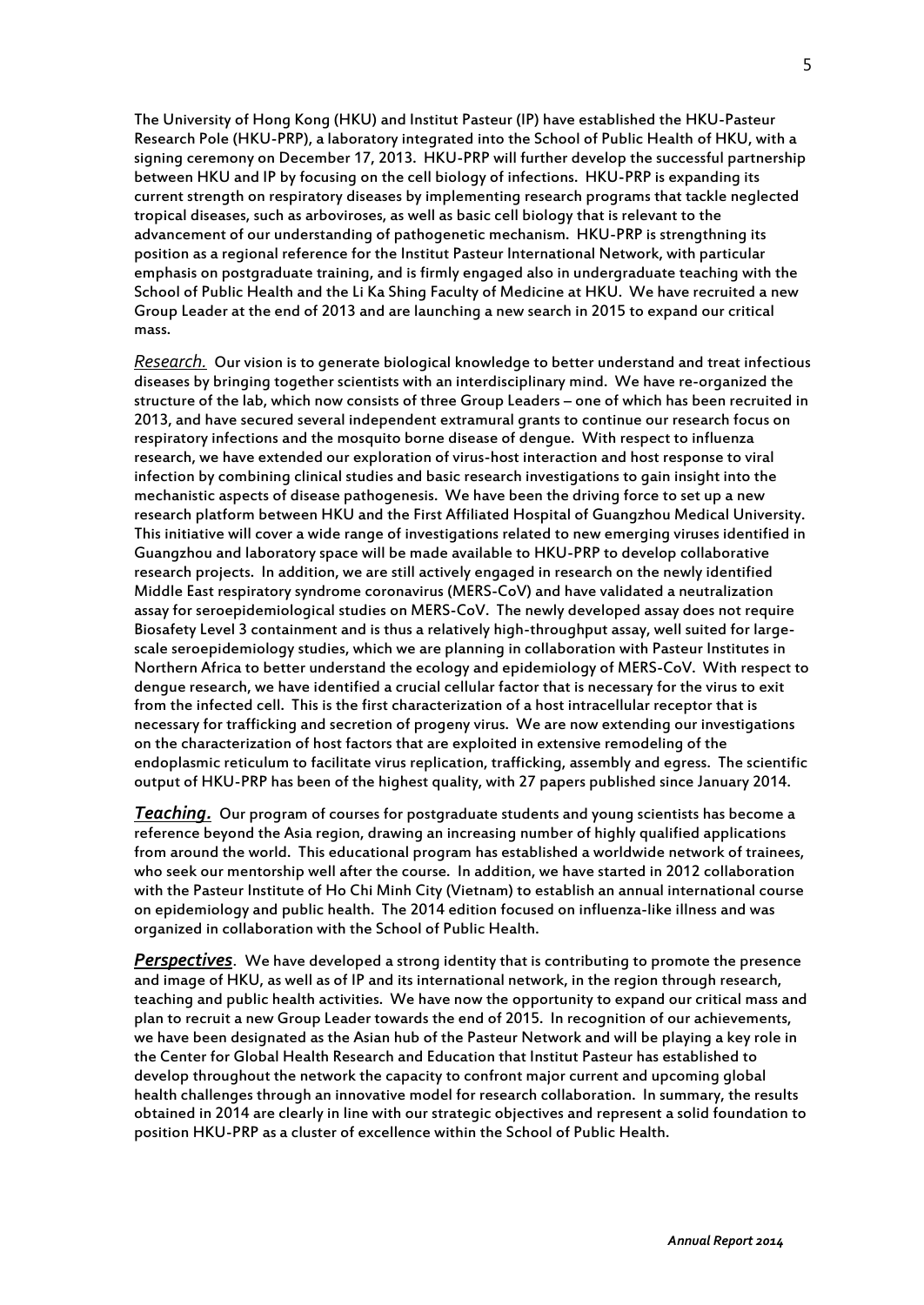# **2. Overview of the Programs**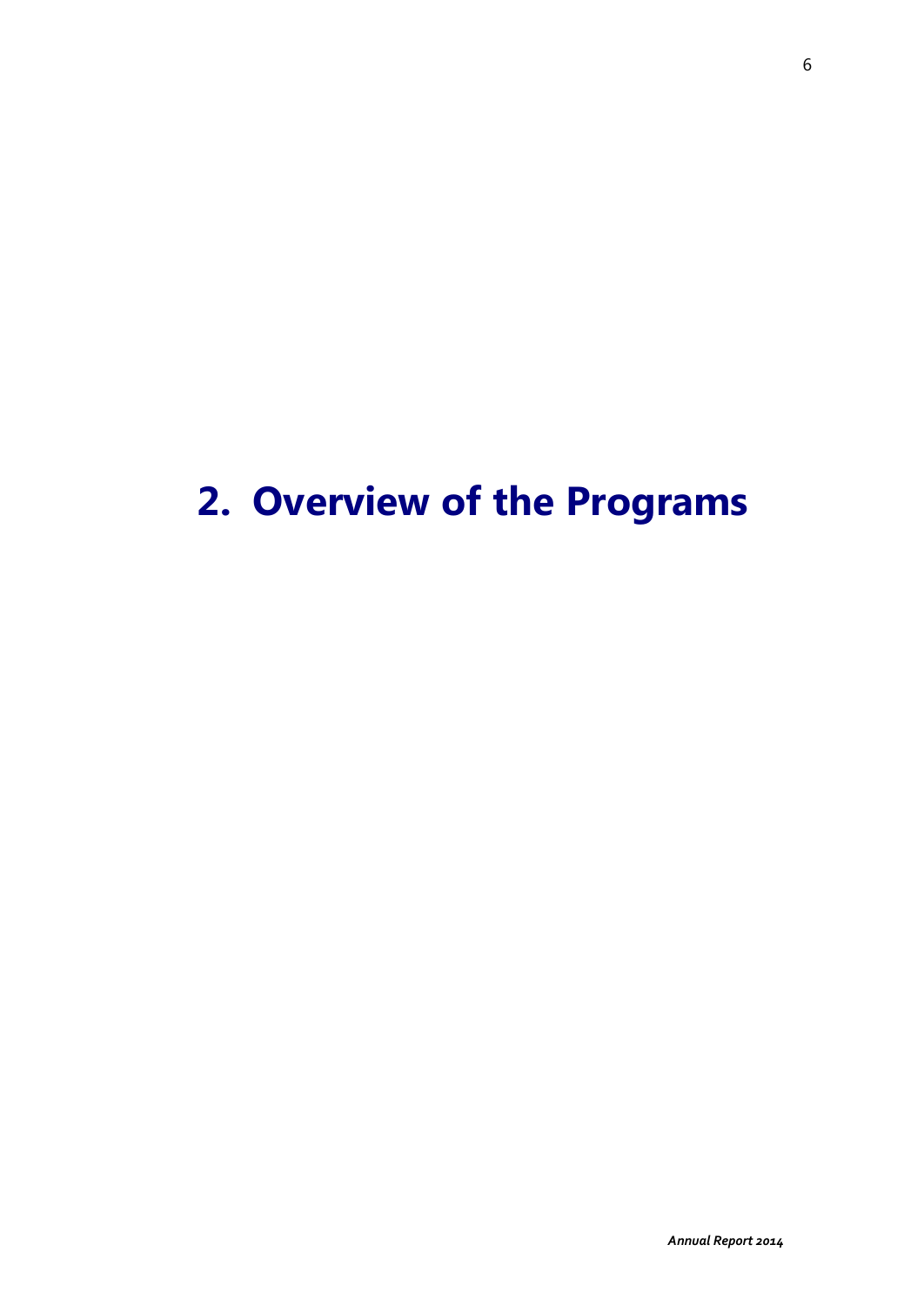#### **2.1 Research**

Our research projects address key biological questions to gain insight into how viruses function and interact with their hosts in the cellular environment that constitutes their battleground. There is a major emphasis on influenza and other viruses that are both global and regional threats with a high burden of disease. Three questions are of particular interest to us:

- 1. How do viruses invade, replicate and escape infected cells? This question encompasses both the cellular view of the infectious process – by studying molecules and machinery of the host cells that are utilized during the viral life cycle, as well as the virus point of view – to dissect novel functions of viral genes.
- 2. What makes a microbe pathogenic? This question addresses the genetic determinants of virulence and the acquisition of traits that favor crossing of species barriers by zoonotic viruses.
- 3. How do pathogens withstand the host immune response? This question zooms in on the first lines of defense of the host and the complex strategies devised by viruses to foil them.

The scientific activity of HKU-PRP has been significantly re-organized to become an important component of the Division of Public Health Laboratory Sciences of the School of Public Health in the LKS Faculty of Medicine. The lab now consists of three teams headed by Junior Group Leaders with demonstrated ability to obtain independent grants and a track record of productivity. All groups are actively engaged in the Teaching and Training program.

A search for a new Group Leader is being launched in 2015 to complement our research portfolio and augment the intellectual creativity, skills, and innovation potential of HKU-Pasteur Research Pole and the Center of Influenza Research. The successful candidate will develop a competitive research program that will address fundamental questions in the cell biology and/or immune response of viral infections. The primary selection criterion will be scientific excellence and demonstrated potential for leadership, but we are particularly interested in candidates with international experience, applying innovative approaches to understand the cell biology of virushost interactions and the immune response at the cellular and/or organismal level.

Research in the Suki Lee lab focuses on virus-host interaction and host response to viral infection. The most significant achievement has been the discovery that TLR10, an orphan receptor, functions as a new innate immune sensor, by demonstrating that influenza virus infection increased TLR10 expression and led to cytokine and interferon induction. Suki Lee was the recipient of the Most Promising Young Researcher Award 2014 from the Research Office of the Food and Health Bureau of Hong Kong SAR.

The lab of Chris Mok uses a combination of in vitro and in vivo models to understand the behavior and pathogenicity of emerging viruses. In this context, he has been the driving force behind the establishment of a new research platform, the "Guangdong-Hong Kong Joint Research Centre for Clinical and Preventive Medicine against Emerging Infectious Diseases", between HKU and the First Affiliated Hospital of Guangzhou Medical University. This initiative will cover a wide range of research interests related to new emerging viruses identified in Guangzhou and laboratory space will be made available to HKU-PRP to develop collaborative research projects.

The main objectives of the Sumana Sanyal lab are to combine methods of cell biology and immunology to address aspects of host-pathogen interactions. Using influenza and dengue as model systems, the lab aims to determine the identity and function of specific host factors that are exploited by these viruses to complete their intracellular life cycle. A related research area is the investigation of counterstrategies employed by the host – either through upregulation of immune signaling pathways or expression of virus restriction factors – in order to prevent virus infection at various steps, including replication, assembly and release.

The research activity of HKU-PRP includes work by Jimmy Lai (joint appointment in the Department of Pathology), who combines chemical, biochemical and cell biological methods to unravel the mechanisms of influenza virus-cell receptor interaction at the atomic level. Research projects that had been initiated by staff that have since left the lab are now close to completion under supervision by Roberto Bruzzone. Work on MERS coronavirus is coordinated by Malik Peiris.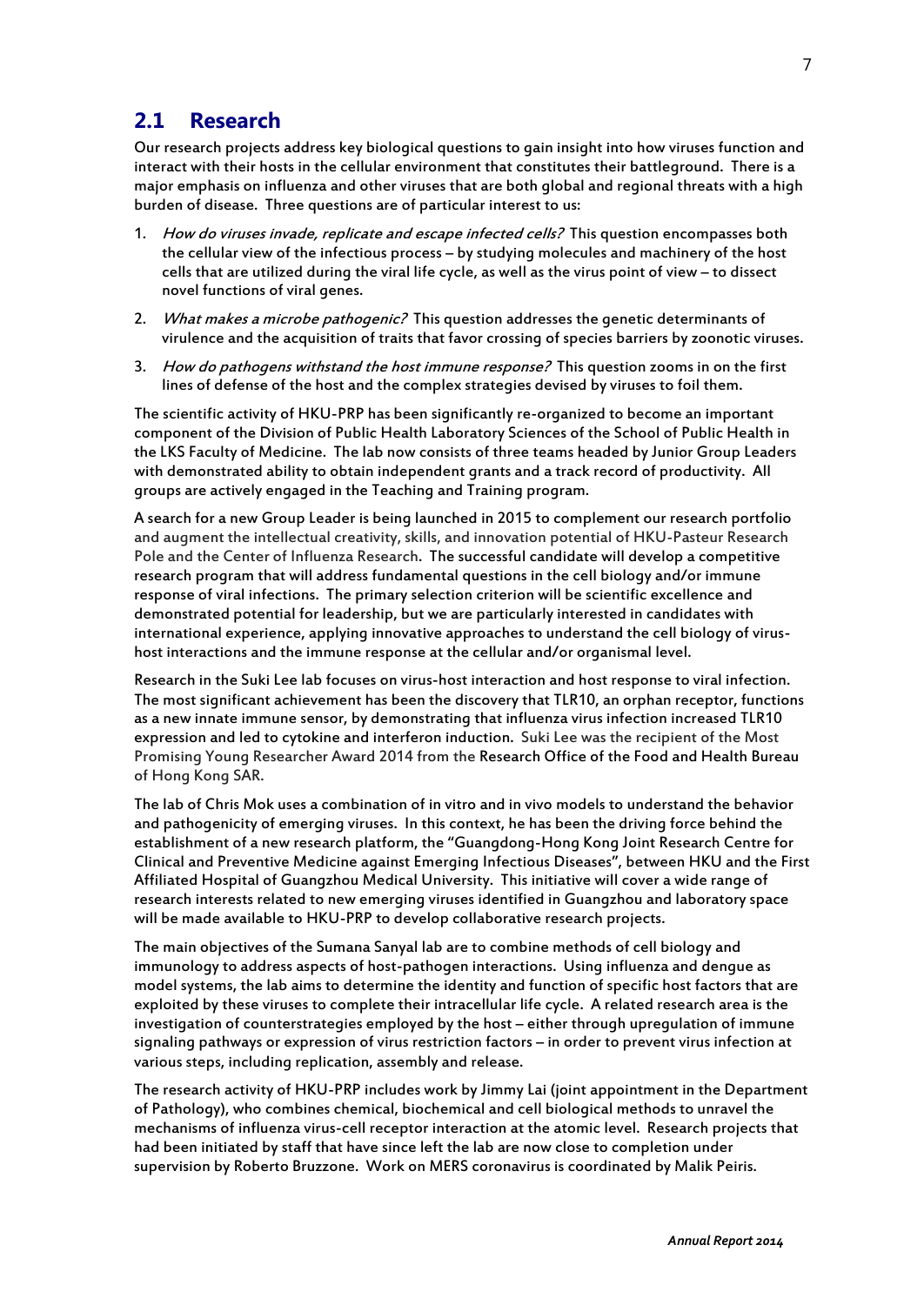### **2.2 Teaching and Education**

The main objective of our educational pillar is to further develop an advanced teaching program in life sciences that will train a highly selected group of students who will be at the forefront of biomedical research in their countries. This program is extremely competitive and comparable in quality to that of established benchmarks, such as EMBO and Cold Spring Harbor and, therefore, is solidifying the reputation of HKU-PRP and Hong Kong as the premier regional hub for education. Some figures collected during a 4-year span (2010-2013), during which the complete series of three courses has been operational, help to illustrate the overall impact of the program in Hong Kong. We have received more than 750 applications from over 25 countries; 303 students with the same global geographic representation were selected for participation. We have also expanded the number of subscriptions to the HKU-Pasteur Courses Series Newsletter, which now totals 494, and our groups in social media have grown, reaching 265 and 262 members for LinkedIn and Facebook, respectively.

We have established in 2013, with the support of L'Oreal Hong Kong Ltd, an exchange program of short-term scholarships at Institut Pasteur for Hong Kong students. The Scholarship is offered to postgraduate students who are permanent residents of Hong Kong or Macau and demonstrate a keen and devoted capability and intention to pursue research studies in France at the doctoral or postdoctoral level. This initiative is showing the potential to create a very solid bridge between Hong Kong and Institut Pasteur.

In line with the regional training needs in the Asian-Pacific Region, we have launched with the Pasteur Institute of Ho Chi Minh City and the support of the Institut Pasteur International Network and the French Regional Scientific Cooperation a series of international workshops for epidemiologists and public health personnel involved in surveillance activities. The 2014 workshop has been devoted to analyze and discuss methods and impact of surveillance programs of influenzalike illness (ILI).

We are actively engaged in postgraduate training in our lab with two PhD students having defended their thesis in 2014.

#### **2.3 International Activity**

We have leadership roles in a number of global projects with a major focus on viral respiratory infections. Roberto Bruzzone is a member of the Executive Committee of the International Severe Acute Respiratory and Emerging Infection Consortium (ISARIC), a global initiative aiming to ensure that clinical researchers have the open access protocols and data-sharing processes needed to facilitate a rapid response to emerging diseases that may turn into epidemics or pandemics. Moreover, we are part of an EU-funded consortium (Funding scheme: Large-scale integrating project) supported through the 7<sup>th</sup> Framework Program with Malik Peiris as coordinator of our work package.

Institut Pasteur and the Institut Pasteur International Network are developing a Center for Global Health Research and Education (CGH) that aims to improve the health of populations worldwide. HKU-PRP has been designated as the Asian the hub of the CGH and Roberto Bruzzone has been appointed Direcotr of the International Teaching and Training Progam of Institut Pasteur.

Malik Peiris is the Coordinator of the Theme-based Research Scheme (TRS): "Viral, host and environmental determinants of influenza virus transmission and pathogenesis", which has been awarded a HK\$75 million grant. This large-scal multidisciplinary project builds on the success of the Area of Excellence scheme on "Control of Pandemic and Inter-pandemic Influenza", which was also initiated and coordinated by Malik Peiris. The newly funded TRS aims at enhancing global public health by identifying the viral and host determinants of influenza virus transmission and pathogenesis leading to evidence-based interventions.

Malik Peiris continues to serve on a number of WHO working groups in relation to both avian and swine origin influenza virus. Malik Peiris received special mention in the Nature Index 2014 – China Supplement, as one of the most significant contributors in this area (microbiology/virology), with three articles in the index on the infectivity and transmission of avian and swine influenza viruses.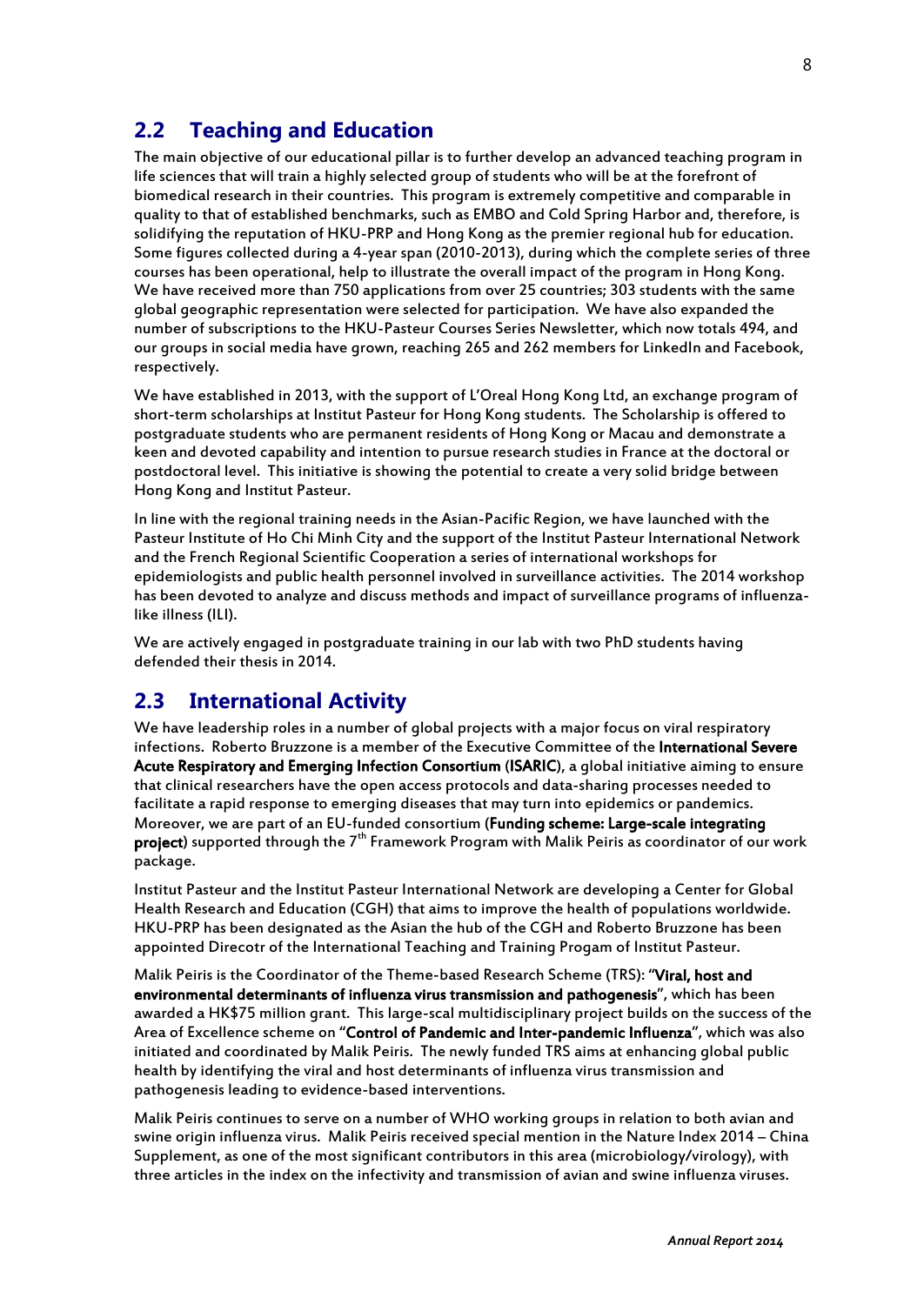# **3. Progress Report**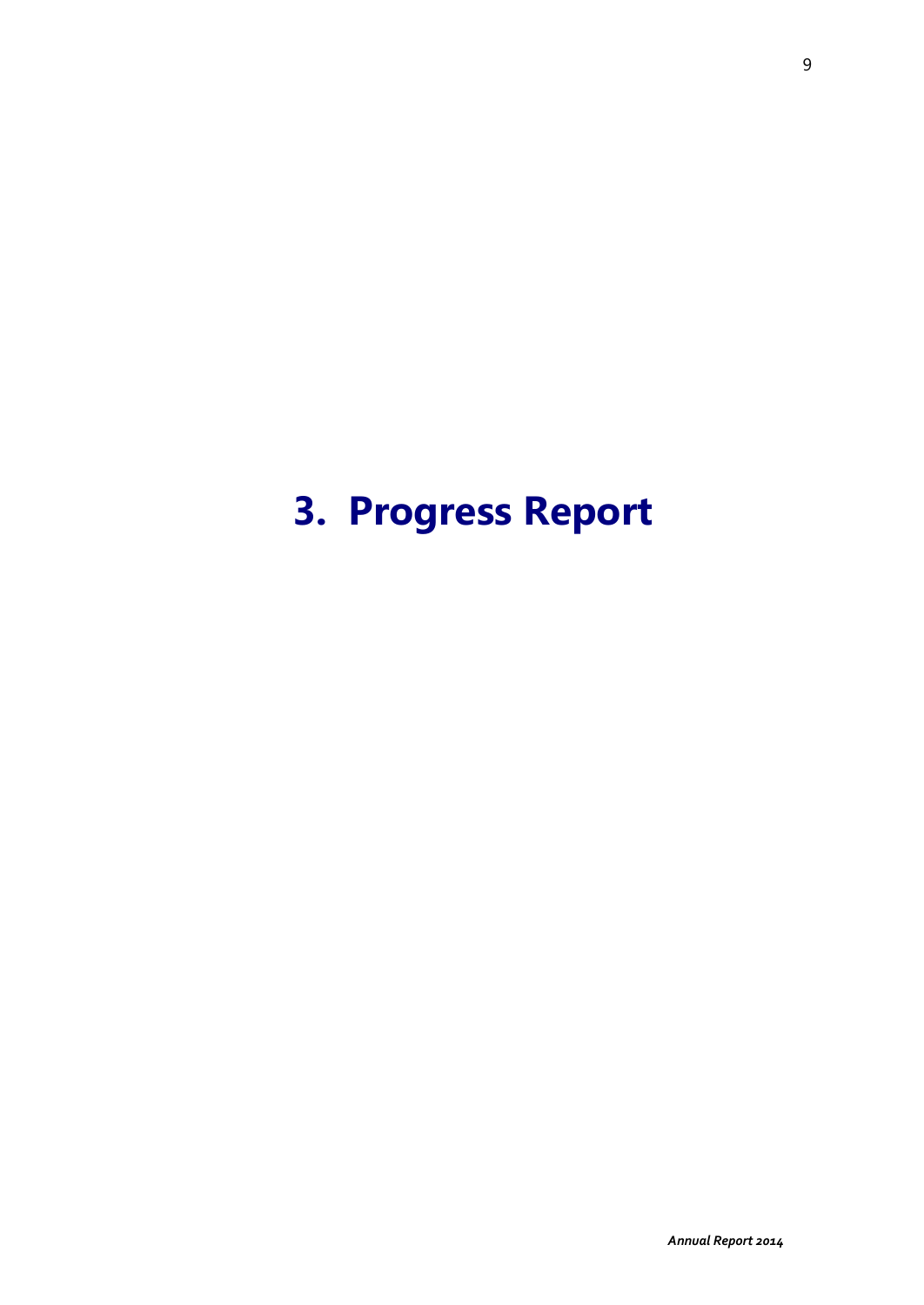# **3.1 SUKI LEE LAB**

#### **Main Objectives and Strategy**

Influenza virus infections remain one of the major causes of mortality in the developing world and of morbidity worldwide. Animal influenza A viruses that have zoonotically transmitted to humans include H5N1, H9N2 and the lately H7N9 virus, whereas those that have adapted to sustained human transmission include the 2009 pandemic H1N1 virus. The lab focuses on virus-host interaction and host response to viral infection, with a major objective to investigate the underlining mechanisms of influenza virus pathogenesis and to explore the potential of novel therapeutic targets for the treatment of diseases caused by these viruses. More specifically, we are focusing on two major projects in 2014.

#### *Molecular and functional characterization of TLR10*

Toll-like receptors (TLRs) play key roles in innate immune recognition of pathogenassociated molecular patterns (PAMPs) of invading microbes. Among the ten TLR family members identified in humans, TLR10 remains an orphan receptor without known agonist or function. Recent studies have reported genetic polymorphisms of TLR10 in humans in association with diverse diseases, including inflammatory and respiratory diseases, but the mechanisms remain obscure. Recently, we have proposed a role for TLR10 as a new innate immune sensor by demonstrating that influenza virus infection increased TLR10 expression and led to cytokine and interferon (IFN) induction. However, two key questions regarding this orphan receptor remain unanswered: What is the ligand for TLR10 sensing during viral infection, and what is the function of TLR10 in host response following viral infection? By addressing these knowledge gaps our studies will open a new area in innate immunity and provide fundamentally important information in understanding virus-host interactions.

#### *Neuropathogenicity of avian H7N9 and pdmH1N1*

The recent avian H7N9 infection cases caused much concern due to its severity. The case fatality rate of H7N9 infection is around 30% with 16% ICU admission rate. The main symptoms of H7N9 patients include fever, cough and dyspnea. As disease progresses, acute respiratory distress syndrome (ARD) develops. Encephalopathy was reported as a complication in a few patients, but the potential of avian H7N9 to spread to the mammalian brain has been demonstrated in a study in which viral RNA of the avian H7N9 virus was detected in brains of infected ferrets. Similarly, neurological complications, particularly in pediatric patients, have also been associated with pdmH1N1. Acute encephalopathy is the most commonly reported neurological complication and some patients can develop delirious behavior and visual hallucinations, with rapid deterioration of consciousness into coma. Other less common neurological complications such as ischemia stroke, focal neurological deficits, acute disseminated encephalomyelitis (ADEM) and Guillain-Barre syndrome (GBS) and transverse myelitis have also been described. Our previous study on H5N1 suggested that human astrocytes and neuronal cells could be infected by highly pathogenic H5N1 virus, and produce potent cytokine response that trigger CNS injury, and may play an important role in viral pathogenesis (Ng et al., 2010). The objective of this study is to extend our observations by investigating the tropism and innate immune response of avian H7N9 and pdmH1N1 viruses in human brain cells.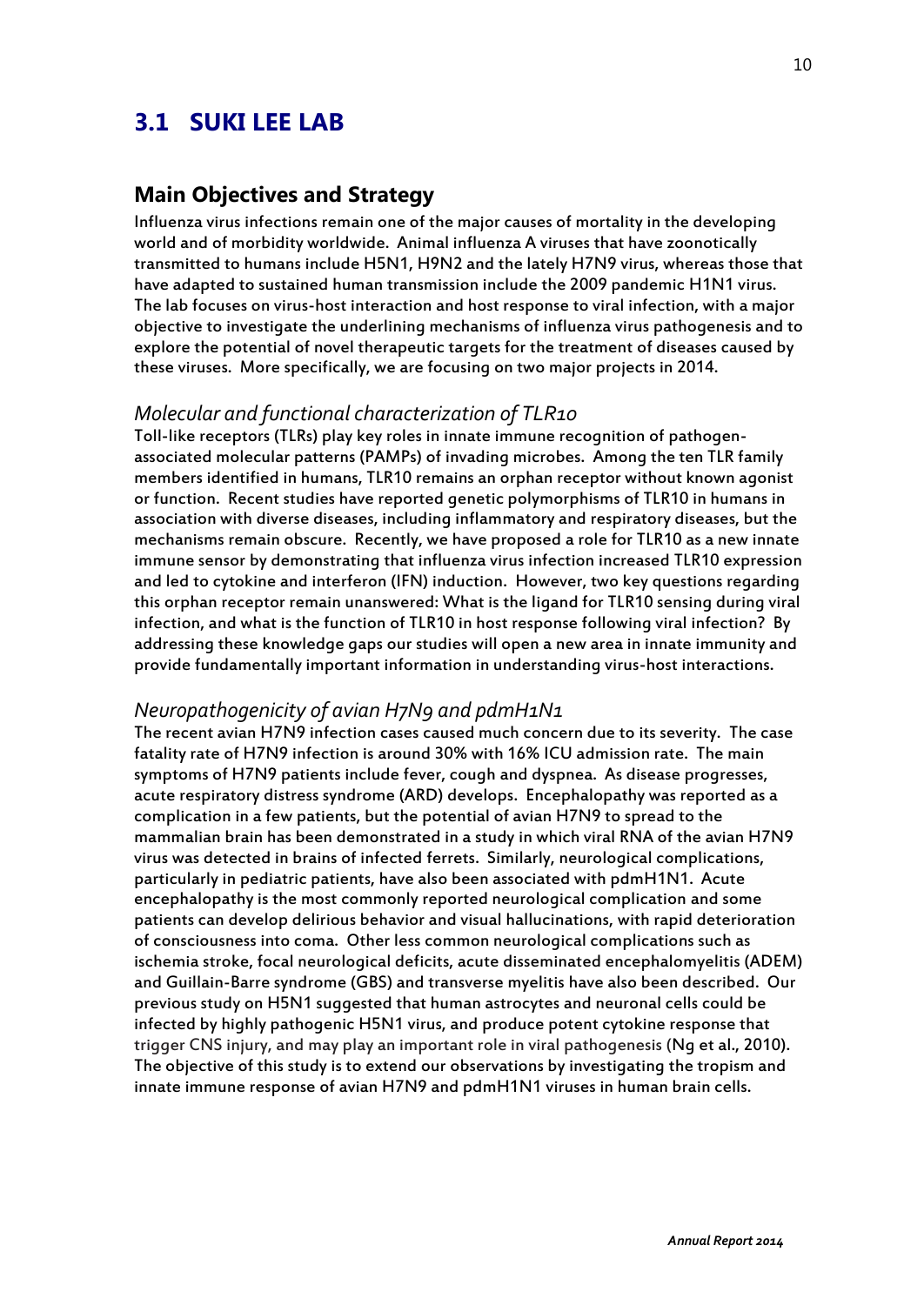## **Achievements and Ongoing Research**

We have recently reported that influenza virus infection increased TLR10 expression and TLR10 contributed to innate immune sensing of viral infection leading to induction of proinflammatory cytokines and interferons (IFNs). Signaling via TLR10 was activated by the functional RNA-protein complex of influenza virus leading to robust induction of cytokine expression. Our findings have indicate that TLR10 is an important innate immune sensor of viral infection and we are now extending our investigations to identify its ligand(s) and determine the biological function of this receptor in viral infection.

#### *Biochemical and functional characterization of TLR10* [Funding: Funding: RGC-GRF and AoE/M-12/16]

#### Subcellular localization of TLR10 in human monocytic cells

In the present study, we first determined the exact localization of TLR10 using confocal microscopy. TLR10 was found to be predominantly expressed intracellularly, mainly colocalized with endosomal markers in human monocytic cells.

We next screened known agonists for TLR1-9 to determine their ability to be recognized by TLR10 and activate downstream IFN expression. IFN expression was found to be induced in cells over-expressing TLR10, compared to wild-type THP-1, upon stimulation with a TLR3 agonist, poly (I:C), whereas an opposite effect on IFN expression was observed in TLR10 knock-down cells. Because of the structural similarity of poly (I:C) these data suggest that double-stranded RNA could be a possible natural ligand of TLR10 and induce its signaling to trigger IFN expression.

We speculated, therefore, that TLR10 may be responsible for sensing viral nucleic acids upon influenza virus infection. We isolated viral RNA from live influenza A viruses and used it to stimulate cells. Similar to the poly (I:C) data, IFN expression was found to be upregulated in TLR10 over-expressed cells compared to wild-type control cells, whereas, IFN expression was suppressed in the TLR10 knock-down cells. These data further confirm our hypothesis that TLR10 is a *bona fide* pattern recognition that senses viral RNA as its natural ligand during influenza virus infection.

As influenza A virus can induce both pro-inflammatory cytokines and IFNs, we next investigated whether this TLR10-mediated effect occurred via activation of NFKB.

We found that NFKB activity was increased after influenza A virus infection in TLR10 overexpressing cells compared to controls, suggesting that activation of TLR10 signaling triggered IFN responses via NFKB. As poly (I:C) was found to be a possible ligand of TLR10, we also challenged poly (I:C) under the same experimental conditions. A slight increase of NFKB activity was also measured in TLR10 over-expressing cells, albeit of a much lesser extent compared to influenza A virus infection. Together, our data support the notion that viral RNA could be the natural ligand for TLR10 signaling and extend our working model of TLR10 as a nucleotide-sensing receptor.

In the context of this project we have obtained a provisional patent entitled: TLR10 is an innate immune sensor of virus infections and provides a therapeutic target for immunemodulatory interventions and have started up a strategic collaboration with an industrial partner (Invivogen SAS).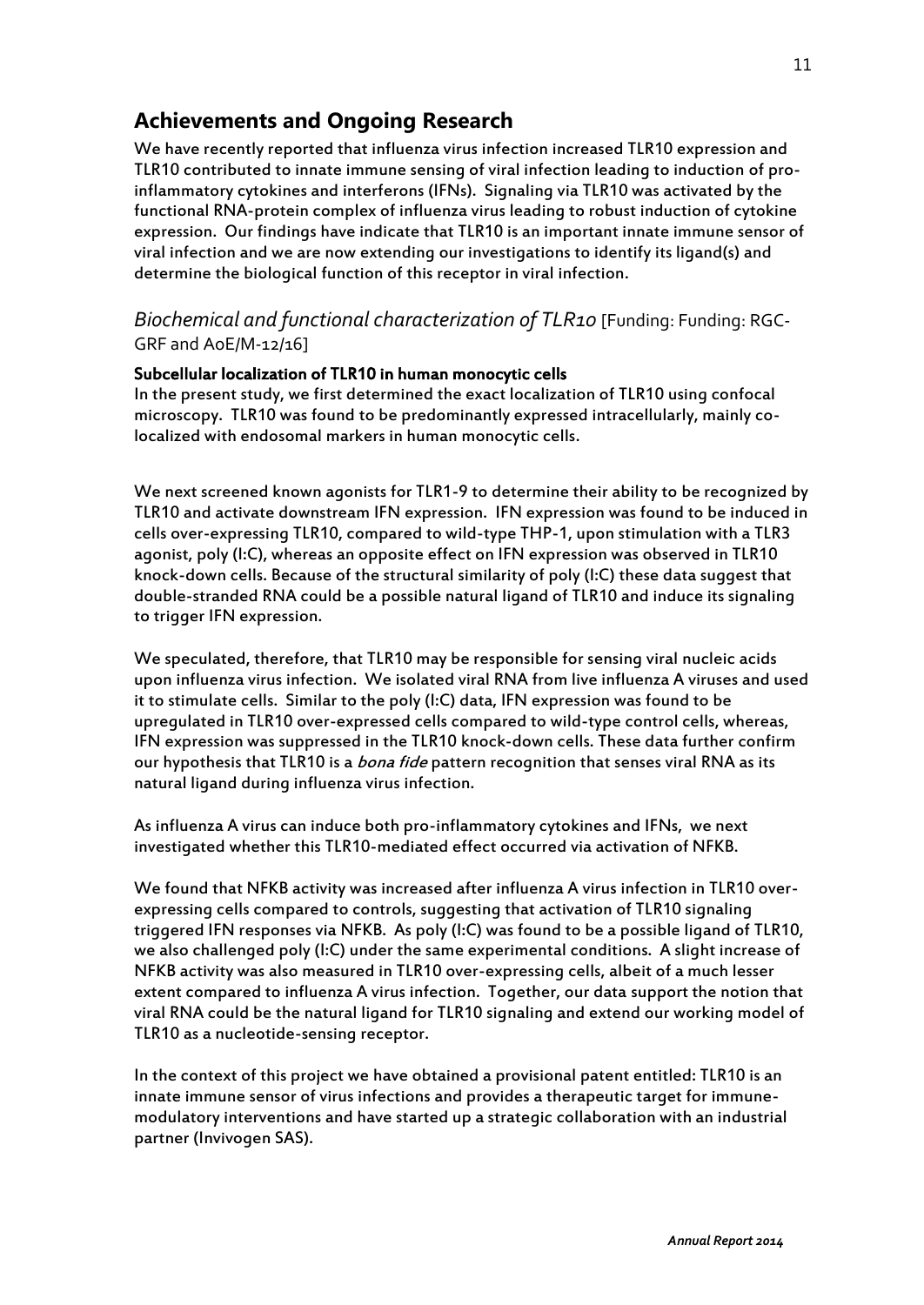#### *Characterization of neuropathogenicity of avian H7N9 and pdmH1N1* [Funding: HMRF]

We and the others have used in vitro and in vivo models to demonstrate the neurotropism of influenza viruses. Thus, H1N1 induces neuroinflammation, neuronal damage and cognitive dysfunction in adult mice and can result in loss of dopaminergic neurons both in vivo and in vitro. Dissemination of the viruses in the brain can be observed after intranasal inoculation of avian H5N1 viruses in mice and ferret. Our *in vitro* studies have demonstrated that avian H5N1 can directly infect microglial, astrocytes and neuronal cells. We have extended our investigations to determine the tropism and innate immune response of avian H7N9 and pdmH1N1 viruses in human brain cells.

Differentiated human astrocyte cell line, T98G, and differentiated human neuronal cell line, SH-SY5Y, were infected with avian H7N9, pdmH1N1 and avian H5N1 viruses. Distinct cytopathic effects, such as cell rounding, vacuolation and cell detachment, were observed in astrocytic and neuronal cells infected by avian H5N1 for 24 hours. Infection by avian H7N9 virus also caused cell death in both cell types, albeit to a lesser extent compared to H5N1. By contrast pdmH1N1 virus induced only mild cytopathic effects.

To examine the viral replication kinetics in influenza A virus infected cells, expression of influenza viral matrix (M) gene was measured by real time PCR. Like avian H5N1 virus, both avian H7N9 and pdmH1N1 influenza A viruses were able to infect the two cell lines as indicated by the detection of the M gene in the infected astrocytic and neuronal cells. Furthermore, the gradual increase in M gene expression along the different infection time suggests that all these influenza A viruses exhibit effective replication and viral gene transcription in both human astrocytic and neuronal cells.

To further examine the kinetics of progeny virus production from infected cells, supernatants of virus infected cells were collected to determine the titer of progeny viruses produced after multi-round of replication using  $TCID<sub>50</sub>$  assay. In human astrocytic cells, viral titer of avian H5N1 gradually increased from 24 to 72 h after infection. In contrast, no infectious progeny of either H7N9 or pdmH1N1 virus was detected in the supernatant at any time points. Interestingly, H7N9 virus but not pdmH1N1 virus replicated effectively in infected neuronal cells and progeny virus titer was comparable to that of avian H5N1.

Taken together, these results demonstrated that even though pdmH1N1 viruses could infect and replicate in astrocytic and neuronal cells, they are unable to produce progeny viruses efficiently in these infected cells. Of note, the two pdmH1N1 virus strains isolated from mild cases and those that caused neurological complication respectively showed no difference in the ability to infect and replicate in both brain cell types.

During influenza viral infection, signs of inflammation in the respiratory tissues are detectable and indicative of host innate immune responses. Therefore, we next investigated the cytokine expression profiles in human brain cells upon the avian H7N9 and the pdmH1N1 infection. In both human astrocytes and neuronal cells, proinflammatory cytokines as well as type-I IFN including TNF $\alpha$ , IL6, IL8, CCL2 and IFN $\beta$  were found to be markedly upregulated in response to avian H7N9 virus. However, when compared to highly pathogenic avian H5N1 virus, H7N9 was a less potent inducer of cytokines in both cell types.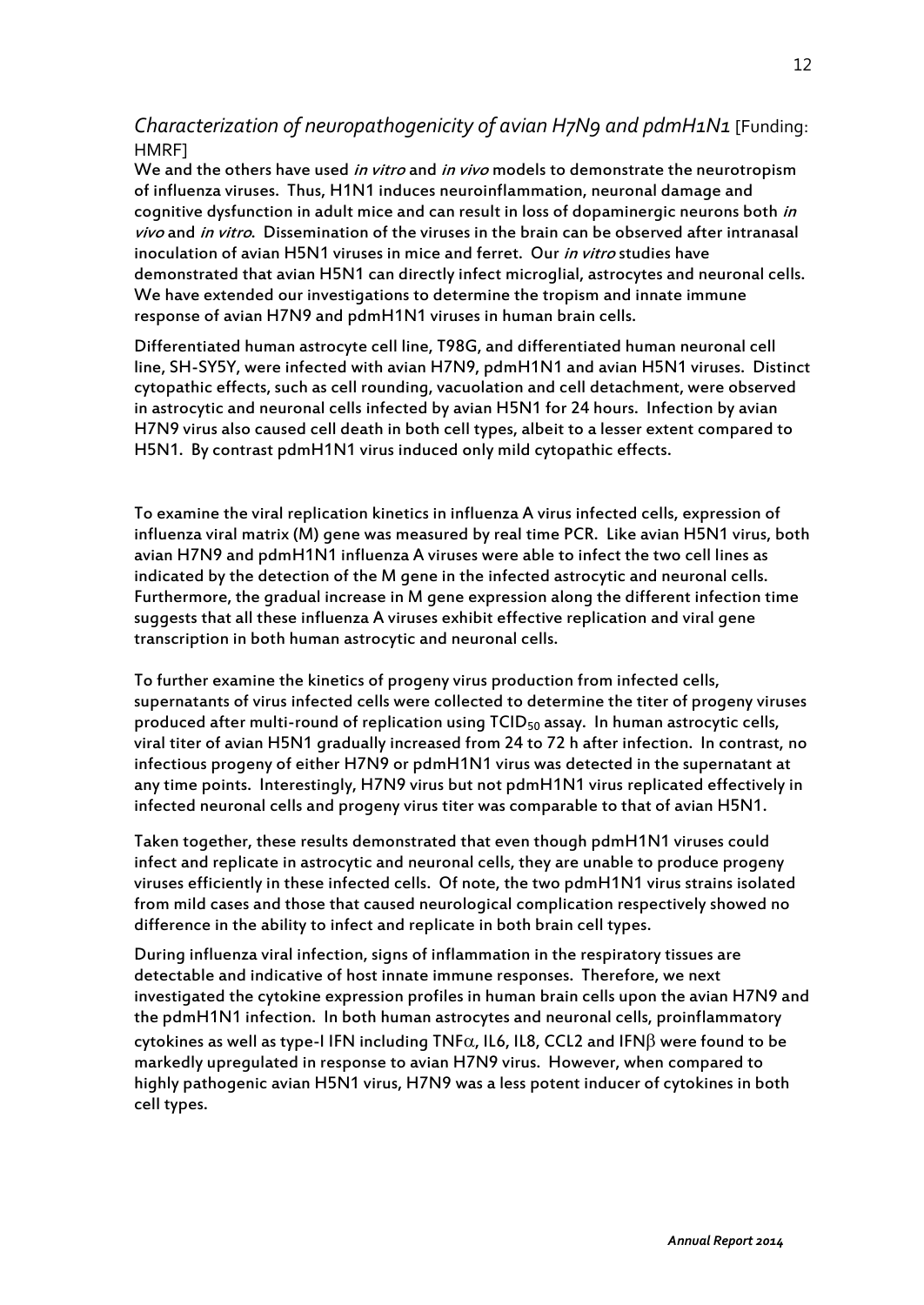In keeping with their inability to effectively sustain progeny virus production , both pdmH1N1 viruses only induced very low or no cytokine expression in these cells and no differential cytokine expression was observed between the two pdmH1N1 strains.

In order to understand this late cytokine response, we examined the expression of SOCS (Suppressor Of Cytokine Signaling), whose function is to inhibit the JAK-STAT signaling pathway in a variety of cell types. We observed that the avian H7N9 and H5N1 significantly induced SOCS1 expression in infected astrocytic cells at 6 h after infection. Interestingly, there was a remarkable induction of SOCS3 expression by the two pdmH1N1 viruses as early as at 1h after infection in the astrocytic cells, whereas cells infected with the two avian viruses only showed a marginal induction of SOCS3. In infected neuronal cells, all the tested viruses did not induce SOCS1 expression. However, pdmH1N1 isolated from a patient with neurological complications induced a dramatic SOCS3 mRNA expression at 1 h after infection in neuronal cells. SOCS proteins are key negative- regulators in cytokine signaling. Recent evidence suggests that SOCS1 and SOCS3 are upregulated by seasonal and pdmH1N1 viruses and that induction of SOCS proteins in adaptive immune cells by influenza A viruses suppresses cytokine and IFN production. On the one hand, the induction of SOCS proteins in adaptive immune cells by influenza A viruses has been suggested to suppress cytokine and IFN production, thereby delaying viral clearance. On the other hand, impaired antiviral responses may serve as a feedback mechanism to trigger the host to adaptively increase cytokine induction, leading to robust cytokine expression that causes a severe cytokine storm. The present results support the hypothesis that the mRNA expression of cytokines increases significantly at the later stage of infection after SOCS1 and SOCS3 mRNA induction in infected cells, whereas excessive proinflammatory cytokine production with deficient antiviral immunity in the brain could exacerbate neuroinflammation, leading to brain injury.

# **Publications**

1. Lee SM, Kok KH Jaume M, Cheung TK, Yip TF, Lai JC, Guan Y, Webster RG, Jin DY, Peiris JS (2014) Toll-like receptor 10 is involved in induction of innate immune responses to influenza virus infection. Proc Natl Acad Sci USA 111:3793-3798.

#### **Awards**

Suki Lee was the recipient of the Most Promising Young Researcher Award 2014 from the Research Office of the Food and Health Bureau of Hong Kong SAR.

# **Collaborations (local and international)**

Ben Cowling (School of Public Health, HKU, Hong Kong): Association between basal leukocyte transcriptome profile and symptom development & disease severity after influenza virus infection in humans.

RT Guo (Tianjin Institute of Industrial Biotechnology, Chinese Academy of Sciences, PR China): Determination of the crystal structure of TLR10.

Nancy Ip and YP Ng (HKUST, Hong Kong): Investigation of the neuropathogenicity of influenza A viruses and of the signaling pathways that are activated in response to virus infection in human brain cells.

Eric Perouzel (Invivogen SAS, France): Determination of TLR10 ligands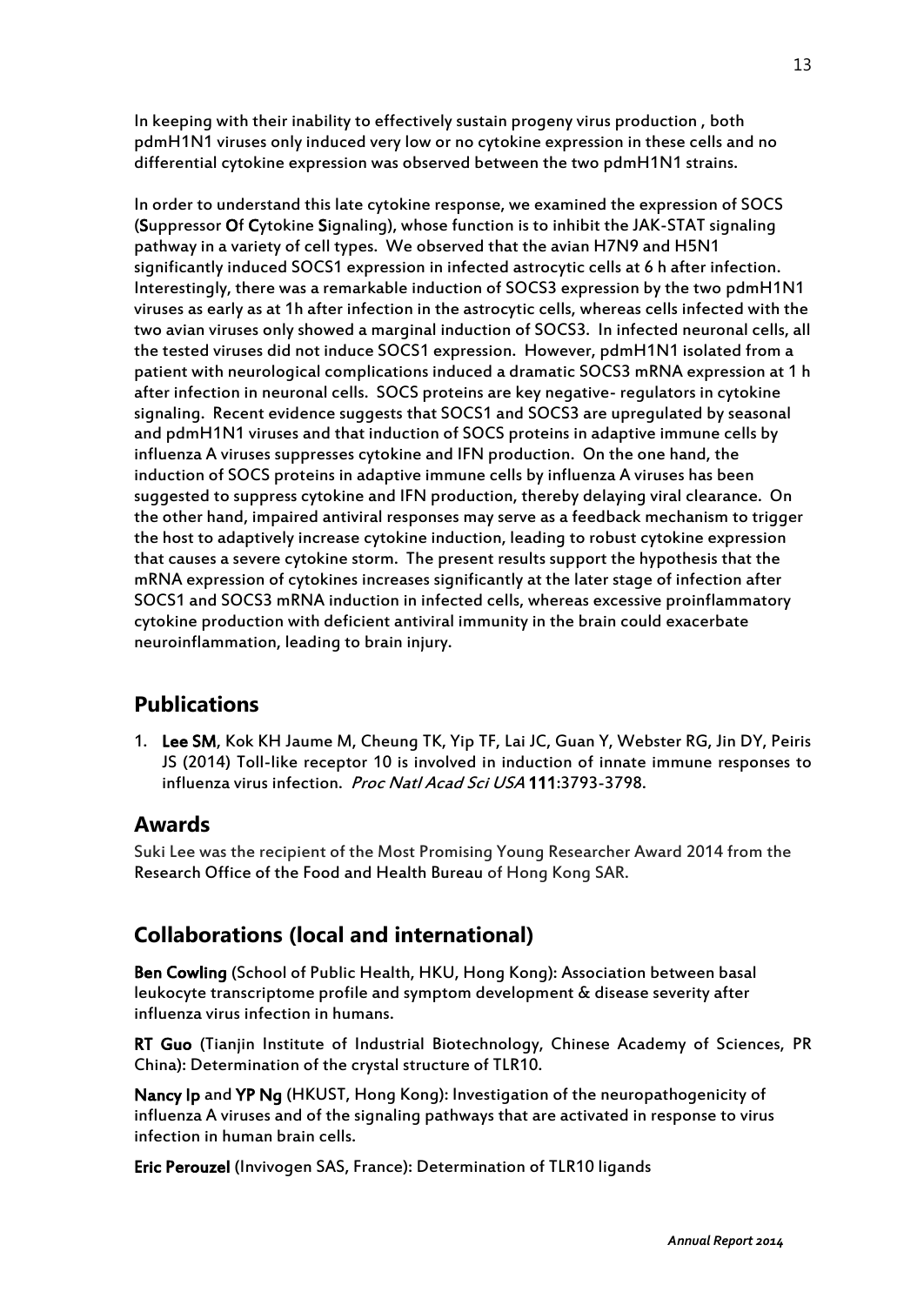# **Funding**

Determining the ligand and function of TLR10: a novel innate immune sensor in viral infection (Principal Investigator; Research Grants Council/General Research Fund – Ends: 10/2016)

Determining the ligand and function of an orphan receptor: Toll like receptor 10 (Principal Investigator; Area of Excellence Control of Pandemic and Inter-pandemic Influenza – Ends: 12/2015)

A potential new therapeutic option in treatment of influenza disease (Principal Investigator; Health and Medical Research Fund – Ends: 11/2015)

Role of Prostaglandin E2 (PGE2) in influenza A virus replication and the potential use of PGE2 receptor antagonists for the therapy of H5N1 disease (Principal Investigator; Health and Medical Research Fund – Ends: 10/2014)

Association between basal leukocyte transcriptome profile and symptom development & disease severity after influenza virus infection in humans (Co-Investigator; Health and Medical Research Fund – Ends: 2017).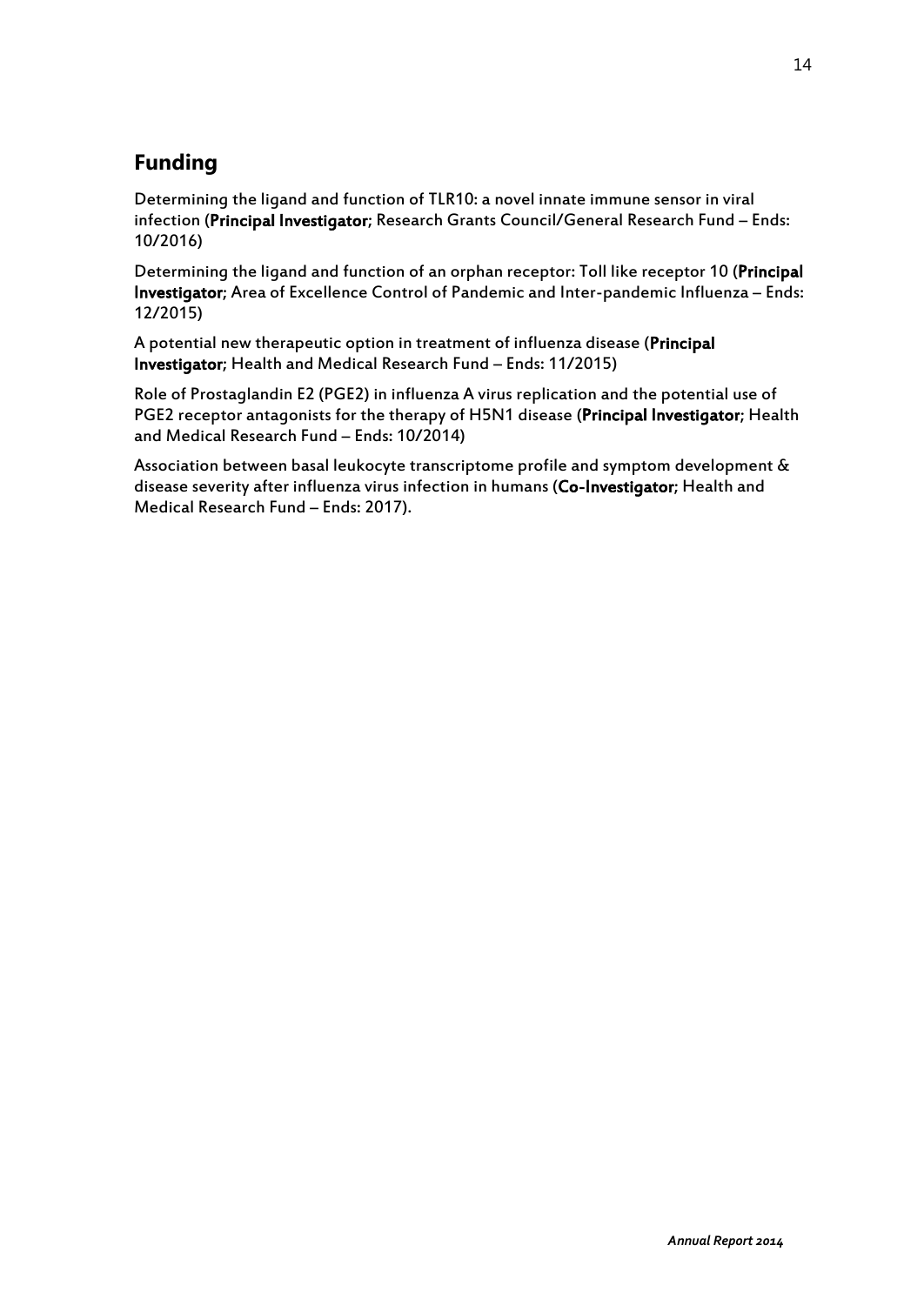## **Personnel**

| <b>Name</b>         | <b>Position</b>                     |
|---------------------|-------------------------------------|
| Suki Lee            | <b>Research Assistant Professor</b> |
| Selena Yan          | <b>Technical Officer</b>            |
| Ping Hung Li        | Research Technician                 |
| Kelvin Ip           | <b>Research Assistant</b>           |
| Shuting Li          | <b>Research Assistant</b>           |
| <b>Tsz Fung Yip</b> | <b>MPhil Student</b>                |
| <b>Christie Tam</b> | <b>Student Intern</b>               |
| <b>Sharon Tse</b>   | <b>Student Intern</b>               |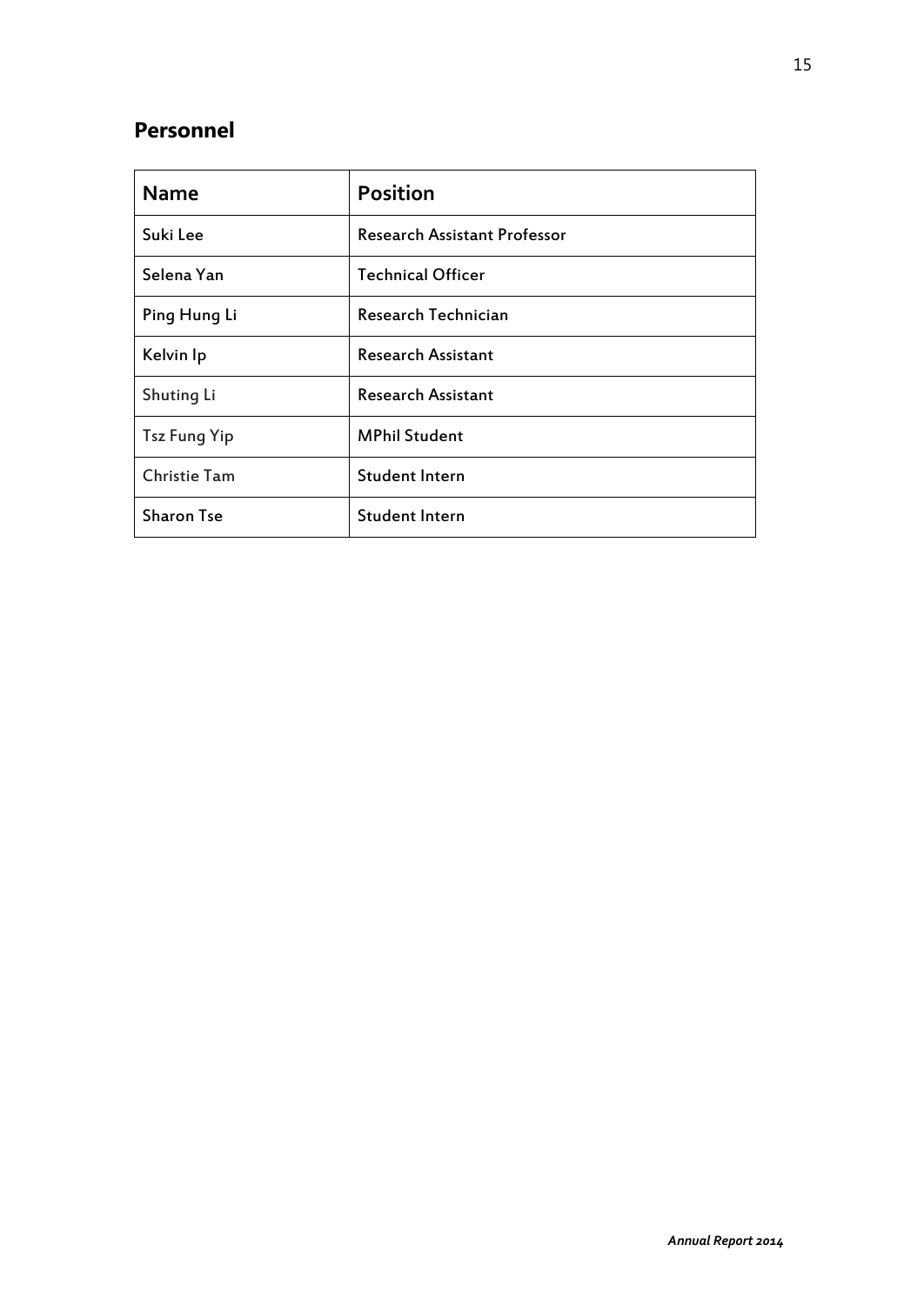# **3.2 CHRIS KA PUN MOK LAB**

### **Main Objectives and Strategy**

The main objective of the lab is to understand the behavior and pathogenicity of emerging viruses by combining clinical studies that span the areas of serology, epidemiology, pathogenicity and vaccination. In this context, a new research platform, the "Guangdong-Hong Kong Joint Research Centre for Clinical and Preventive Medicine against Emerging Infectious Diseases", has been set up between HKU and the First Affiliated Hospital of Guangzhou Medical University. This initiative will cover a wide range of research interests related to new emerging viruses identified in Guangzhou and laboratory space will be made available to HKU-PRP to develop collaborative research projects. We currently focus on three different pathogens including influenza H7N9, H5N6 and dengue viruses, which have recently caused outbreaks, albeit of different scale, in Guangzhou.

A related area of study is more laboratory-oriented and centers on the investigation of the role of the human importin superfamily of nuclear transporters, which recognize nuclear localization signals to mediate the movement of proteins between the cytoplasm and the nucleus, on influenza replication and pathogenicity. Human importins have been shown to be involved in the regulation of the mammalian adaptation of influenza A virus mediated by the interaction with viral polymerase basic protein 2 (PB2) and nucleoporotein (NP). Our team has been focusing on the genetic adaptation of influenza virus and has set up collaboration with the laboratory of Gülsah Gabriel (Heinrich-Pette Institute, Hamburg, Germany), who first discovered the interplay between importin and influenza proteins, and of PC Shaw (Chinese University of Hong Kong, Hong Kong SAR), who is a structural biologist working on protein-protein interaction. This project will further investigate the interplay between the newly identified mammalian adaptation mutation PB2-591K of avian influenza viruses and importins isotypes, as well as the role of importin family on the influenza B virus replication and pathogenicity. We also plan to delineate the detailed mechanisms underlying the interaction between importin and influenza proteins.

## **Achievements and Ongoing Research**

During 2014 we have made progress in characterizing the behavior and pathogenicity of emerging viruses responsible for outbreaks in the region. We have pursued a combined clinical and laboratory approach in collaboration, which has culminated in establishing the "Guangdong-Hong Kong Joint Research Centre for Clinical and Preventive Medicine against Emerging Infectious Diseases", in which our lab has been a driving force. We have published several articles and obtained two extramural grants to fund ongoing investigations of the clinical features, serology, epidemiology and pathogenicity of emerging viruses.

*Characterization of H7N9 virus pathogenicity* [Funding: HMRF, AoE/M-12/16] A novel avian H7N9 influenza A virus emerged in March of 2013, causing serious human disease with an elevated case fatality rate in China. There were 432 confirmed human cases reported until May 5 2014, leading to more than 160 deaths. Although the initial outbreak of the H7N9 in humans occurred around the Yangtze River delta in March and April 2013, the infection spread in poultry to Southern China and the second wave of the epidemic in the winter of 2013affected also Guangdong and Hong Kong. We have studied the pathogenicity of avian influenza virus H7N9 in primary human cells and mice model, and identified key mutations on the viral PB2 segment that are associated to the virulence of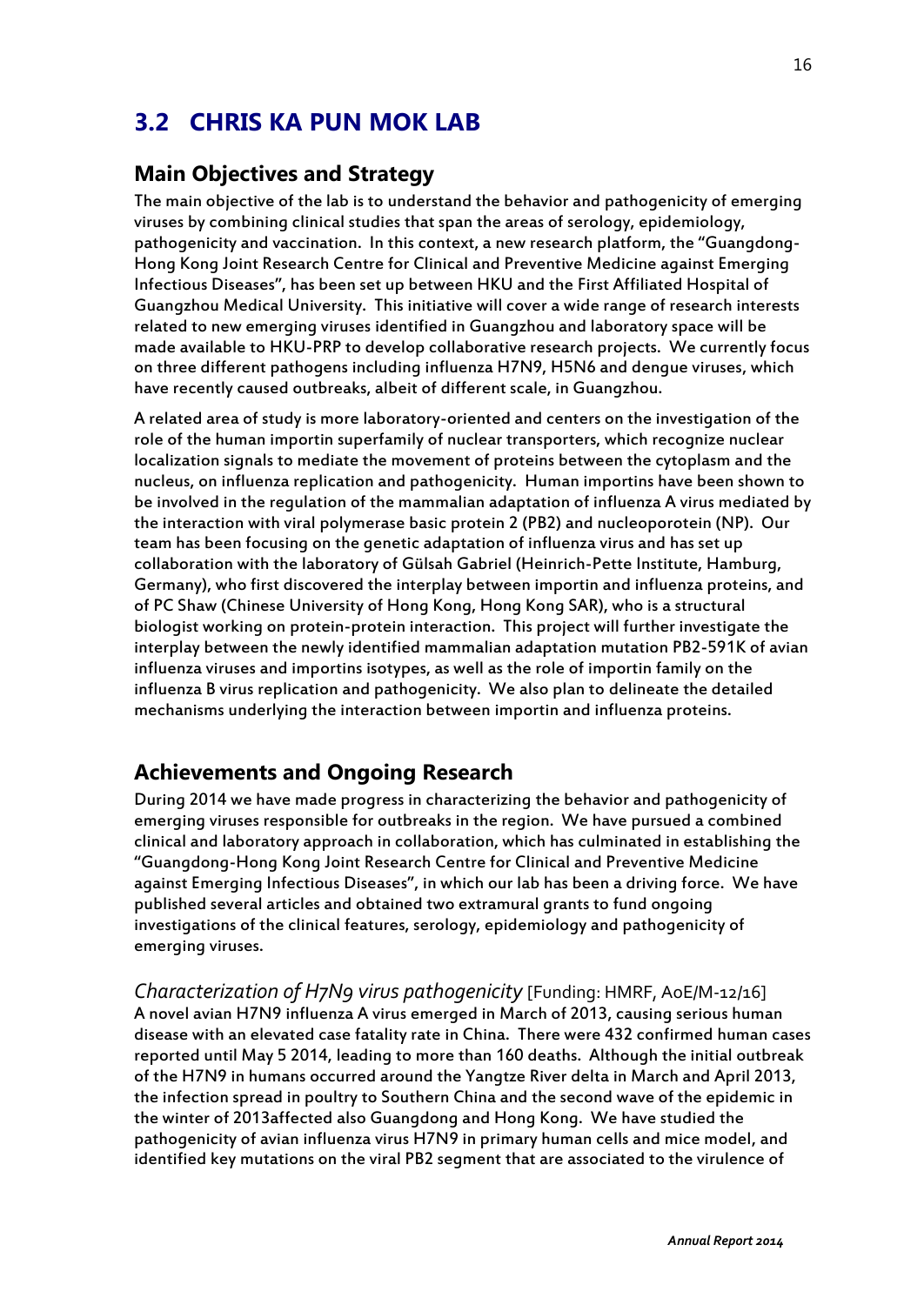the virus. We have now extended our characterization of the H7N9 outbreak on other research areas.

#### **Clinical, virological and immunological features of patients infected with [re](http://www.ncbi.nlm.nih.gov/pubmed/14987888)emergent [avian-origin human H7N9 influenza disease of varying severity in](http://www.ncbi.nlm.nih.gov/pubmed/14987888)  [Guangdong province](http://www.ncbi.nlm.nih.gov/pubmed/14987888)**

We have carried out extensive laboratory investigations on five patients infected with H7N9 viruses in Guangdong province, four of whom survived. Viral load in different clinical specimens was correlated with cytokine levels in plasma and broncho-alveolar fluid (BALF), therapeutic modalities used and clinical outcome. Intravenous zanamivir appeared to be more effective than peramivir as salvage therapy in patients who failed to respond to oseltamivir. Higher and more prolonged viral load was found in the sputum or endotracheal aspirates compared to throat swabs. Upregulation of proinflammatory cytokines IP-10, MCP-1, MIG, MIP-1α/β, IL-1β and IL-8 was found in the plasma and BALF samples. The levels of cytokines in the plasma and viral load were correlated with disease severity. Reactivation of herpes simplex virus type 1(HSV-1) was found in three out of five patients (60%). Together, our results demonstrate that expectorated sputum or endotracheal aspirate specimens are preferable to throat swabs for detecting and monitoring H7N9 virus. Severity of the disease was correlated to the viral load in the respiratory tract as well as the extents of cytokinemia. In addition, reactivation of HSV-1 may contribute to clinical outcome.

#### **Development of a vaccinia-based universal influenza vaccine**

Current influenza vaccines are ineffective against novel viruses and the source or the strain of the next outbreak of influenza is unpredictable; therefore, establishing universal immunity by vaccination to limit the impact of influenza remains a high priority. In collaboration with the laboratory of Leo Poon (HKU, Hong Kong SAR), we have worked on the characterization of a novel vaccine candidate developed using the immunogenic live vaccinia virus as a vaccine vector, expressing multiple H5N1 viral proteins (HA, NA, M1, M2, and NP) together with IL-15 as a molecular adjuvant. The vaccine protected mice against lethal challenge by increasing survival and significantly reducing lung viral loads against the most recent human H7N9, seasonal H3N2, pandemic-2009 H1N1, and highly pathogenic H7N7 influenza A viruses. Importantly, heterologous influenza-specific CD4(+) and CD8(+) T-cell responses that were elicited by the vaccine were effectively recalled and amplified following viral challenge in the lungs and periphery. This study illustrates the potential utility of a multivalent vaccine as universal influenza vaccine with a correlate of protective immunity that is independent of neutralizing antibodies.

#### **Surveillance and serology studies of H7N9 virus in outpatients with influenza-like illness and hospitalized patients with severe acute respiratory illness (SARI) in Guangzhou**

Patients infected with A/H7N9 viruses have a rapidly progressive pneumonia leading to respiratory failure and acute respiratory distress syndrome (ARDS) reminiscent of the disease caused by the highly pathogenic H5N1 avian virus. However, there is still lack of information about the incidence of mild and asymptomatic infection cases. In order to provide better estimates of the percentage of severe disease and of the incidence of A/H7N9 infection (upper confidence limit), we have set up a systematic surveillance protocol (on two pre-designated days of the week) from April to August of 2014 to identify influenza A/H7N9 infection in outpatients presenting with influenza-like illness (ILI) and hospitalized patients with severe acute respiratory infection (SARI) at the First Affiliated Hospital of Guangzhou Medical University. We have recruited approximately 900 patients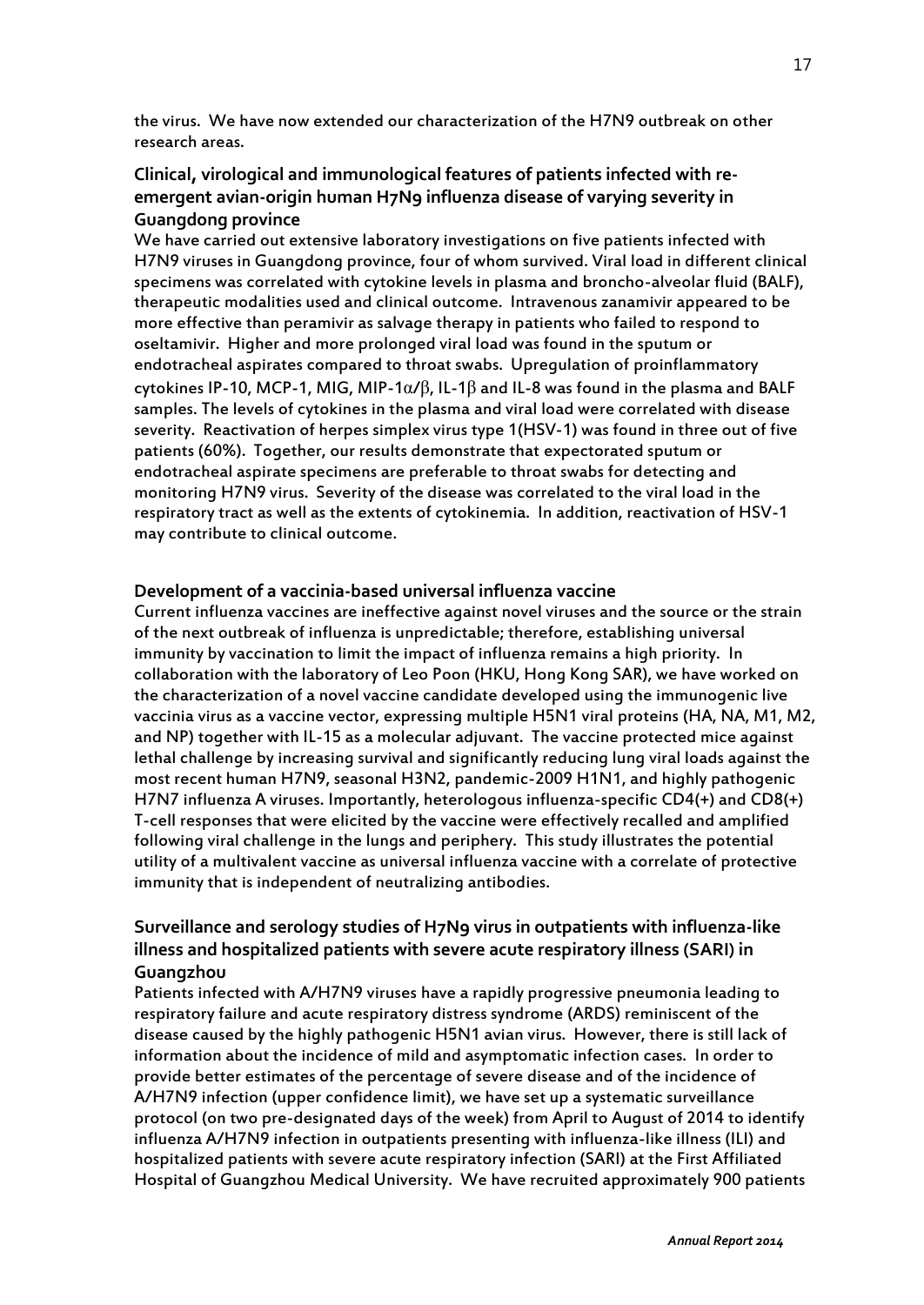with ILI and 300 patients with SARI during this period and collected throat and nasal swabs for d detection of H7N9 by qRT-PCR. In addition, to identify percentage of sero-positive cases against H7N9 virus in the normal population we have collected around 6000 serum samples (3000 during the outbreak and 3000 outside the outbreak period) at the First Affiliated Hospital of Guangzhou Medical University. Our team has established a diagnostic heamgglutinin inhibition (HI) test based on the use of lentiviral particles pseudotyped with H7N9 envelope proteins. This assay is safer as it does not rely on the use of live H7N9 virus and can be performed in a BSL-2 containment laboratory. HI positive samples will be further investigated by micro-neutralization assay, which is the goldstandard assay recommended by the WHO, using live H7N9 virus. We have just begun analyzing the collected samples. Approval for the study was obtained from the ethics committee of the First Affiliated Hospital of Guangzhou Medical University.

**Identification and characterization of the novel H5N6 infection in humans** Although the infection of highly pathogenic H5N1 virus in humans has been intensively investigated, there have been no reports thus far on the pathogenicity of H5N6 virus. In collaboration with the First Affiliated Hospital of Guangzhou Medical University, we have identified a H5N6 infection case in a subject who developed ARDS. The full genome sequence of the virus has been obtained and found that it is a reassorted virus with H5N1. The clinical, virologic and immunolical features from the patients are currently being summarized. Key mutations which suspected to contribute to the virulence are identified. Further characterization by cell or animal experiments is needed to understand the pathogenicity of this novel virus.

### *Clinical and laboratory investigation of the 2014 dengue outbreak in Guangzhou* [FUNDING: BNP-Paribas]

In mainland China, small scale outbreak of dengue fever usually occurred in the southern area especially within the Guangdong province because of the hot and humid sub-tropical weather during the summer and it provides an excellent condition to the dengue transmission by the mosquito. Phylogenetic analysis of the virus isolates from GuangDong suggested that the dengue outbreak in the region may possibly imported from the Southeast Asian countries. From July to the end of October of 2014, there was a large dengue outbreak occurred in Guangdong province. Around fifty thousands of dengue fever cases have been reported resulting in six deaths. We have studied the clinical features from 138 hospitalized patients who were infected by dengue viruses during this outbreak in Guangzhou, which is the largest metropolitan city in Guangdong province.

### *Investigation of the role of human importin protein family on influenza replication and pathogenicity* [Funding: AoE/M-12/16]

The characterization of virus and host factors that are involved in the adaptation of avian influenza virus to mammalian cells (and mammalian transmission) remains one of the most critical questions in the field of influenza research. Mutations in any segment of the virus genome are an important mechanism of its adaptation to the mammalian host and the corresponding amino acid changes also contribute to pathogenesis. The group of Guelsah Gabriel (Heinrich-Pette Institute, Hamburg, Germany) has previously shown that avian influenza viruses undergo a switch in importin-alpha dependency upon avian–mammalian adaptation. Importin-alpha is a constituent of the classical nuclear import pathway. It acts as an adaptor protein that recognizes the nuclear localization signal (NLS) of the cargo protein, which is then transported as a ternary complex with the importin-beta receptor into the nucleus. It has been shown that importin protein can interact with PB2 and NP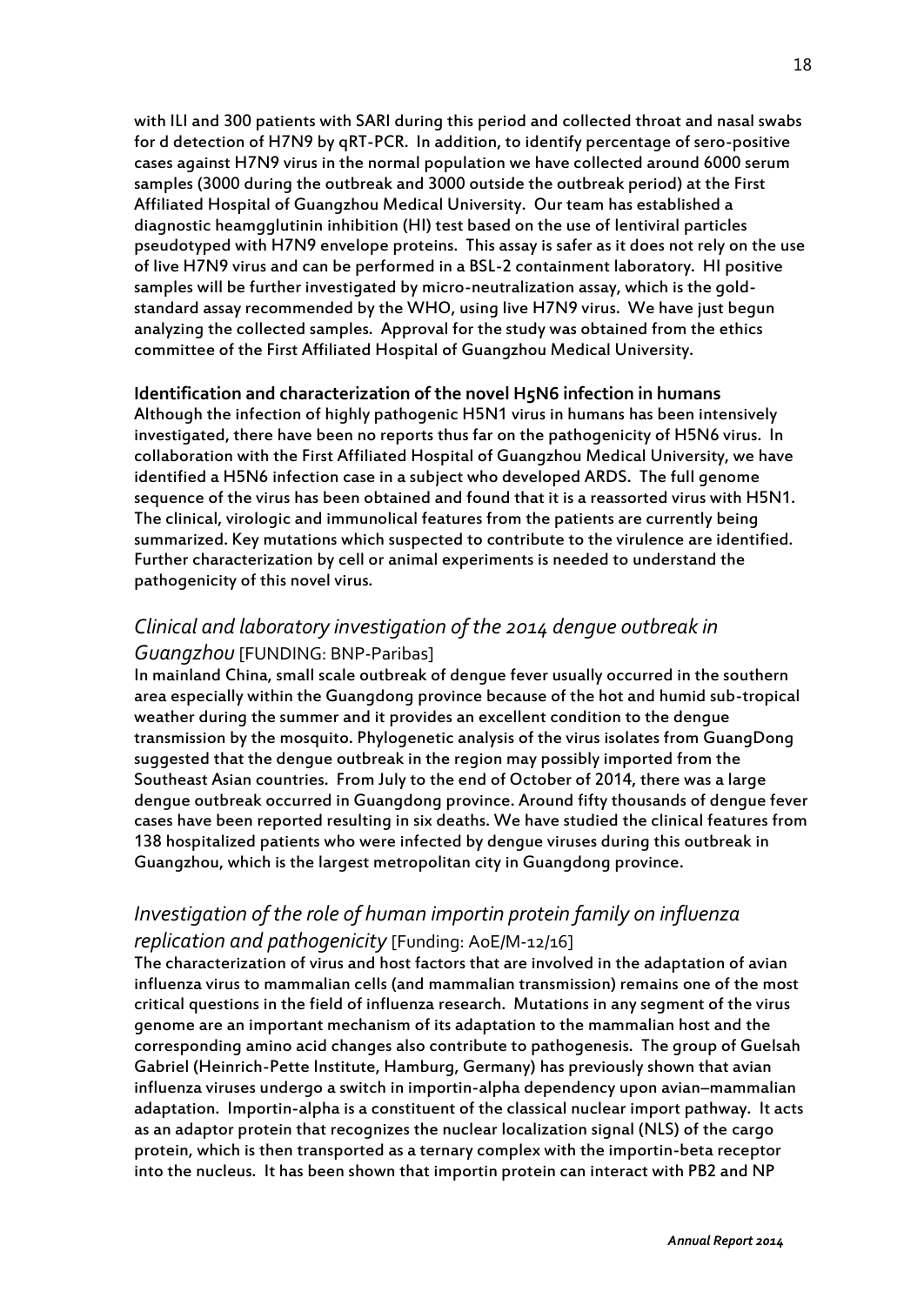proteins of influenza A virus. For example, the human-like PB2 627K virus, but not avianlike PB2 627E, displayed reduced pathogenicity and replication in importin-alpha 7 knockout mice. However, the interplay between the mammalian importins and the adaptation of avian influenza virus in mammal has not been fully mapped out. In collaboration with the Gabriel lab and the group of PC Shaw, a structural biologist at the Chinese University of Hong Kong, we aim to address several questions to delineate in mechanistic terms the interplay between influenza proteins and importins. Specifically, we will investigate the structural basis of the binding between importin and the influenza PB2/NP proteins and the interaction of the new identified PB2-Q591K mammalian adaptation and importins. Moreover, we will begin exploring the role of importins in the replication of influenza B virus, an endemic strain which only circulates in human population but not poultry.

#### **Publications**

- 1) Yang ZF<sup>\*</sup>, Mok CK<sup>\*</sup>, Liu XQ<sup>\*</sup>, Li XB, He JF, Guan WD, Xu YH, Pan WQ, Chen LY, Lin YP, Wu SG, Pan SH, Huang JC, Ding GY, Zheng K, Ke CW, Lin JY, Zhang YH, Lee HH, Liu WK, Yang CG, Zhou R, Peiris JS, Li YM, Chen RC, Chen L,Zhong NS (2015) Clinical, virological and immunological features from patients infected with re-emergent avian-origin human H7N9 influenza disease of varying severity in Guangdong province. *PLoS One*, in press (<sup>\*</sup>equal contribution).
- 2) Guan WD<sup>\*</sup>, Gong XY<sup>\*</sup>, Mok CK<sup>\*</sup>, Chen TT, Wu SG, Pan SH, Cowling BJ, Yang ZF, Chen DH. (2015) Surveillance for seasonal influenza virus prevalence in hospitalized children with lower respiratory tract infection in Guangzhou, China during the post-pandemic era. PLoS One, in revision ( \* equal contribution).
- 3) Chin AW, Li OT, Mok CK, Ng MK, Peiris M, Poon LL (2014[\) Influenza A viruses with different](http://www-ncbi-nlm-nih-gov.eproxy1.lib.hku.hk/pubmed/25262472)  [amino acid residues at PB2-627 display distinct replication properties in vitro and in vivo:](http://www-ncbi-nlm-nih-gov.eproxy1.lib.hku.hk/pubmed/25262472)  [Revealing the sequence plasticity of PB2-627 position.](http://www-ncbi-nlm-nih-gov.eproxy1.lib.hku.hk/pubmed/25262472) Virology. 468-470:545-555.
- 4) Chin AW, Mok CK, Zhu H, Guan Y, Peiris JS, Poon LL (2014[\) Use of fractional factorial design to](http://www-ncbi-nlm-nih-gov.eproxy1.lib.hku.hk/pubmed/25043276)  [study the compatibility of viral ribonucleoprotein gene segments of human](http://www-ncbi-nlm-nih-gov.eproxy1.lib.hku.hk/pubmed/25043276) H7N9 virus and [circulating human influenza](http://www-ncbi-nlm-nih-gov.eproxy1.lib.hku.hk/pubmed/25043276) subtypes. Influenza Other Respir Viruses 8:580-584.
- 5) Valkenburg SA, Li OT, Mak PW, Mok CK, Nicholls JM, Guan Y, Waldmann TA, Peiris JS, Perera LP, Poon LL (2014) [IL-15 adjuvanted multivalent vaccinia-based universal influenza](http://www-ncbi-nlm-nih-gov.eproxy1.lib.hku.hk/pubmed/24706798) vaccine [requires CD4+ T cells for heterosubtypic protection.](http://www-ncbi-nlm-nih-gov.eproxy1.lib.hku.hk/pubmed/24706798) Proc Natl Acad Sci USA 111:5676-5681.
- 6) Leung YH, Nicholls JM, Ho CK, Sia SF, Mok CK, Valkenburg SA, Cheung P, Hui KP, Chan RW, Guan Y, Akira S, Peiris JS (2014[\) Highly pathogenic avian influenza](http://www-ncbi-nlm-nih-gov.eproxy1.lib.hku.hk/pubmed/24878639) A H5N1 and pandemic [H1N1 virus infections have different phenotypes in Toll-like Receptor \(TLR\) 3 knock-out mice.](http://www-ncbi-nlm-nih-gov.eproxy1.lib.hku.hk/pubmed/24878639) J Gen Virol 95:1870-1879.
- 7) Mok CKP, Peiris JSM, Chan MCW (2014) Anti-inflammatory and anti-viral effects of indirubin derivatives in H5N1-infected primary macrophages and pneumocytes. Antiviral Res 106:95-104.
- 8) Mok CK, Lee HH, Lestra M, Nicholls JM, Chan MC, Sia SF, Zhu H, Poon LL, Guan Y, Peiris JS (2014) Amino acid substitutions in polymerase basic protein 2 gene contribute to the pathogenicity of the novel A/H7N9 influenza virus in mammalian hosts. J Viro/88:3568-3576.

#### **Seminars, Meeting Presentations**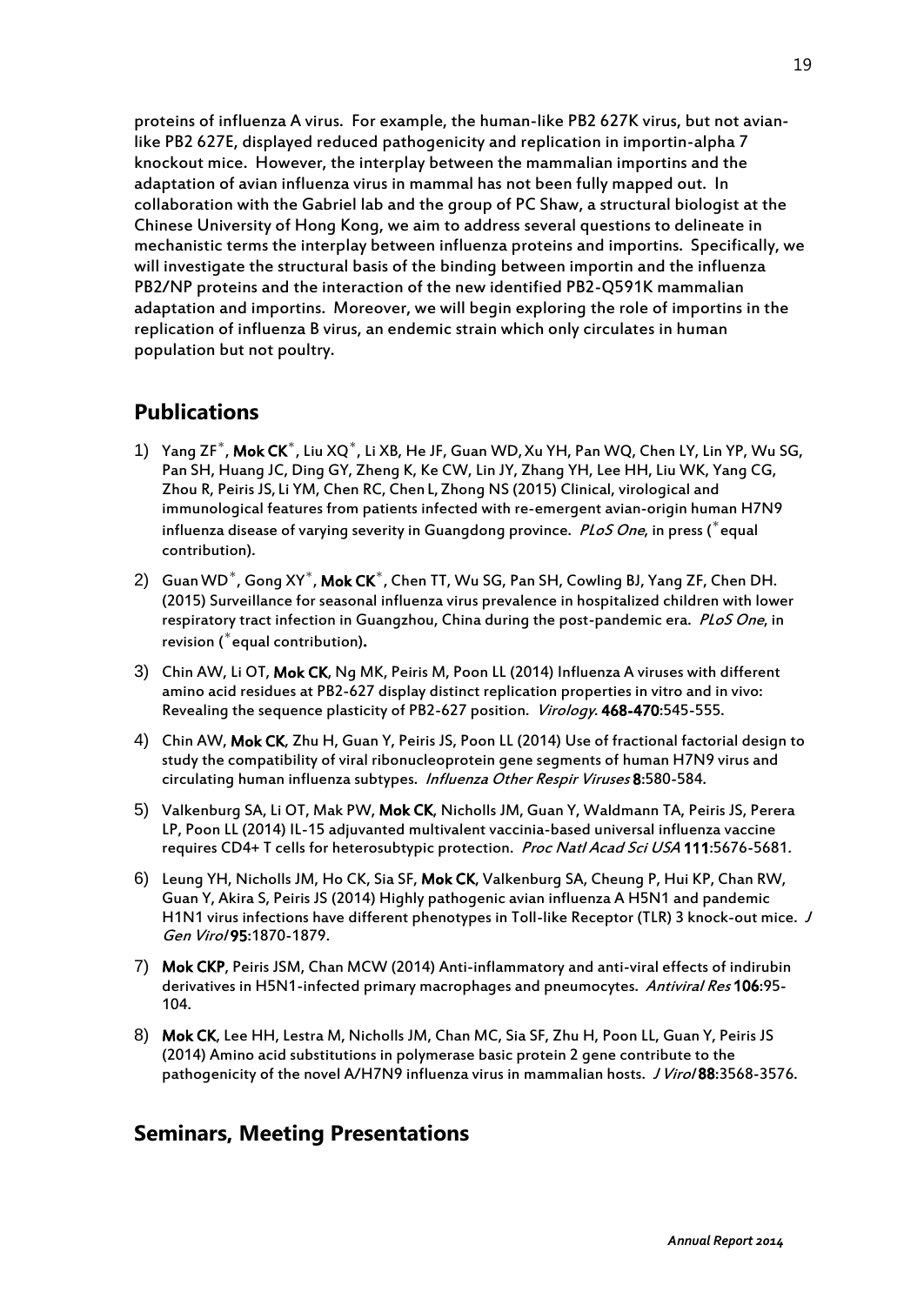CK Mok (2014) Pathogenicity and viral determinants of the novel A/H7N9 influenza virus in **mice**.  $\bm{\mathit{g}}^{th}$  Conference Louis Pasteur: Emerging Infectious Diseases, Paris, France (Poster).

CK Mok, HH Lee, M Lestra, MC Chan, SF Sia, JM Nicholls, H Zhu, Y Guan, JS Peiris (2014) Pathogenicity and viral determinants of the novel A/H7N9 influenza virus in mice. Symposium on Emerging Infectious Diseases in South East Asia, Phnom Penh, Cambodia (Poster).

CK Mok, HH Lee, ZF Yang, JS Peiris (2014) Host and the viral factors that contribute to the pathogenicity of the novel A/H7N9 influenza virus. Scientific Symposium of the Institut Pasteur International Network, Paris, France.

CK Mok, HH Lee, ZF Yang, JS Peiris (2014) Host and the viral factors that contribute to the pathogenicity of the novel A/H7N9 influenza virus. The 15th IUBMB-24th FAOBMB-TSBMB Conference, Taipei, Taiwan.

## **Collaborations (local and international)**

Gülsah Gabriel (Heinrich-Pette Institute, Hamburg, Germany) and PC Shaw (The Chinese University of Hong Kong, Hong Kong SAR): Investigation of the role of human importin protein family on influenza replication and pathogenicity.

Nan-Shan Zhong, Ling Chen, Zi-Feng Yang (State Key Laboratory of Respiratory Disease, Guangzhou, PR China): Clinical and laboratory studies on influenza and dengue virus in Guangzhou.

## **Funding**

Infection and immunopathogenesis of avian influenza H9N2 virus in tree shrew model (Co-Investigator; NSFC-PR China – Potentially Fundable, in revision).

The pathogenic role of the adaptation in the polymerase basic 2 protein of the new identified duck isolated H7N9 lineage in mammalian hosts (Principal Investigator; Health and Medical Research Fund – Ends 2017).

Investigation on the antiviral effects of the peramivir in H7N9 infected mice model (Principal Investigator; Donation from GuangZhou Nanxin Pharmaceutical Co. Ltd; ENDS: 2017).

Surveillance and serology studies of influenza A H7N9 infection in Guangzhou (Principal Investigator; Area of Excellence "Control of Pandemic and Inter-pandemic Influenza" – ENDS: 2016).

Surveillance of outpatients with influenza-like illness and hospitalized patients with severe acute respiratory illness presenting at The First Affiliated Hospital of Guangzhou Medical University (Co-Investigator; Commissioned Health and Medical Research Fund – ENDS: 2015).

Risk assessing human transmission potential of H7N9 viruses using ex vivo cultures of the human respiratory tract (Co-Investigator; Commissioned Health and Medical Research Fund – ENDS: DATE).

Study on the interaction of influenza A virus nucleoprotein and polymerase PB2 N-terminal region (Co-Investigator; Research Grants Council/General Research Fund – ENDS: 2017).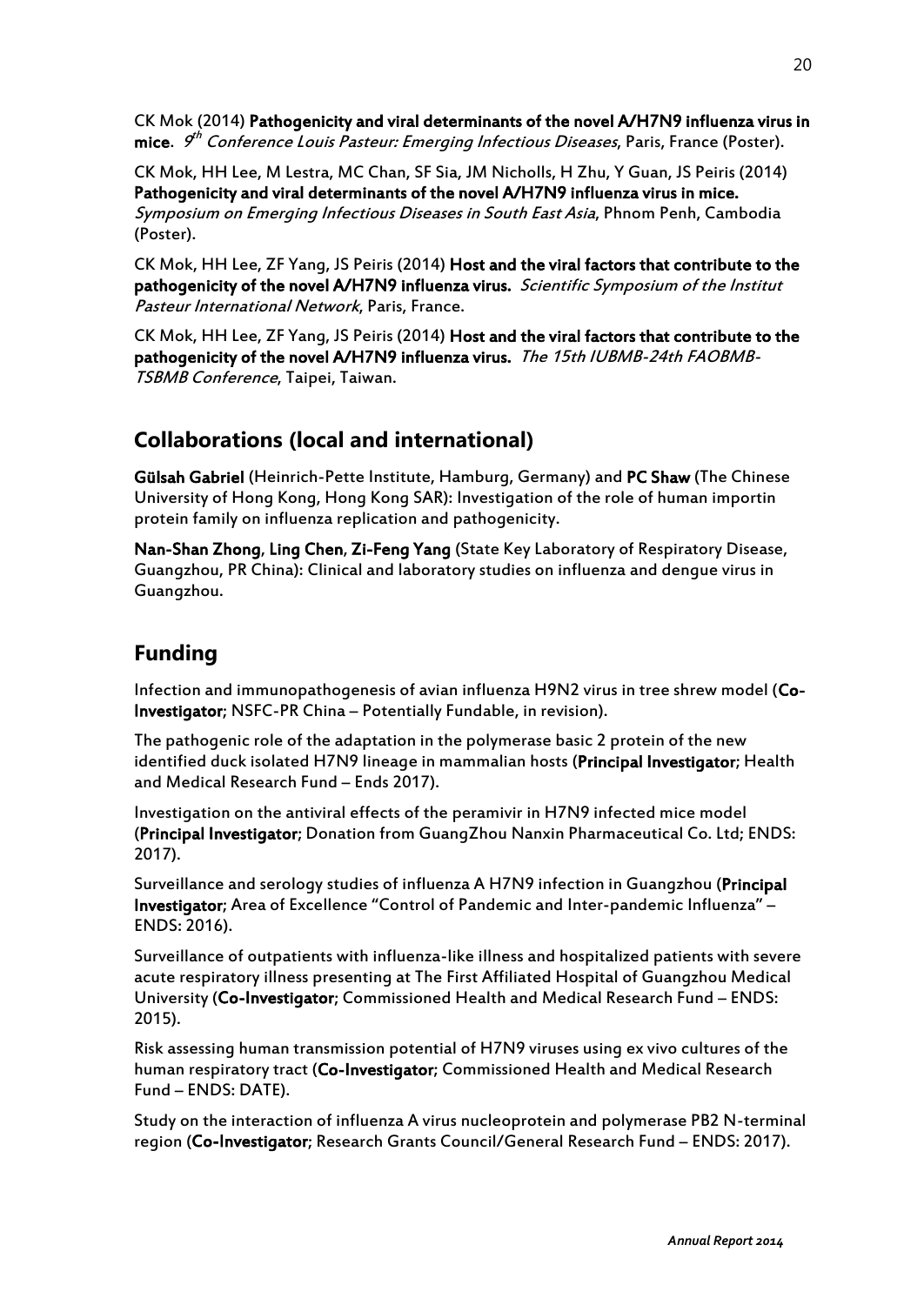[The role of influenza PA-X protein on the virus replication and cytokine induction in human](http://rcgas.hku.hk/Project/PrjDetail.aspx?prj_code=111121)  [lung epthielial cells](http://rcgas.hku.hk/Project/PrjDetail.aspx?prj_code=111121) (Principal Investigator; Seed Funding Programme for Basic Research – ENDS: 2016).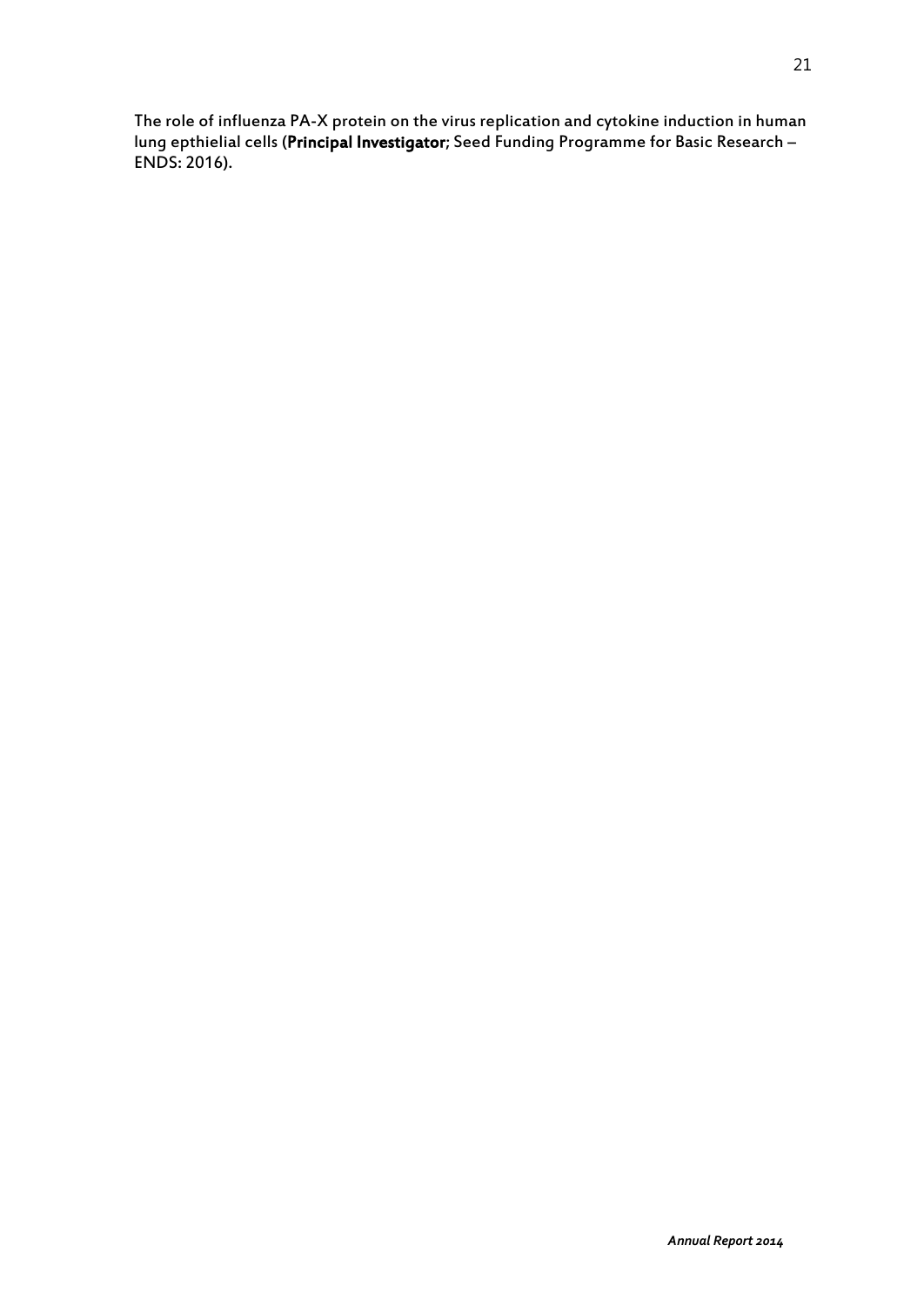# **Personnel**

| <b>Name</b>      | <b>Position</b>                                                                    |
|------------------|------------------------------------------------------------------------------------|
| Chris Ka Pun Mok | <b>Research Assistant Professor</b>                                                |
| Ying Fan         | <b>PhD</b> student                                                                 |
| Horace Lee       | <b>PhD</b> student                                                                 |
| Gannon Mak       | PhD student (part-time)                                                            |
| Maxime Lestra    | International Volunteer of the French Ministry of<br>Foreign Affairs (until 12/14) |
| Jane Tse         | Research Technician                                                                |
| Chen Xiao Kai    | <b>Research Assistant</b>                                                          |
| Si Hua Pan       | <b>Research Assistant</b>                                                          |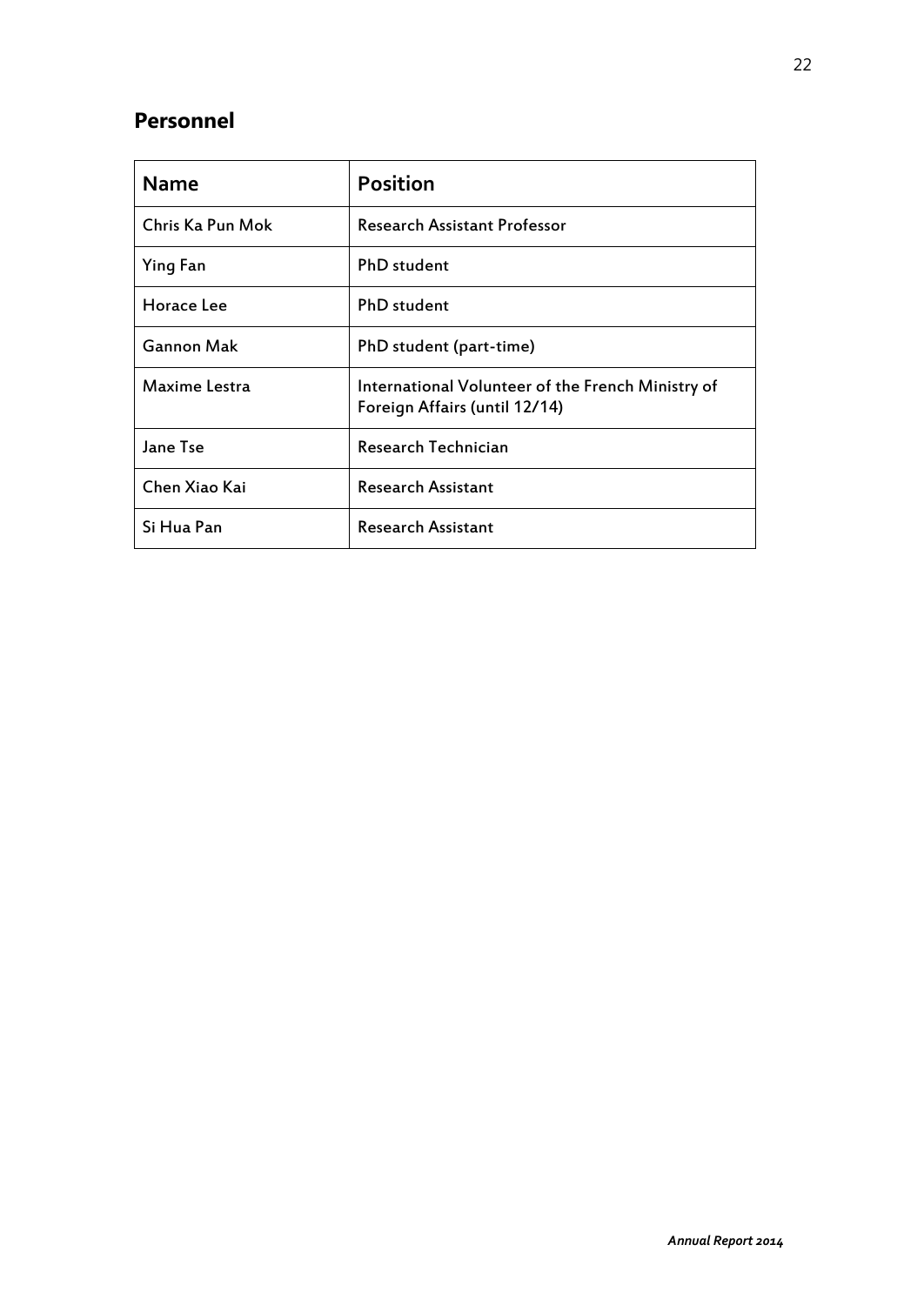# **3.3 SUMANA SANYAL LAB**

#### **Main Objectives and Strategy**

The main objectives of the lab are to combine methods of cell biology and immunology to address aspects of host-pathogen interactions. Using influenza and dengue as model systems, we aim to determine the identity and function of specific host factors that are exploited by these viruses to complete their intracellular life cycle. We also investigate counterstrategies employed by the host – either through upregulation of immune signaling pathways or expression of virus restriction factors – in order to prevent virus infection at various steps, including replication, assembly and release. Amongst other factors, we are particularly interested in post-translational modifiers of protein function, especially ubiquitin and ubiquitin like small modifiers such as ISG15 that play a significant role in modulating different pathways, not the least of which are innate signaling pathways such as RIG-I, TLR7 and inflammasome activation. Our major research projects are listed below.

#### *Host factors involved in dengue infection: role of Aup1*

A molecular understanding of host cellular factors involved in dengue infection is crucial not only to provide novel insights into pathways hijacked by flaviviruses, but also for development of effective antimicrobials against the pathogen. Identification of host factors that can be targeted for developing novel anti-viral compounds has the additional benefit of avoiding potential resistance acquired in viruses by mutation and selection. The complexity of the assembly and release of dengue virus provides a potentially rich source of host targets for interference. The *modus operandi* of propagation of dengue virus (DENV), West Nile (WNV) and other members of the family appears to involve extensive remodeling of the endoplasmic reticulum (ER) to facilitate virus replication, trafficking, assembly and egress. However, we have been severely limited in our understanding of the role of fundamental biological pathways typically hijacked by flaviviruses. We recently discovered that Aup1 – a lipid droplet associated protein – is heavily expressed upon dengue infection. Preliminary results suggest that overexpression of Aup1 alone is sufficient to cause increased secretion of dengue virus like particles. The goal of this project is to investigate interactions between host factors such as Aup1 and dengue virus in order to understand their functional relevance.

*Development of therapeutic strategies against viral infections by targeting the ubiquitylation machinery and its modulation of host innate immune response* Influenza virus is responsible not only for annual epidemics, but also for frequent outbreaks of pathogenic avian flu strains that have become a serious public health issue worldwide. The ubiquitylation machinery is frequently exploited by a number of pathogens either to masquerade as host proteins or to inhibit immune signaling cascades. We propose to investigate the role of deubiquitylating enzymes (DUB) specifically expressed during influenza infection. We have employed a chemoenzymatic strategy to identify DUBs that are specifically expressed upon influenza infection. Our current studies involve characterization and pharmacological intervention of these DUBs in order to attenuate influenza infection. Our preliminary data in macrophages and dendritic cells support the hypothesis that influenza takes advantage of DUBs to suppress signaling pathways such as RIG-I and inflammasome activation that require ubiquitin modification for recruitment of downstream effectors. We also propose to test small molecules that target these DUBs both in vitro and in vivo.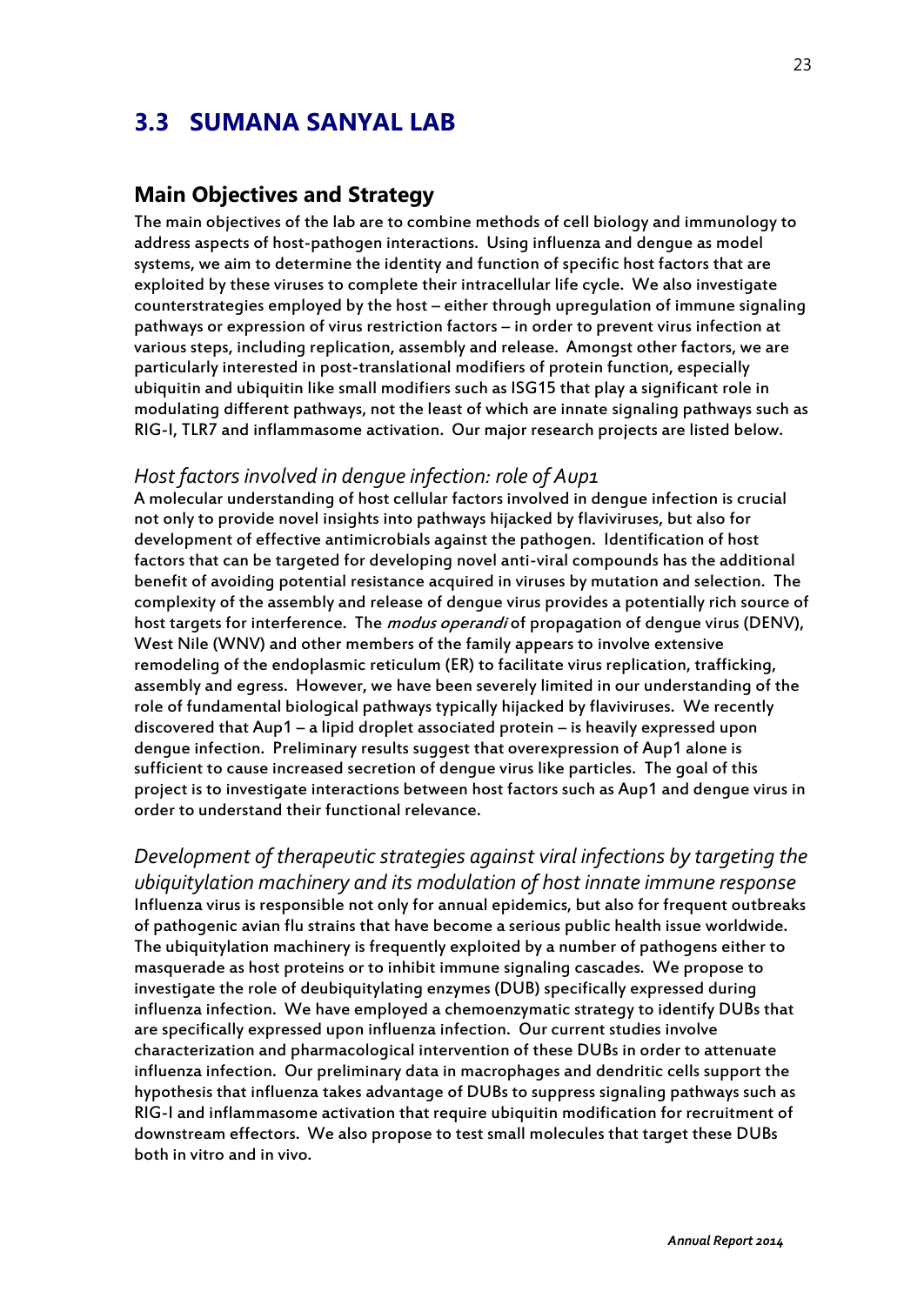### *Role of Tsg101 and its regulation by post-translational modification during virus assembly and release*

A major response of mammalian cells to viral infections is through upregulation of the interferon type I and II pathways. Viruses in turn counter this pathway through either the inhibition of IFN response or by activation of proteins that inhibit the function of interferon-stimulated genes (ISGs). The primary antagonist of the host immune response for influenza is NS1. A key interaction documented for NS1 is the dynamics of interaction with the interferon-stimulated gene 15 (ISG15). Upon type-I interferon treatment or virus infection, ISG15 is one of the immediate responders and is expressed in abundance. Based on limited proteomic analysis, the targets of ISGylation have been found to be of the order of a hundred or more genes. We have identified Tsg101 as one of the targets of ISG15 modification. We are currently exploring the functional relevance of this modification during influenza infection and how NS1 counteracts it. We find a strong correlation between the pathogenicity of the virus and the effectiveness of NS1 in preventing ISG15 mediated inhibition of Tsg101 function.

#### *Regulation of immune signaling by deubiquitylases*

Signaling cascades require tight control over activation and suppression to maintain downstream activities for appropriate durations. Such regulation is often executed by posttranslational modifications such as phosphorylation and ubiquitylation. We are interested in deciphering the role of deubiquitylases (DUB) in the context of a number of innate and adaptive immune responses. We have identified DUBs that are either specifically recruited or inactivated in the T-cell receptor-signaling cascade, presumably to optimize the length and magnitude of downstream activities. Usp12, which resides in the nucleus, is redistributed to the cytosol in a TCR stimulus specific manner. In the absence of Usp12 surface expression of the TCR is drastically reduced. This phenotype is recapitulated upon inhibition of Usp12 translocation from the nucleus to the cytosol. In addition, several TCR adaptors such as LAT and Trat1 interact with Usp12 upon stimulation. We hypothesize that these are substrates of Usp12 that need to be deubiquitylated during signaling to stabilize the TCR at the cell surface.

## **Achievements and Ongoing Research**

Since joining HKU-PRP in November 2013, we have continued working on projects that were initiated while I was a postdoctoral researcher at the Whitehead Institute/MIT. Preliminary data generated at MIT were used to submit grant applications to RGC/GRF as well as HMRF and Area of Excellence for Control of Pandemic and Inter-pandemic Influenza. We have now obtained more recent data in our current lab at HKU-PRP, in line with results obtained previously, which consolidate our findings.

#### *Host factors involved in dengue infection: role of Aup1* [Funding: RGC/GRF]

Among the viral proteins that are known to induce protective immunity, nonstructural protein 1 (NS1) of DENV is the most promising, offering the hope of a possible vaccine against dengue. NS1 is a ~45 kDa glycoprotein expressed in infected cells and is targeted to the cell surface most likely in a dimeric form. It is also secreted in either the dimeric or a hexameric form. Our own work with dengue NS1 has uncovered a previously unrecognized role for a novel host factor Aup1, a lipid droplet associated protein that had not been identified in the published shRNA screens. We have begun to dissect the mechanism by which Aup1 is exploited during DENV assembly in an NS1-mediated fashion and a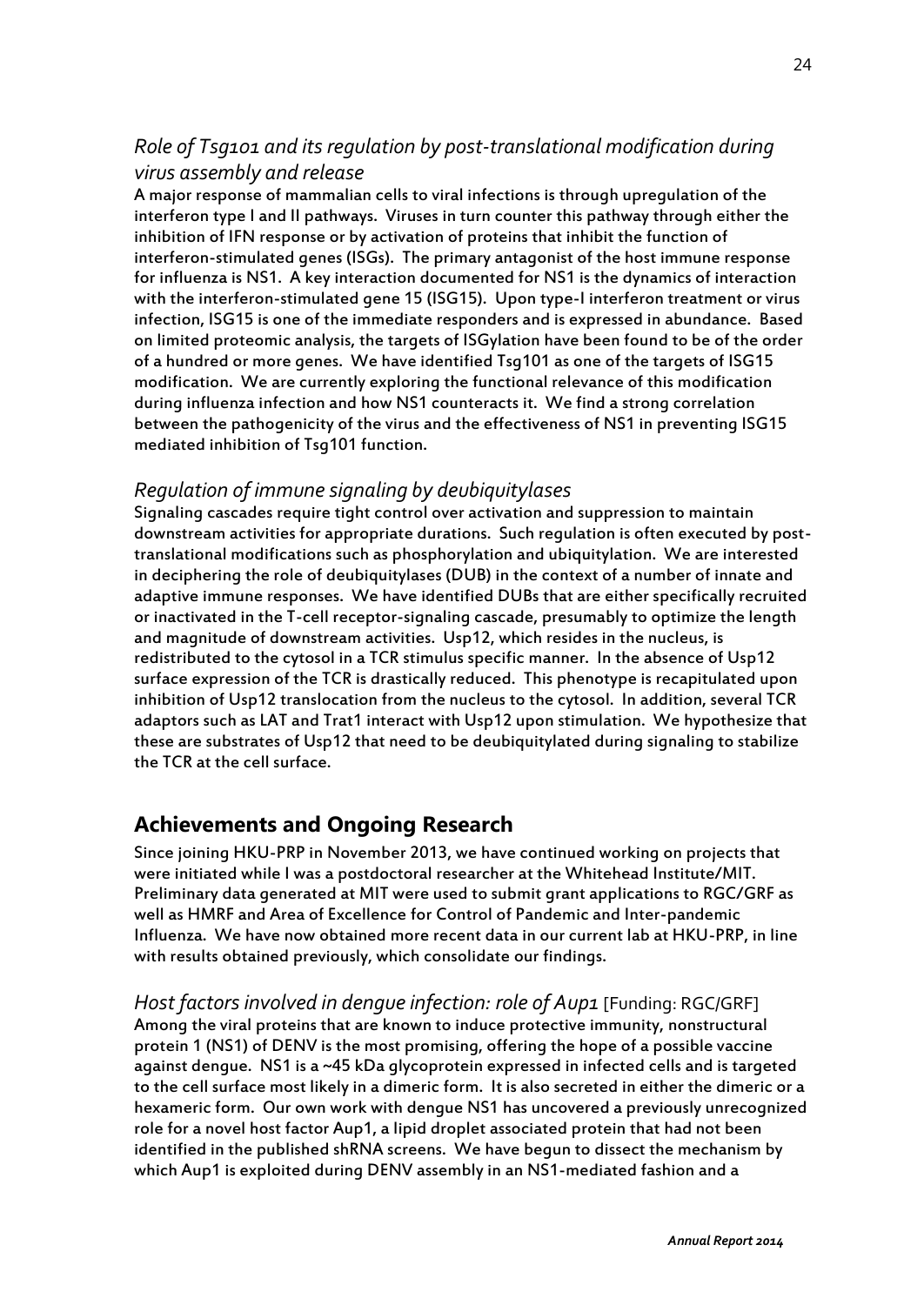subsequent release of virus particles. We have generated Aup1-GFP and Aup1-cherry fusion proteins stably expressed in hepatoma cells in culture in parallel with knock-out cells through the CRISPR mediated genom editing strategy. When transduced with DENV NS1 or exposed to live dengue virus, the expression level of Aup1 is significantly upregulated followed by induction of autophagy, which we can observe by confocal microscopy using the reporter constructs of Aup1. In addition we can observe induction of these lipid droplets during DENV infection or transduction by DENV NS1 through electron microscopy. In the presence of chloroquine, which blocks lysosomal degradation, we observe a dramatic increase in accumulation of lipid droplets post infection. In addition, we have engineered a number of constructs for Aup1 with either deletions or mutations in specific domains of the protein to dissect the functional relevance of Aup1 interaction with NS1 during dengue pathogenesis. A number of reagents for dengue research, such as HeLa cells stably secreting dengue virus like particles (VLP), was established as part of Dr. Peigang Wang's research at HKU-PRP. Overexpression of Aup1 in these cells results in a substantial increase in VLP secretion, whereas a knock-out attenuates it. For pathogens that regulate cellular lipid metabolism, as many flaviviruses do, the role of host lipid biosynthetic enzymes that modify properties of organelles is an aspect of viral pathogenesis that has received scant attention. Our research builds on promising preliminary data that we generated, not only to understand the role of host factors involved in dengue biogenesis in mechanistic detail, but also to explore new aspects of the immunobiology involved in the host response against this pathogen.

To this end we will track the intracellular trafficking routes of flaviviruses, which has so far focused primarily on entry pathways, relying heavily on fluorescence or electron microscopy. Notwithstanding the advantages of a visual assay, need for a quantitative biochemical technique is imperative. We have developed an enzymatic means of generating a reporter virus strain with no detectable loss in infectivity to monitor intracellular trafficking and release, both in intact and permeabilized cells. We refer to this strategy as the "sortagging" method. A wide array of proteins has been successfully engineered using this technique, which introduces minimal modification to the protein of interest that can be labeled in a robust manner by any fluorescent probe or biotin or any other tag of interest. This method has proved to be remarkably useful for generating engineered influenza viruses that are functionally identical to their wild type counterpart. This strategy has been instrumental for measuring influenza virus assembly and transport and will be adequately adapted to monitor dengue trafficking and budding.

#### *Development of therapeutic strategies against viral infections by targeting the ubiquitylation machinery and its modulation of host innate immune response*  [Funding: HMRF]

One of our research goals is to determine how ubiquitin and ubiquitin like modifiers are utilized by the host innate immune system and their modulation during viral infections. Within this context, we are investigating the role of deubiquitylating enzymes (DUB) that are expressed during influenza infection and their effect on the innate immune response. Our preliminary data indicate that upon influenza A infection in human lung epithelial cells (A549) as well as bone marrow derived macrophages in culture, the extent of ubiquitylated material recovered from whole cell lysates is dramatically reduced. We hypothesize that this is a consequence of either one or both of the following reasons: (i) upregulation of deubiquitylating enzymes (DUBs) by influenza virus that de-ubiquitylates host factors to enable a productive virus infection (ii) degradation of antiviral host restriction factors through the ubiquitin proteasome pathway to enable a productive influenza virus infection. In support of the first hypothesis we have identified DUBs, expressed during influenza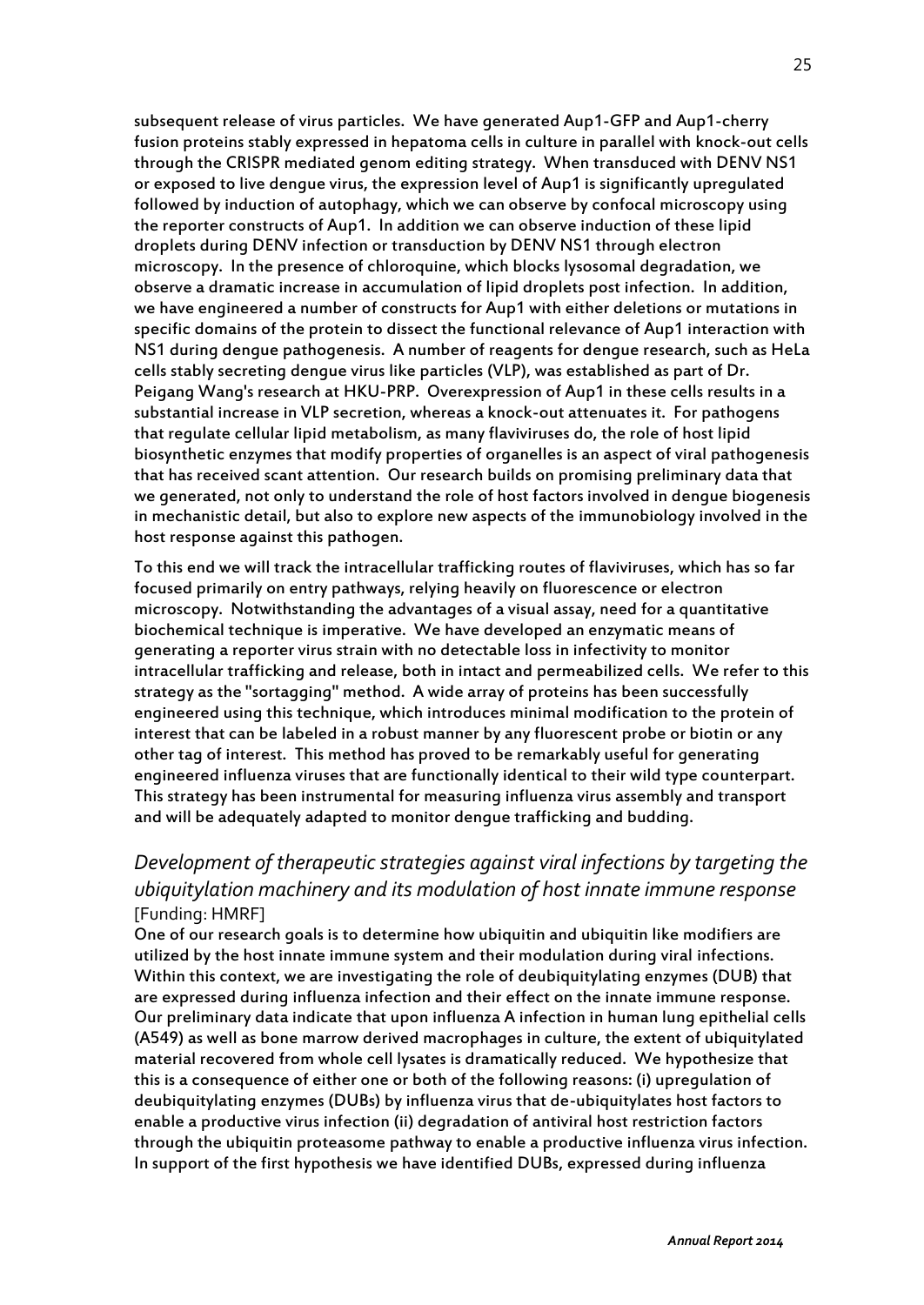infection, which function to block the inflammasome signaling pathway as well as the RIG-I pathway and result in compromise of the host innate immune response. We anticipate that by targeting this pathway using a combination of chemoenzymatic and pharmacological methods, we will be able to restore a more robust innate immune response and restrict virus replication. Targeting specific enzymes of the ubiquitylation machinery is an emerging therapeutic strategy. We propose to test two specific small molecule inhibitors to these DUBs that are available and have shown considerable promise as drugs in phase I and II clinical trials. Questions that we are specifically focused on addressing are as follows: Are certain DUBs specifically induced during influenza infection? Our preliminary results support the conclusion that specific DUBs are induced upon H1N1 infection. Using a version of ubiquitin (Ub) modified at its C-terminus with vinyl methyl ester (Ub-VME) and a combination of large-scale immunoprecipitation and proteomic analyses by mass spectroscopy, we have successfully identified DUBs that are expressed during H1N1 infection. What is the purpose of DUBs expressed during viral infections? Do they provide an advantage to virus replication? Are there differences between DUBs expressed by different strains of influenza virus, specifically between the seasonal human influenza H1N1 and the pathogenic avian influenza H5N1 and H7N9? We hypothesize that the DUB expression profiles for seasonal H1N1 and the pathogenic avian viruses would be different and their identity would provide insights into what host factors allow avian flu to become transmissible in humans. Given our success with the seasonal influenza, we aim to use the same strategy to identify and compare DUBs expression profiles with avian influenza.

#### *Role of Tsg101 and its regulation by post-translational modification during virus assembly and release* [Funding: AoE/M-12/16]

We have shown that Tsg101, a component of the ESCRT-I complex, is required for release of influenza A/WSN/33. Tsg101 is essential for transport of hemagglutinin (HA) from the Golgi to the plasma membrane prior to release of intact virus particles from the cell surface. We want to extend these observations and will explore whether this phenomenon holds true as a general host factor necessary for influenza virus biogenesis.

We will test different influenza strains in Tsg101 deficient A549 cells we have generated by the recently developed CRISPR knock out strategy. These A549 cells will be infected with the different human H1N1 and H3N2 strains available in house as well as the avian influenza strains of H5N1 and H7N9. Differences may well exist between utilization of host proteins between the human versus the avian influenza strains. Thus, some flu strains may be better equipped at counteracting the inhibitory effect of Tsg101 deficiency through other mechanisms. We will test viral titers from supernatants of infected cells (wild-type and Tsg101 deficient A549) using plaque assays. In addition, intracellular transport of HA will be measured using FACS to quantitate HA exposure at the cell surface. We have generated epitope tagged Tsg101 (Tsg101-FLAG) for wild-type and a mutant that does not associate with the ESCRT complexes. These constructs will be expressed in Tsg101<sup>-/-</sup> cells to test whether they rescue influenza transport and release when infected. We anticipate that virus release will be restored to control levels with the wild-type construct. Expression of the Tsg101 variant that does not associate with the ESCRTs will indicate whether the role of Tsg101 in flu trafficking occurs independently of the ESCRT machinery. These constructs will also be used in combination with confocal microscopy to investigate the localization and intracellular trafficking characteristics upon influenza infection. In addition, we have generated BirA-ligase fusion protein constructs of Tsg101, which are ideal in identifying transient interactors through proximity based labeling strategies. Since the subcellular localization of Tsg101 undergoes drastic changes upon either virus infection or interferon treatment, these will be used to determine the interactors under different physiological conditions. We are also addressing the mechanisms of Tsg101 regulation by post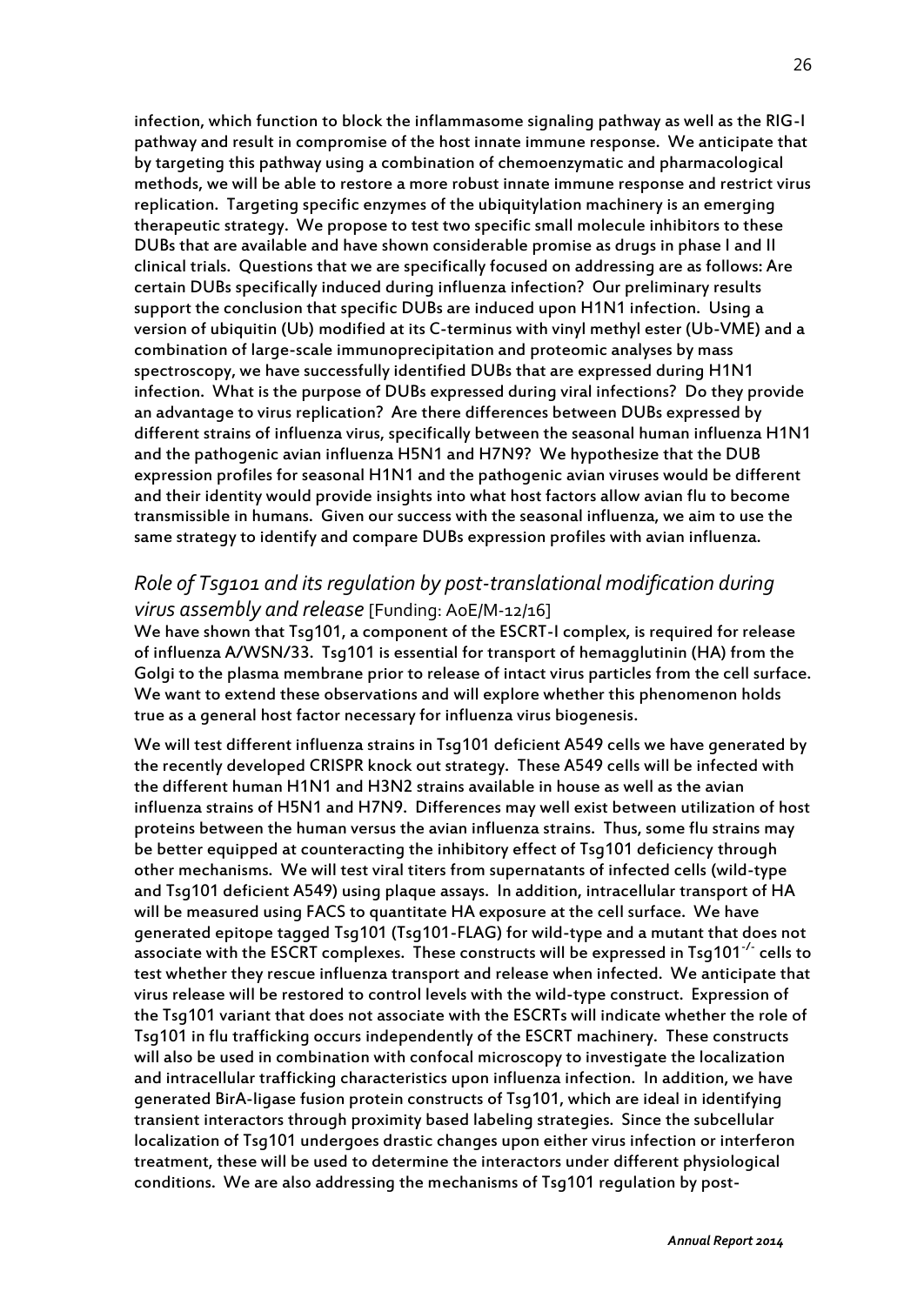translational modification during virus infection. Many cellular antiviral mechanisms are initiated by induction of interferon (IFN). Interferon-stimulated gene 15 (ISG15) encodes an ubiquitin dimer-like protein that is associated with defense against a number of viral pathogens. Of note, post-Golgi transport of influenza HA to the plasma membrane, which requires the protein Tsg101 as described above, is blocked upon IFN treatment and Tsg101 itself is ISG15 modified upon IFN-I induction.

Our preliminary data indicate that differential post-translational modification of Tsg101 appears to regulate its function. Our results suggest that, during a productive virus infection, Tsg101 is phosphorylated at the Y390 residue, whereas upon IFN-I induction it is ISGylated. Upon infection with  $\Delta$ NS1, which fails to suppress the IFN-I response, we can isolate ISGylated but not phosphorylated Tsg101. These data suggest that phosphorylation and ISGylation are mutually exclusive modifications regulating the function of Tsg101. Phosphorylated Tsg101 facilitates virus release, whereas ISG15 modified Tsg101 blocks viral protein transport from the Golgi to the PM. Similar analyses performed for VSV infection show hyper phosphorylation of Tsg101 at Y390 (unpublished). We will generate the corresponding phosphorylation and ISGylation mutants of Tsg101 for expression in A549 cells deficient in Tsg101. These cells will be infected with different strains of influenza to test how virus trafficking and release are affected.

Together, our initial observations indicate that ISGylation of target host components interferes with virus release. Influenza virus must have co-evolved strategies to overcome the ISG15-mediated inhibition of transport, either by utilizing host de-ISGylating enzymes or inhibiting levels of ISG15 from reaching saturating levels. Chemical tools such as vinylmethylester-modified ISG15 (ISG15-VME) will be used to isolate de-ISGylases that are possibly upregulated and utilized by influenza virus during infection to circumvent the block imposed by ISG15. The nonstructural protein 1 (NS1) of influenza A is believed to inhibit the function of ISG15 through as yet unknown mechanisms. In addition, although the total number of target proteins of ISG15 is believed to be in the range of 300-1000, most of them are unknown and only a limited number of effector proteins have been identified and characterized in isolation such as TRIM25, an E3 ligase in the RIG-I mediated signaling pathway. We have identified a host protein, Tsg101 as a target for ISGylation during influenza A/WSN/33 H1N1 infection. Based on our preliminary data, we propose to scale up to immunoprecipitate ISGylated proteins upon influenza virus infection. Immunoprecipitated material will be identified by resolving on SDS-PAGE, silver staining and subjected to mass spectroscopy.

#### *Regulation of immune signaling by deubiquitylases*

Amongst the myriad post-translational modifications the ubiquitin conjugation system appears to play a crucial role in regulating immune signaling cascades. When a naïve T cell encounters a foreign antigen, it undergoes clonal expansion. The strength of the interaction between the antigen and the T cell receptor is a critical determinant for activating a signal cascade and mounting an immune response. Therefore, understanding the molecular mechanism of proximal TCR signaling events following receptor engagement is critical for the purpose of modulating it.

Although some of the E3 ligases participating in the TCR signaling pathway have been identified, the ubiquitin specific proteases that carry out deubiquitylation have been less well studied. Ubiquitin is attached to a substrate by the concerted activities of a series of E1, E2 and E3 enzymes and removed by the presence of deubiquitylating enzymes (DUBs). A balance between the forward and the backward reactions determine the outcome of the strength and duration of the signal and subsequent phenotypic effects. TCR signaling to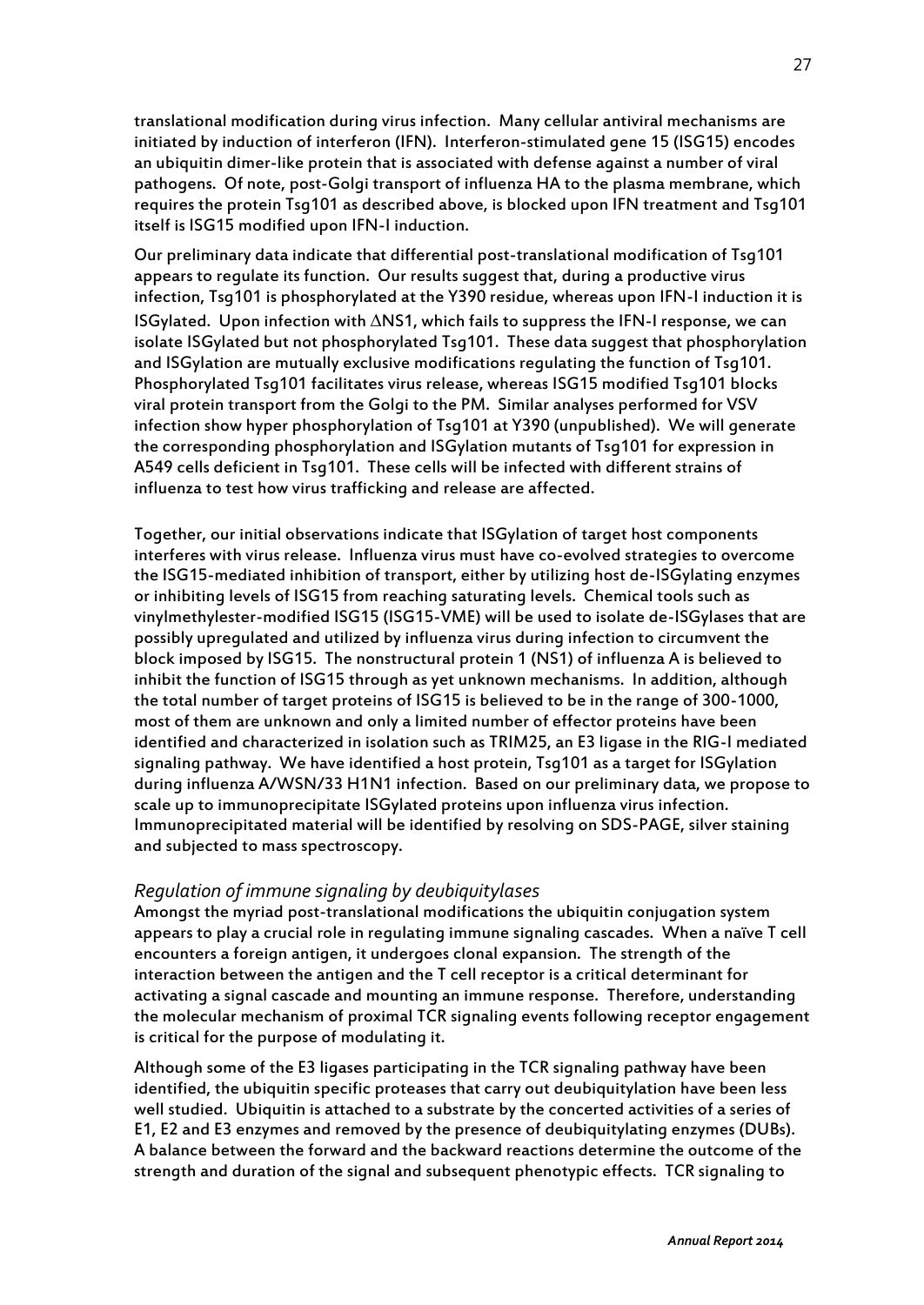NFKB requires assembly of large multi-protein complexes consisting of several kinases, scaffold proteins, ubiquitin ligases and deubiquitylating enzymes. The TCR forms a multisubunit complex with CD3 consisting of cytoplasmic immunoreceptor tyrosine based activation motifs (ITAMs). A series of phosphorylation steps that involves PI3K and PDK1 culminates in PKC phosphorylation. The NEMO/IkappaB (IKK) complex integrates signals from upstream stimuli and results in NFKB activation. Several studies have identified key signal mediators involved in the pathway such as  $\mathsf{Zap70}, \mathsf{SLP-76}, \mathsf{PLC} \gamma, \mathsf{SAP}, \mathsf{Fyn}, \mathsf{LCK},$  $PKC\theta$ , Vav1, Bcl10, Malt1 and Carma1. Biochemical characterization of these effectors have suggested a putative sequence of events where  $PKC\theta$  activity is followed by nucleation of the multiprotein Carma-Bcl10-Malt (CBM) complex within lipid microdomains to recruit the inhibitor of NFKB kinase (IKK). The signal initiated by these core events is then disseminated through adaptor proteins such as LAT and SLP-76 and ultimately induces global changes in gene transcription and acquisition of effector functions.

Reports on the dynamics of TCR surface expression suggest that in accordance with other receptors, the TCR is internalized and recycled rapidly with a rate constant of ~0.01min $^{\text{-}1}$ . Engagement by an antigen-presenting cell (APC) causes an intracellular retention, although the kinetics of internalization remains unaffected. Although scant evidence exists for the mechanism of surface dynamics of TCR, available data on well-characterized receptors such as the transferrin receptor (TfR) or epidermal growth factor receptor (EGFR) indicate that internalization and recycling occurs via a dynamic interplay between monoubiquitylation and deubiquitylation process. Several enzymes of the ubiquitylation machinery have been identified that appear to play a crucial role in orchestrating maturation, differentiation and function of T cells. Amongst the well documented are TRAF6, GRAIL and the SOCS proteins of the E3 ligase family and CYLD, USP9X from the deubiquitylase (DUB) family. Adding another layer of complexity is the diverse array of ubiquitin-chain linkages that dictate the outcome of such modifications in the context of cellular responses such as localization, degradation and signaling.

We have employed a ubiquitin specific activity-based probe to target functional DUBs in the TCR signaling pathway. We used a C-terminally modified ubiquitin (Ub) with vinyl methyl ester (vme) to capture DUBs that are recruited upon TCR activation in both mouse T-lymphocytes and Jurkat cells. This approach has been successfully used previously to identify DUBs that are either cellular or expressed upon infection by chlamydia. Upon stimulation with anti-CD3 antibodies followed by large scale immunoprecipitation we identified a set of cytosolic DUBs, including CYLD and Usp9X, which have been described previously in the context of TCR signaling. We focused on those that were differentially recovered between control and stimulated cells and identified Usp12 and Usp46 that displayed enhanced recovery in the TCR stimulated cells compared to resting cells. Usp12 localizes primarily to the nucleus, but becomes enriched in the cytosol upon stimulation. Usp12<sup>-/-</sup> Jurkat cells generated through Cas9/CRISPR-mediated genome editing were defective in several downstream activities including NFKB, NFAT and Erk1/2 phosphorylation. In addition surface expression of TCR was severely attenuated upon .<br>stimulation in Usp12<sup>-/-</sup> cells. Through proximity based labeling with a promiscuous BirAligase fused to Usp12 (BirA\*-Usp12) we identified several adaptor proteins of the TCR signaling pathway including LAT, Trat1 and SLP76. Expression of LAT and Trat1 was attenuated in Usp12<sup>-/-</sup> cells suggesting that Usp12 acts directly on these proteins to stabilize the TCR complex at the cell surface. We are determining the mechanism of TCR stabilization through the activity of Usp12 on these TCR adaptors.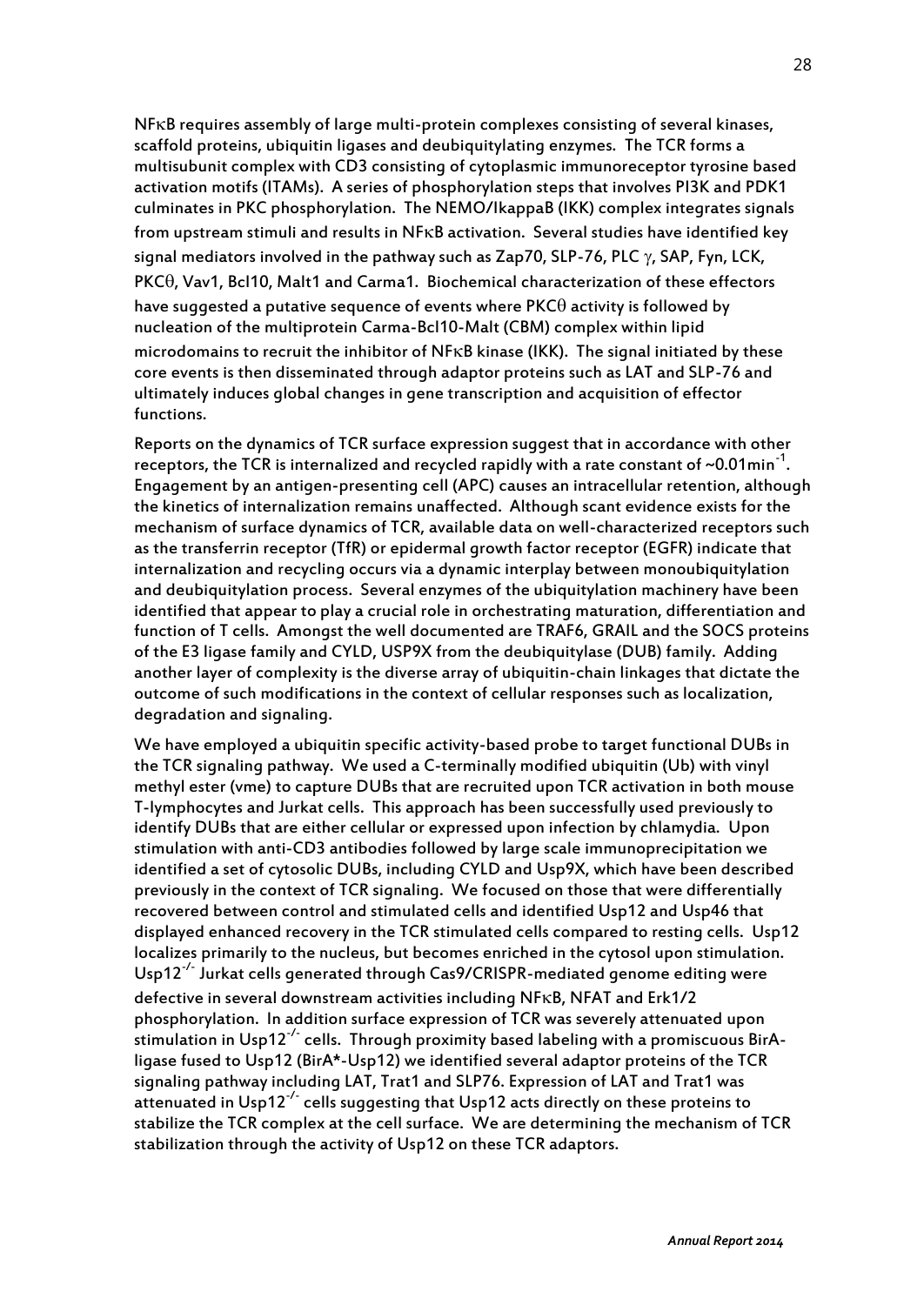## **Publications**

- 1. Lestra M\*, Jahan AS\*, Swee LK\*, Fan Y, Tafesse FG, Theile CS, Spooner E, Bruzzone R, Ploegh HL, Sanyal S (2015) Usp12 stabilizes the T cell receptor complex at the cell surface during signaling. Under review.
- 2. Claessen JHL, Sanyal S, Ploegh H (2014) The chaperone Bag6 captures dislocated glycoproteins in the cytosol. PloS One 9:e90204.

#### **Seminars, Meeting Presentations**

Sumana Sanyal (2014) The University of Hong Kong, Hong Kong SAR.

Sumana Sanyal (2014) University of Massachusetts, Amherst, MA, USA.

Sumana Sanyal (2014) The Whitehead Institute for Biomedical Research, MIT, Cambridge, MA, USA.

Sumana Sanyal (2014) Columbia University, New York, NY, USA.

Sumana Sanyal (2014) Annual retreat, Massachusetts Institute of Technology, NH, USA.

Sumana Sanyal (2014) EMBO workshop for group leaders, Leiman, Germany.

Sumana Sanyal (2014) EMBL, Heidelberg, Germany.

S Sanyal, J Ashour, H Ploegh (2014) Keystone Symposium on Innate immunity to viral infections, Colorado, USA, (Oral presentation).

Y Fan, S Sanyal (2014) Louis Pasteur Symposium on Emerging Infectious diseases, Institut Pasteur, Paris, France (Poster presentation).

M Lestra\*, AS Jahan\*, LK Swee\*, S Sanyal (2015) Keystone Symposium on the Human Proteome, Stockholm, Sweden (Oral presentation).

Sumana Sanyal (2014) EMBL, Heidelberg, Germany.

Sumana Sanyal (2015) Lecture in the Molecular Biology of the Cell course, Institut Pasteur, Paris, France.

#### **Collaborations (local and international)**

Hui-Ling Yen (School of Public Health, LKS Faculty of Medicine of HKU): Engineering influenza neuraminidase for sortase catalyzed modification.

Joseph Ashour (Mount Sinai School of Medicine, New York, NY, USA): Manipulation of host factors in influenza and dengue infections

Adolfo Garcia-Sastre (Mount Sinai School of Medicine, New York, NY, USA): Studying the function of Isg15 and its mode of restricting influenza virus trafficking, specifically, the efficacy of influenza NS1 in preventing ISG15 activity.

Hidde Ploegh (The Whitehead Institute for Biomedical Research, MIT, Cambridge, MA, USA): Studying host factors and their mechanism of function during influenza virus biogenesis centered on Tsg101.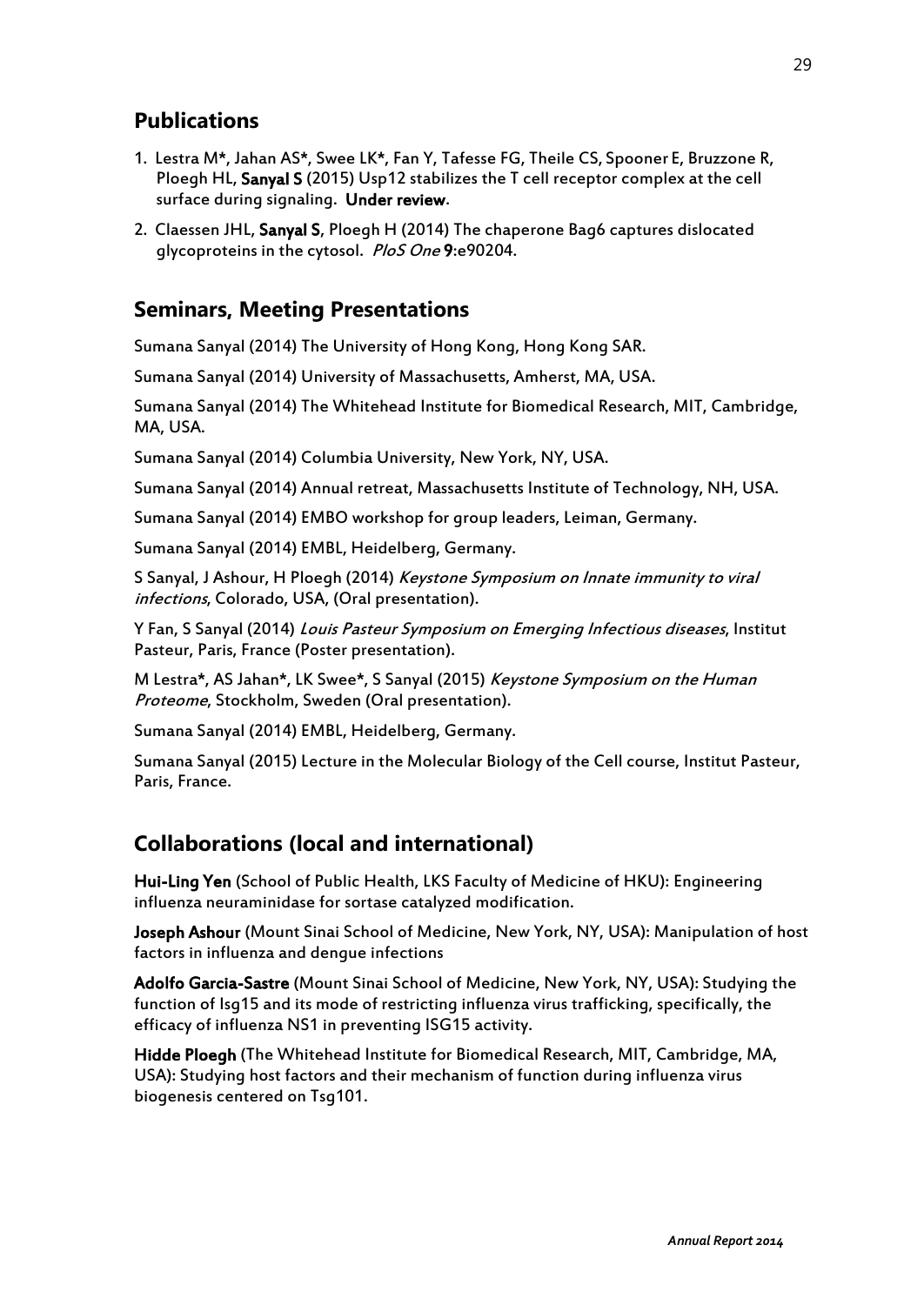# **Funding**

Host factors involved in dengue infection (Principal Investigator; Research Grants Council/General Research Fund – Ends: 11/2016).

Development of therapeutic strategies against viral infections by targeting the ubiquitylation machinery and its modulation of the host innate immune response (Principal Investigator; Health and Medical Research Fund – Ends: 06/2017).

Elucidating the role of Tsg101 in influenza virus assembly and release (Principal Investigator; Area of Excellence Control of Pandemic and Inter-pandemic Influenza – Ends: 12/2016).

Mechanism of Influenza NS1 mediated inhibition of interferon type-I response: effect on Isg15 (Principal Investigator; Seed Funding for basic research – Ends: 06/2016).

Development and application of novel technologies to elucidate mechanism of influenza trafficking and assembly in vivo and in vitro (Co-Investigator; National Institute of Health).

Role of Tsg101 in the process of influenza virus assembly and release (Principal Investigator; Research Grants Council/General Research Fund - Pending).

# **Personnel**

| <b>Name</b>        | <b>Position</b>                     |
|--------------------|-------------------------------------|
| Sumana Sanyal      | <b>Research Assistant Professor</b> |
| Ming Yuan Li       | <b>Technical Officer</b>            |
| Tami Zhang         | <b>Technical Officer</b>            |
| Lewis Siu          | Research Technician                 |
| Akhee Jahan        | <b>Research Assistant</b>           |
| <b>Mart Lamers</b> | <b>Master Student</b>               |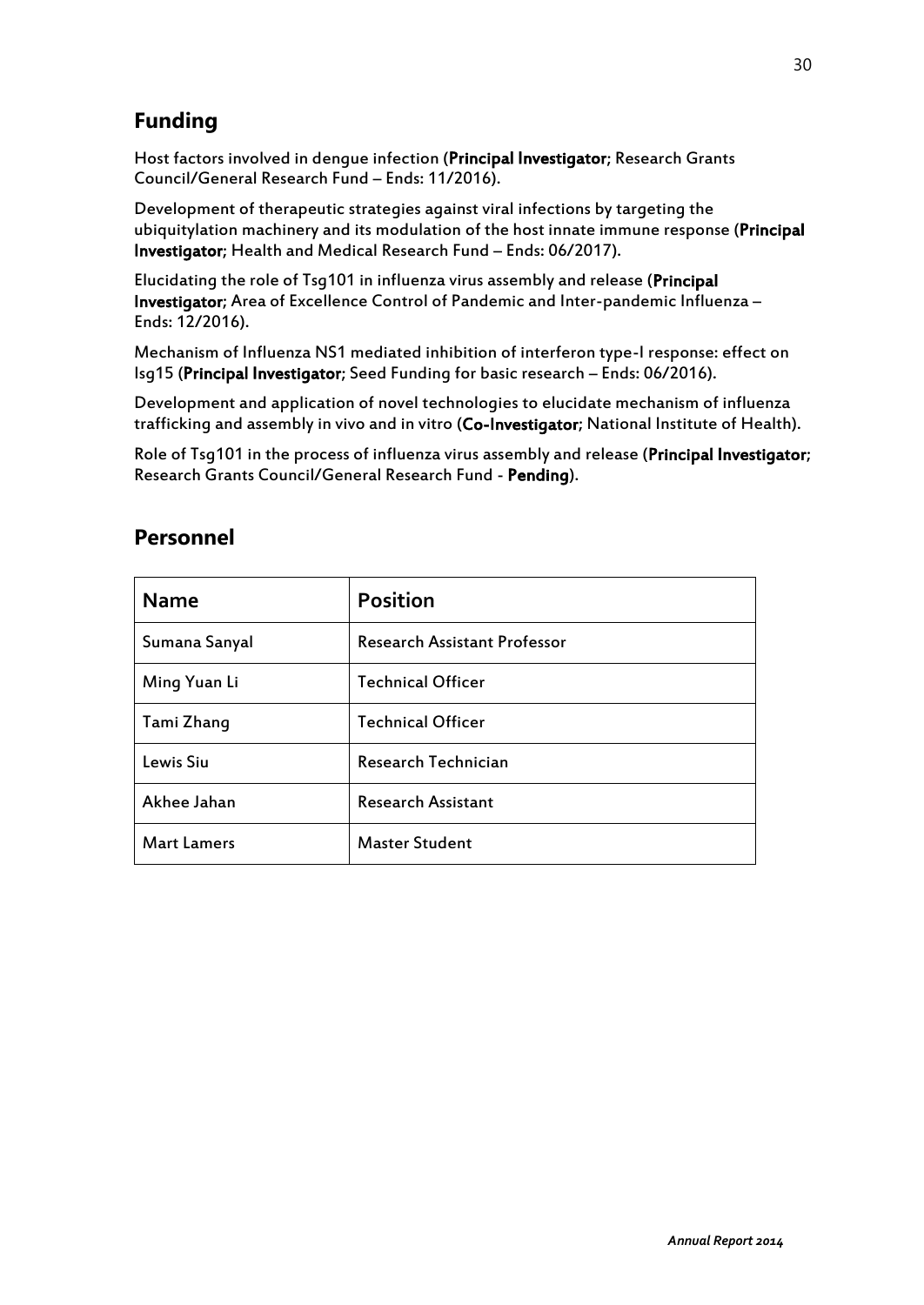# **3.4 JIMMY LAI GROUP**

#### **Main Objectives and Strategy**

Our main project combines chemical, biochemical and cell biological methods to unravel the mechanisms of influenza virus-cell receptor interaction at the atomic level. In addition, we have started to collaborate in a clinical study that investigates the potential usefulness of immunotherapy as treatment of nasopharyngeal carcinoma (NPC), which is caused by a combination of environmental, genetic and viral factors, being often linked to Epstein–Barr virus (EBV) infection.

#### *Study of influenza virus receptor*

The objective of the study is to obtain a better understanding of the influenza viral tropism. Sialic acids are known to be the receptor molecules of influenza viruses, but the diversity of sialylated glycans is not equivalent in different animal species and organs. Therefore, it is likely that the interactions between influenza viral proteins and different sialylated glycans are involved in the viral adaptation to the host and one possible mechanism underlying species jump, e.g. from avian to human. In our study, we have produced influenza virions or virus-like particles of different influenza subtypes and/or different viral origin. The interactions between hemagglutinin (HA), neuraminidase (NA) and a variety of sialylated glycans were investigated using chemical methods. Functional study of the virions was also carried out on cell/tissue cultures.

#### *Immunotherapy against nasopharyngeal carcinoma*

The aim of the project is to develop an effective immunotherapy treatment against Epstein-Barr virus (EBV)-associated nasopharyngeal carcinoma (NPC), which, differently from Western countries, is endemic in southern China, including Hong Kong. EBV is present in virtually all poorly differentiated and undifferentiated nonkeratinizing NPC (type II and III, according to the WHO classification), making the viral antigens expressed by tumor cells attractive targets for immunotherapy. Our strategy is to generate LMP/EBNA1-specific T cells from PBMC isolated from NPC patients using an adenoviral vector. The safety and efficacy of expanded T cells can be assessed upon adoptive CTL infusion as immunotherapy.

#### **Achievements and Ongoing Research**

We have continued in 2014 our exploration of the basis of influenza receptor specificity and the role O-linked sialylated glycans in influenza viral infection. We have published two articles and obtained two extramural grants to fund ongoing investigations of the influenza virus receptor.

#### *Study of influenza virus receptor* [Funding: HMRF, RGC, URC]

**Investigation of the binding and cleavage characteristics of influenza neuraminidase** Nuclear magnetic resonance (NMR) spectroscopy was used to investigate pH and temperature effects on binding and cleavage of NA to sialosides. We found that an acidic pH and physiological temperature are required for efficient NA enzymatic activity, although a pH change showed a minimal effect on the NA-sialic acid binding affinity. We also interrogated the selectivity of human-like or avian-like receptors for influenza neuraminidase N1 derived from a range of different influenza virus strains, including human seasonal H1N1, 2009 pandemic H1N1 and highly pathogenic avian H5N1. Our data comparing  $\alpha$ -2,3- and  $\alpha$ -2,6-sialyllactose indicated that the variation in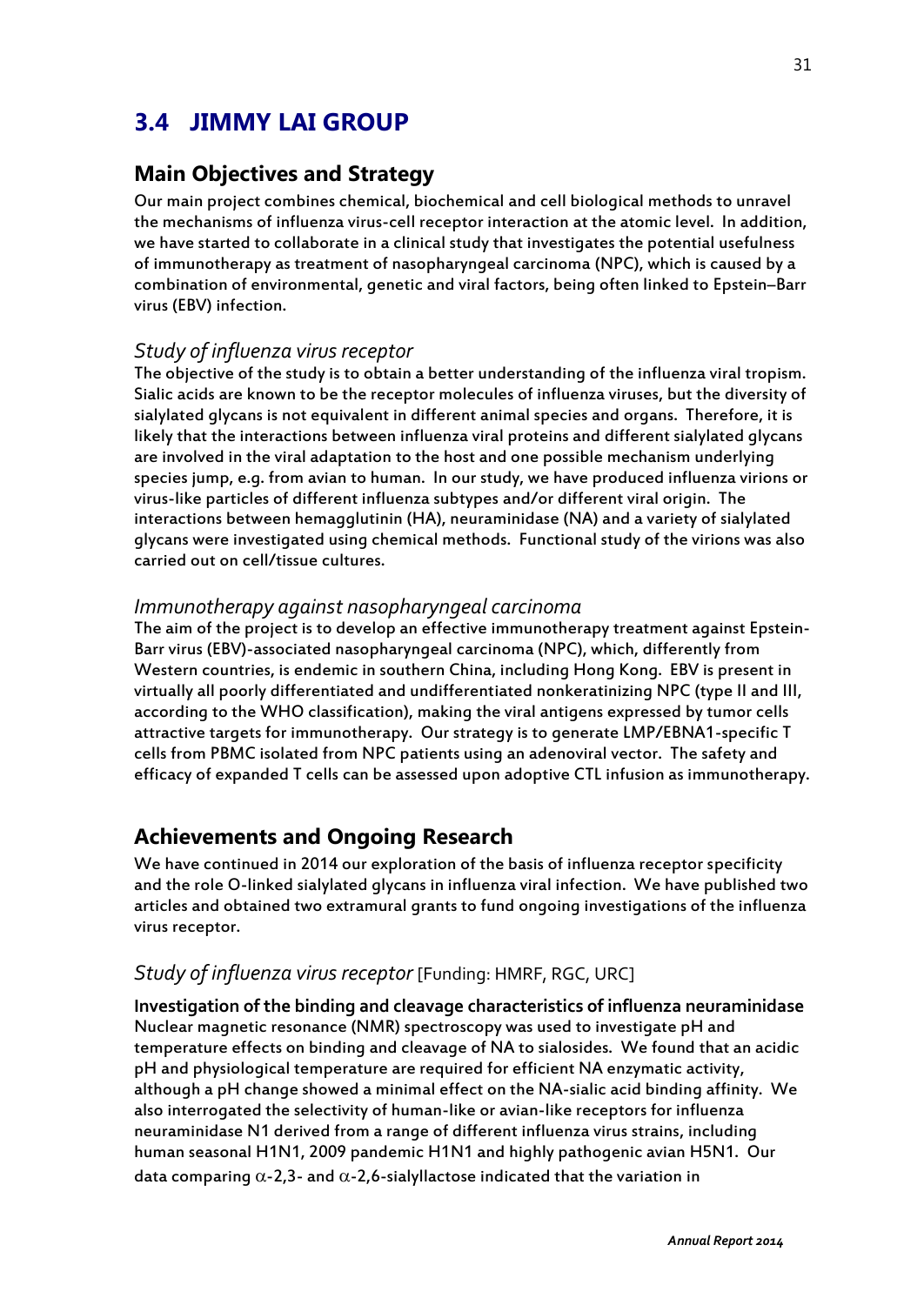neuraminidase activity on different ligands correlated with a change in binding affinity. Epitope mapping of the sialylglycans interacting with NAs from different viral origin showed different binding profiles suggesting that different binding conformations were adopted. These findings have been published in *Influenza Other Respir Viruses*.

#### **Characterization of sialylated glycans on human respiratory tract**

Glycomic analysis of human respiratory tract tissues using MALDI-TOF mass spectroscopy demonstrates a wide range of sialylated glycans, including a high level of lactosamine repeats and biantennary sialosides. In order to look at the effect of the number of lactosamine repeats on the interaction of influenza HA with sialosides, sialylated compounds with different lactosamine length were synthesized in collaboration with Xuechen Li (Department of Chemistry, HKU), and the HA binding affinity to these compounds were tested using NMR Spectroscopy. We have observed an increase of HA binding signals with the increasing number of lactosamine repeats from 1 to 3 and we are in the progress of characterizing the interactions in order to understanding how lactosamine in the sialosides affecting the binding with HA. We hypothesize that multiple sialic acids in the biantennary sialosides may interact with multiple HA binding sites on a HA trimer, leading to a much stronger HA binding affinity from these sialylated glycans to act as efficient influenza receptor. We are now trying to obtain some biantennary sialosides to check for their binding interactions with HA.

#### **The role of O-linked sialylated glycans in influenza viral infection**

Cell surface sialosides contain both N-linked and O-linked glycans. N-linked sialosides were found to be important in the influenza viral infection whereas the role of O-glycans as influenza receptor remains unclear. In our work using glycosylation mutant cell-lines, efficient influenza infections were observed in GnT1-deficient cells in which maturation of N-glycans is blocked, indicating that O-glycans might also be used as the virus binding receptor. Influenza infections were significantly reduced while using benzyl-N-acctylgalactosaminide as a blocker of O-glycan synthetic pathway, further supporting the involvement of O-linked sialylated glycans in influenza virus entry. NMR spectroscopy study on influenza HA interacting with O-glycans analogues also reflected significant binding of HA to these glycans. However, we observed a variation in binding affinity to the O-glycans when different influenza subtypes were included in the study. A manuscript describing these finding is in preparation.

#### **Molecular determinants of HA and NA affecting H9N2 virus tropism**

H9N2 infection is one of the most widespread influenza viruses in poultry in Asia and has transmitted occasionally to swine and human. We hypothesize that poor transmission between humans by H9N2 viruses may depend on NA not being well adapted for human airway. We will utlize H9N2 viruses isolated from human cases and avian species to compare infection and tropism using ex vivo cultures of human respiratory tract. Our role in this project is to investigate the binding and cleavage activities of N2 neuraminidase using enzymatic methods coupled with NMR spectroscopy, using the above described approach. Different sialylated glycans will be included in the study especially those with the two different sialic acid species, Neu5Ac and Neu5Gc. Neu5Ac/Gc sialiosides expression varies in different animals. Neu5Gc sialiosides is predominant in swine, with human expressing only Neu5Ac sialiosides, whereas avian species present both types of sialic acid on their cell surface. Virus-like particles containing N2 have been engineered but the yield was unsatisfactory so far therefore we are now optimizing the methodology.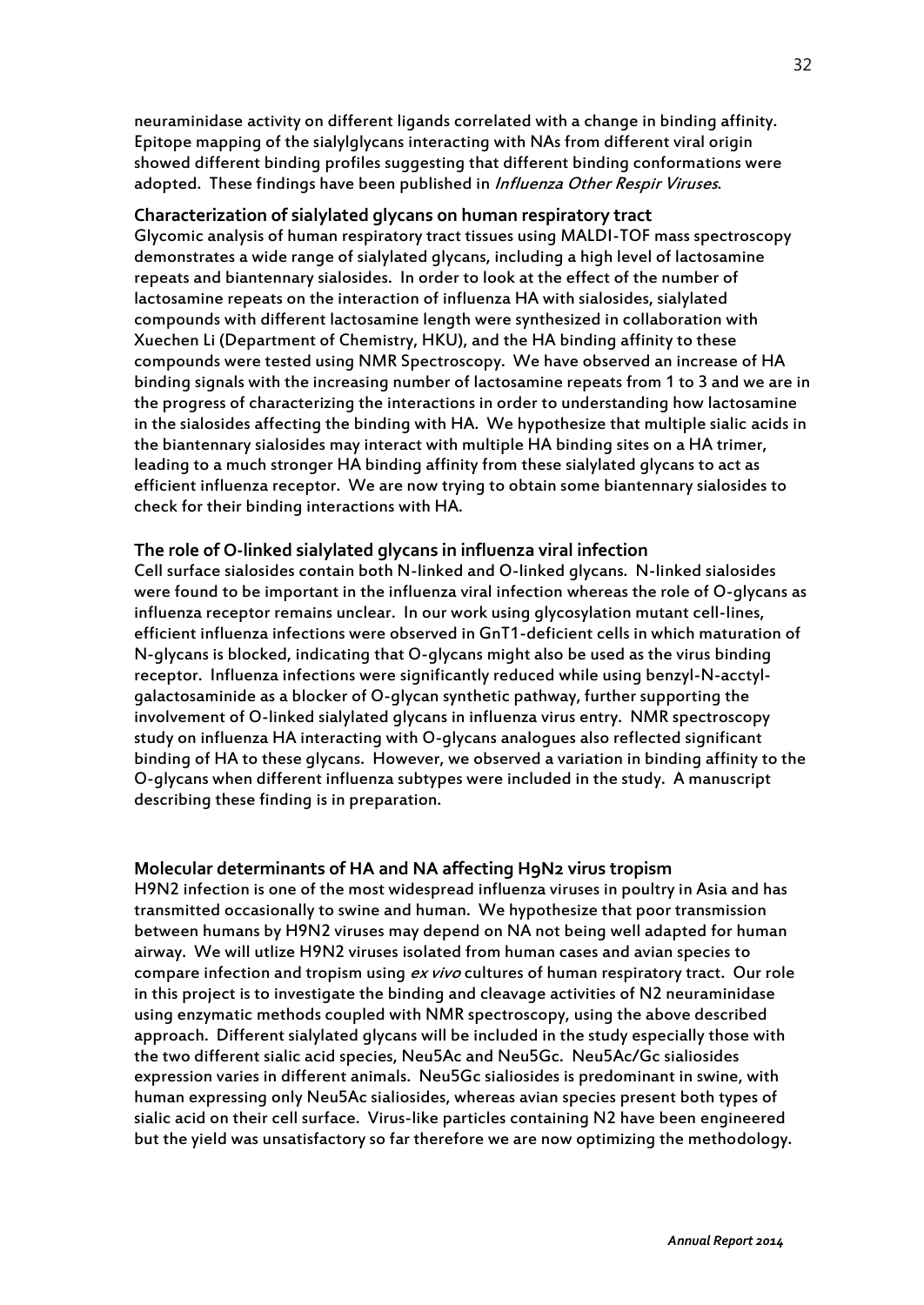#### **Study of the emerging H7N9 influenza**

Zoonotic H7N9 disease is a lurking threat to public health but the major question is whether this virus poses a risk of acquiring transmission potential in humans (pandemic potential). We would like to perform a risk assessment of the H7N9 virus. Viral in vitro and ex vivo tropism is being addressed and the ability of viral replication in mammalian cells by H7N9 viral polymerase complex will also be investigated. Pseudotyped viruses containing H7 hemagglutinin were successfully constructed for the study of virus-receptor interactions. Potential gain-of-function or loss-of-function amino acid mutations were introduced into the H7 hemagglutinin to investigate the risk posed by such mutation in the process off viral adaptation to humans. Regarding the safety concerns on generating a high risk influenza virus, pseudotyped viruses were utilized instead of replicative virions, therefore eliminating any ethical consideration linked to performing experiments that could fall in the category of Dual Use of Research Concern. Preliminary studies using in vitro pseudotyped viral infections suggest an increased infectivity upon the potential gain-of-function single amino acid mutations. These wildtype and mutant pseudotyped viruses will then be tested for infections in ex vivo human cultures. Studies using NMR spectroscopy for their binding affinity to avian and human sialic acid receptor analogues will also be included if further funding is available.

#### **Comparison of native influenza virus and virus-like-particles in their receptor-binding properties**

Our group has previously developed non-infectious influenza virus-like-particle (VLP) containing influenza HA or NA as tools for influenza study (reviewd in Garcia and Lai, 2011). Together with the NMR technology, these VLPs have been applied to address HA/NA functions, resulting in a series of publications. However, the similarity between native virons and VLPs in virus-receptor interaction has not been thoroughly investigated. In order to validate previous and prospective data obtained using VLP, experimental evidence from a systematic study comparing VLP and native virons on their receptor interactions is necessary. In addition, it will be interesting to test the possibility of using inactivated virus for the receptor study as the data obtained will be closely comparable to natural infections. Native H9N2 and H1N1 virions will be inactivated by UV treatment or fixation with either formaldehyde or glutaraldehyde. NMR experiments will be performed using these inactivated virions or VLP engineered with the corresponding HA to compare their interactions with sialylated glycans.

#### *Immunotherapy against nasopharyngeal carcinoma* [Funding: Ester Lee and Chew Pik Foundation, Croucher Foundation]

NPC is endemic in China and Southeast Asia where it is tightly associated with infections by EBV. The role of tumor-associated viral antigens in NPC renders makes them promising candidates for cellular immunotherapy. In earlier preclinical studies, a novel adenoviral vector–based vaccine termed AdE1-LMPpoly has been generated; it encodes EBV nuclear antigen-1 (EBNA1) fused to multiple CD8+ T-cell epitopes from the EBV latent membrane proteins, LMP1 and LMP2. Our group has previously reported data of an early phase I clinical trial using AdE1-LMPpoly as an immunotherapeutic tool for EBV-associated NPC (Cancer Res 72:1116–1125). Twenty-four NPC patients were selected and EBV-specific T cells were successfully expanded from 16 patients. Transient increase in the frequencies of LMP1&2- and EBNA1-specific T-cell responses was observed after adoptive CTL transfer and the median overall survival compared with patients who did not receive T-cell therapy increased from 220 to 523 days. We are now in the late phase I clinical trial with the target to expand the number of NPC patients involved to a total of 50. At present there is no facility present in Hong Kong that allow the expansion of T-cells for adoptive therapy in a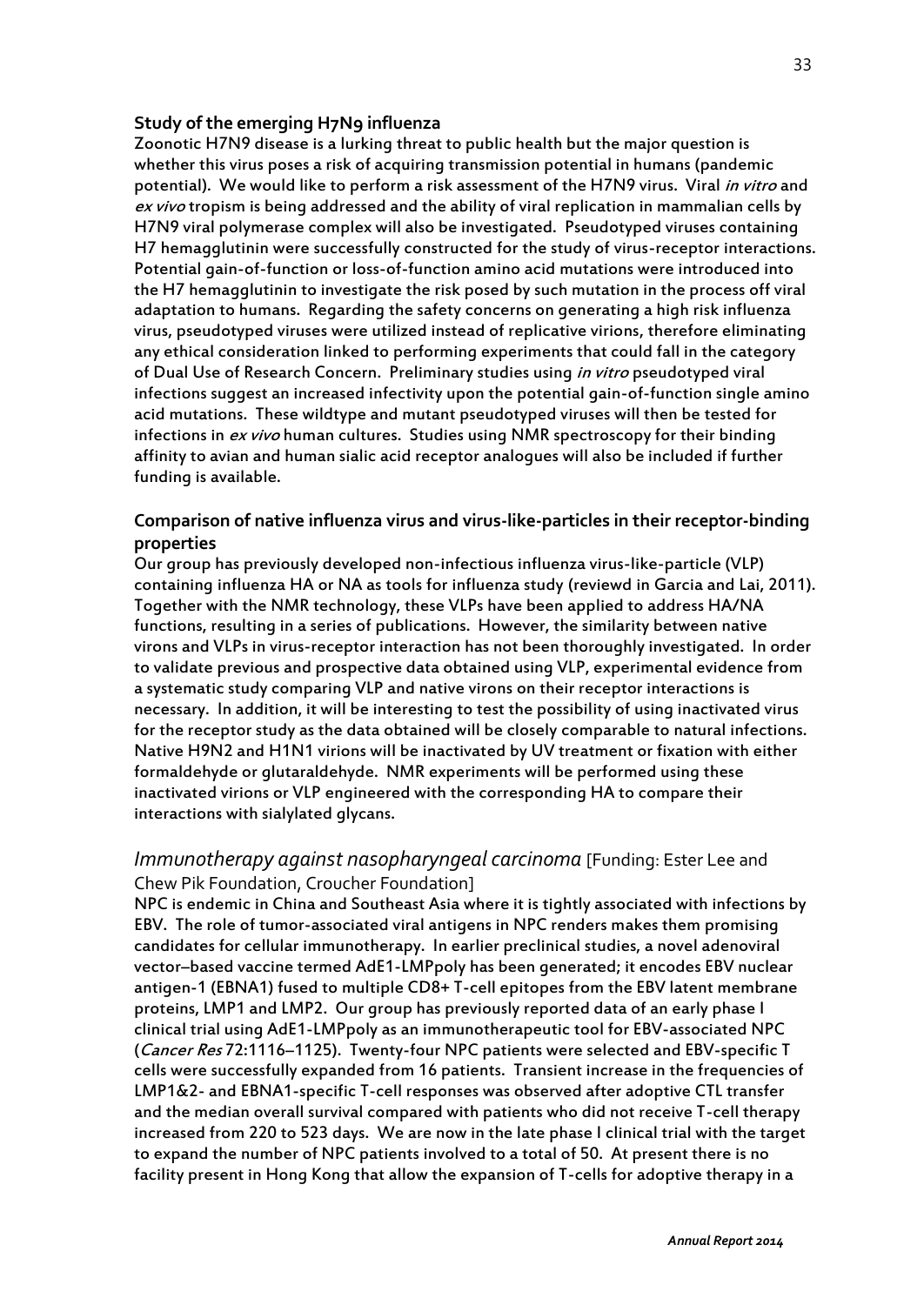GMP accredited standard. As a preparation for the phase II clinical trial, a physical facility will be established to initiate the process of expansion of T-cells here in Hong Kong and I will be trained in the laboratory of Rajiv Khanna (Queensland Institute of Medical Research, Australia) to (i) establish criteria to identify a location where T-cells can be expanded in a safe environment; (ii) provide training in compliance with Australian/Hong Kong regulations regarding cell based therapy; (iii) transfer know-how and protocols to expand donor T-cells and test for CTL efficiency.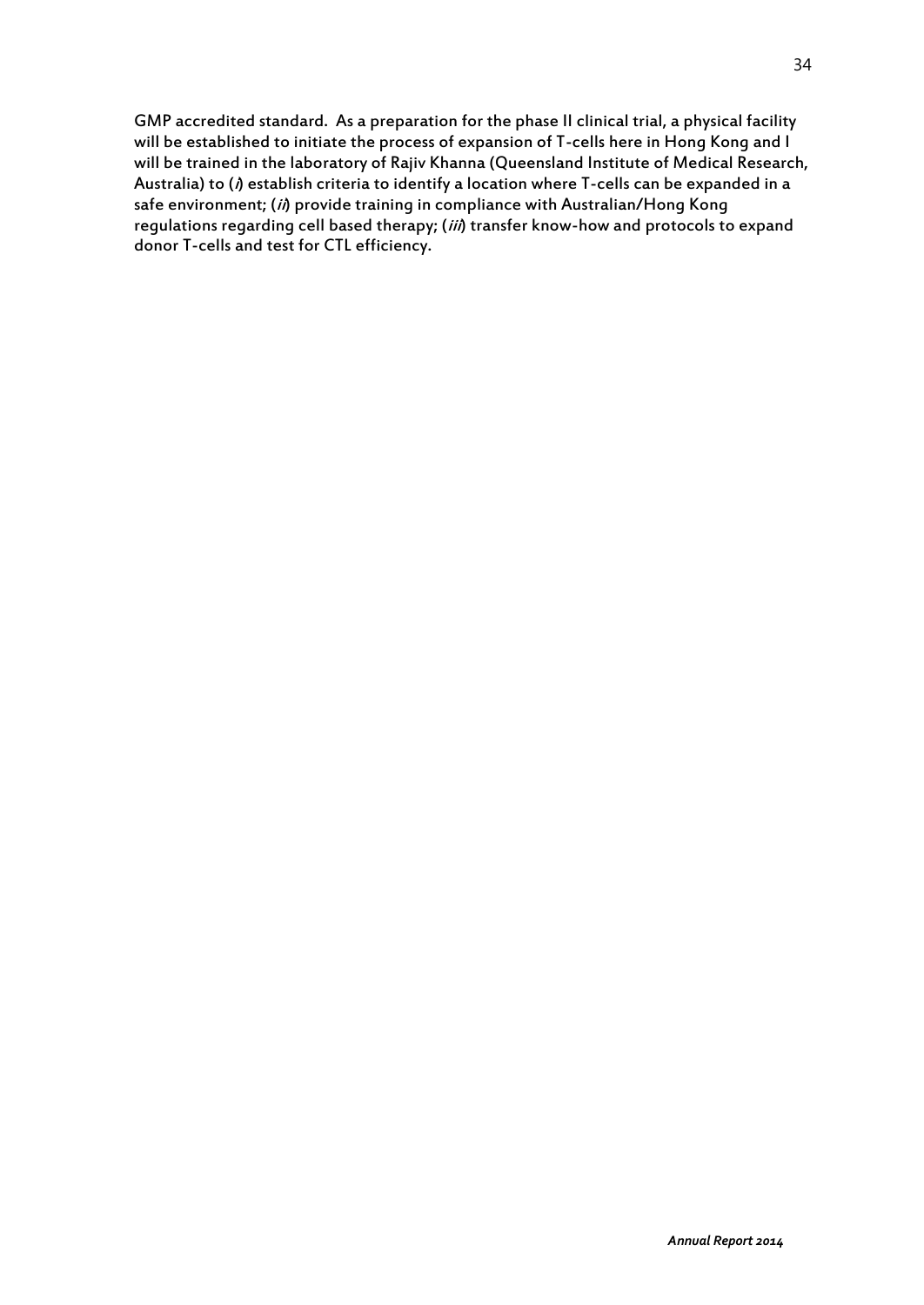## **Publications**

- 1. Lee SM, Kok KH, Jaume M, Cheung TK, Yip TF, Lai JC, Guan Y, Webster RG, Jin DY, Peiris JS (2014) Toll-like receptor 10 is involved in induction of innate immune responses to influenza virus infection. Proc Natl Acad Sci USA 111:3793-3798.
- 2. Garcia JM, Lai JC, Haselhorst T, Choy KT, Yen HL, Peiris JS, von Itzstein M, Nicholls JN (2014) Investigation of the binding and cleavage characteristics of N1 neuraminidases from avian, seasonal and pandemic influenza viruses using saturation transfer difference nuclear magnetic resonance. Influenza Other Respir Viruses 8:235-242.

#### **Seminars, Meeting Presentations**

Study of Influenza Virus-host Receptor Interactions using Pseudotyped Virus. Department of Pathology, The University of Hong Kong, Hong Kong SAR.

### **Collaborations (local and international)**

Xuechen Li (Department of Chemistry, HKU, Hong Kong): Molecular determinants of influenza virus tropism and binding; expertise in glycan synthesis, to produce glycans of interest as influenza receptor analogues.

Guang Zhu (Division of Life Science, HKUST, Hong Kong): Access to equipment and technical support regarding NMR spectroscopy.

Mark von Itzstein and Thomas Haselhorst (Institute for Glycomics, Griffith University, Australia): Study of O-linked sialylated glycans and synthesis of O-glycans analogue.

Renee Chan (School of Public Health, HKU, Hong Kong): Comparison of native influenza virus and virus-like-particles in their receptor-binding properties using the ex vivo human culture model.

Dora Kwong and Janice Tsang (Department of Clinical Oncology, HKU, Hong Kong): Clinical trials of immunotherapy against EBV-associated NPC.

Rajiv Khanna (Department of Immunology, Queensland Institute of Medical Research, Australia): Immunotherapy against EBV and technology transfer to develop methods of T cells expansion.

## **Funding**

Molecular determinants of H9N2 virus haemagglutinin and neuraminidase affecting virus tropism for the human and swine respiratory tract (Co-Investigator; Health and Medical Research Fund – Ends: 10/2015).

Risk assessing human transmission potential of H7N9 viruses using ex vivo cultures of the human respiratory tract (Co-Investigator; Commissioned Studies on Emerging Influenza A Viruses with Epidemic Potential RRG-03 – Ends: 05/2015).

Comparison of native influenza virus and virus-like-particles in their receptor-binding properties (Principal Investigator; Small Project Funding – University Research Committee – Ends: 10/2015).

Immunotherapy against nasopharyngeal carcinoma (Co-Investigator; Ester Lee and Chew Pik Foundation, Croucher Foundation and other donors – Ends: open).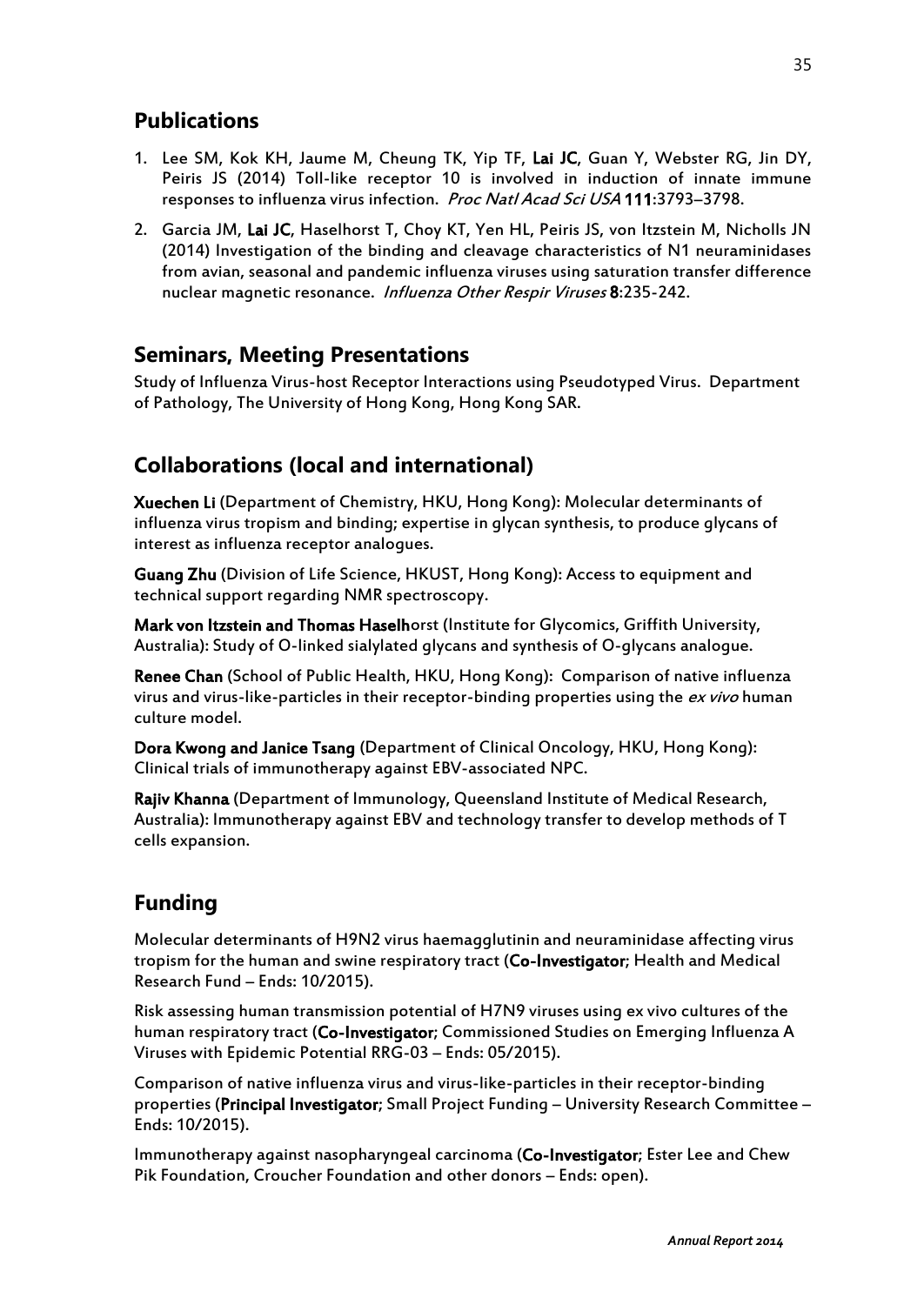# **Personnel**

| <b>Name</b> | Position                                                                                        |
|-------------|-------------------------------------------------------------------------------------------------|
| Jimmy Lai   | Postdoctoral Fellow (Joint Appointment with the<br>Department of Pathology in the Nicholls Lab) |
| Wong Ho Him | <b>Research Assistant</b>                                                                       |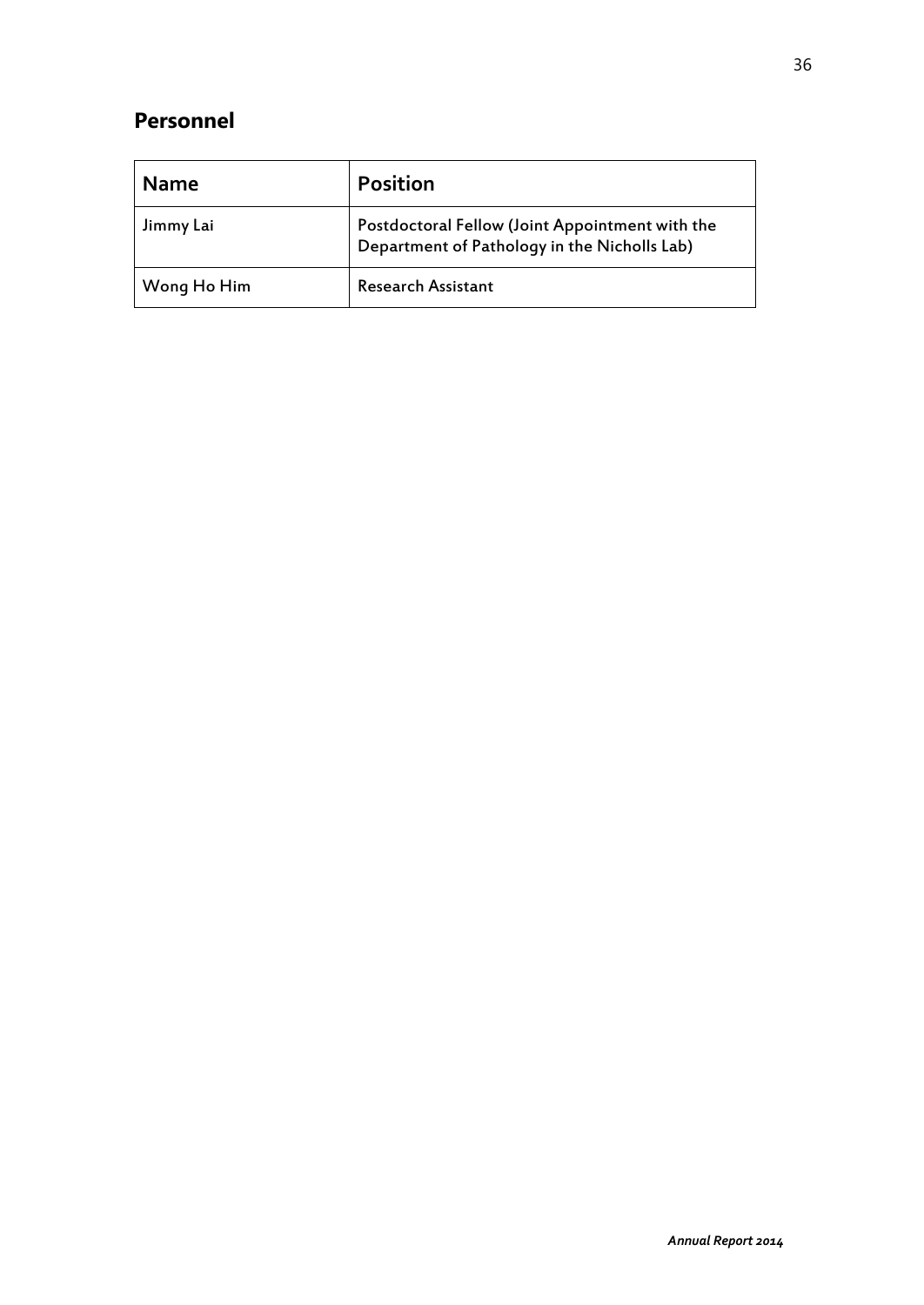# **3.5 ROBERTO BRUZZONE and MALIK PEIRIS GROUPS**

This section summarizes the main results of research work done by PhD students under the supervision of Roberto Bruzzone and by HKU-PRP staff on MERS coronavirus under the supervision of Malik Peiris.

### **Main Objectives and Achievements**

Several projects were completed in 2012-2014 and four manuscripts were published in the process (see Annual Report 2012-2013). In addition, we published a paper that has provided conclusive evidence for antibody-dependent enhancement of infection human monocyte-derived macrophages by replication-competent SARS coronavirus as well as Spike-pseudotyped lentiviral particle (Yip et al, 2014). We focus here on current projects investigating the dynamics of host-pathogen interactions with dengue and influenza viruses. Work on MERS coronavirus in camels and humans has led to the development of a safe diagnostic test for sero-epidemiological studies and has resulted in the publications of six manuscripts since 2013.

#### *Molecular dissection of intracellular transport of dengue virus* [Funding: BNP-Paribas]

The life cycle of enveloped viruses is a complex process relying on specific interactions with host factors that, in turn, represent potential targets for functionally interfering with viral replication and pathogenesis. Although the molecular identity of cellular receptors involved in virion entry has been revealed for many types of viruses, few studies have investigated whether host proteins on intracellular compartments also function as receptors to facilitate viral trafficking and release from infected cells. Thus, viral-host interactions during dengue virus egress are still poorly characterized and most cellular targets identified in high-throughput screens have not been mapped to the secretory pathway. DENV has two structural glycoproteins: pre-membrane (prM) and envelope (E); E mediates interaction with cellular receptor(s) for viral attachment and entry, whereas prM assists E in its correct folding and protects it from pre-fusion in the acidic environment of the secretory pathway. Assembly of DENV occurs at the endoplasmic reticulum (ER), and requires interaction of prM and E. Nascent virions bud into the lumen of the ER, accumulating in dilated cisternae oriented towards the cis-Golgi, and are translocated to the Golgi via trafficking vesicles. In the trans-Golgi network (TGN), prM protein is cleaved by the cellular protease furin, resulting in the release of the pr peptide and formation of infectious DENV. Besides mature virions, non-infectious recombinant subviral particles (RSP) can be produced by cells expressing DENV prME proteins. Dengue RSP traffic along the same compartments as infectious DENV, and represent a safe and convenient tool for the study of virus-host interactions during secretion.

We have obtained several lines of evidence demonstrating that dengue virus 1 (DENV1) requires host KDEL receptors (KDELRs), which cycle between the endoplasmic reticulum (ER) and Golgi apparatus to retrieve resident ER proteins, for transport from budding sites at the ER to the Golgi. Depletion of KDELRs by siRNA reduced egress of both DENV1 progeny (70%) and of Recombinant Subviral Particles (RSPs) produced in stable cell lines (90%) expressing the structural protein prME. Co-immunoprecipitation revealed that KDELRs interact with prM through three positively charged amino acids at the N-terminus, whose mutation disrupted this interaction and inhibited both trafficking of newly formed RSPs from ER to Golgi and their release from cells. Finally, perturbation of KDELR cycle by siRNA depletion of class II Arfs, which results in KDELRs accumulation in the Golgi, phenocopied results obtained with both prME triple mutant and knockdown of KDELR.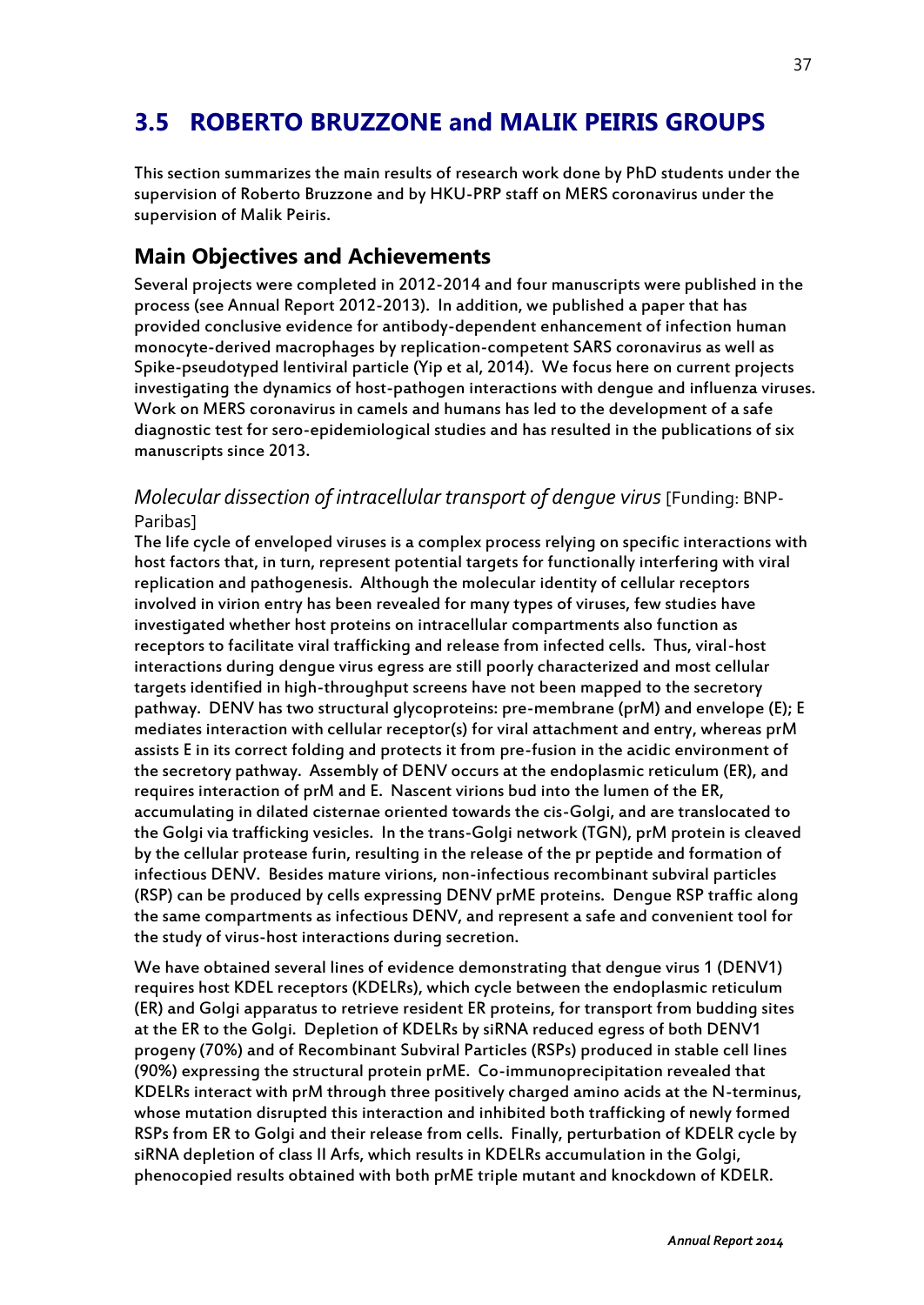Taken together, these data indicate that loss of interaction with KDELRs reduced DENV transport from ER to Golgi and, consequently, release from infected cells. Our results, therefore, have uncovered a novel function for KDELRs as an internal receptor required for DENV trafficking and have identified a rate-limiting molecular step in the late stages of DENV lifecycle. This work has been accepted for publication in *Cell Reports*.

#### *Role of Cyclin D3-influenza A Virus M2 Ion Channel Interaction in Influenza Virus Infection and Pathogenesis* [Funding: Research Fund for the Control of Infectious Diseases and AoE/M-12/06]

We had previously performed a genome-wide yeast two-hybrid screen using as a bait the cytoplasmic tail (CT) of viral matrix protein 2 (M2), which has the longest CT among the three virus envelope proteins. The screen revealed a high-score interaction of M2with cyclin D3, a key regulator of cell cycle G1/S transition. We hypothesized that this interaction may perturb cell cycle and/or represent a host defence mechanism to counteract viral infection. The M2/cyclin D3 interaction was confirmed by both GST pulldown and co-immunoprecipitation experiments. Infection of synchronized A549 cells with influenza A/WSN/33 virus led to a dramatic down-regulation of cyclin D3 protein level, which was associated to a cell cycle arrest in G0/G1 phase, as quantified by BrdU incorporation. Cyclin D3 knockdown by small interfering RNA (siRNA) significantly enhanced virus progeny titers in cell culture supernatant. This increase was due to the absence of cyclin D3 protein per se, as concomitant retinoblastoma knockdown, which rescued cell cycle progression into the S phase, did not normalize virus production. Moreover, cyclin E knockdown, which induced G1 cell cycle arrest without appreciably modifying cyclin D3 protein levels, did not increase virus progeny titers. Collectively, this study has identified cyclin D3 as a novel interactant of influenza A virus M2 protein, and has provided several lines of evidence to suggest that cyclin D3 acts as a restriction factor of influenza life cycle, independently of its classical role in cell cycle regulation. This work is carried out by Ying Fan, a final year PhD student. A manuscript describing the results of this project is in preparation.

*Invovlement of C-type lectin receptor CLEC5A in influenza virus pathogenesis* Human infections with influenza A virus (IAV) may exhibit mild to severe clinical outcomes as a result of differential virus-host interactions. C-type lectin receptors (CLRs) are pathogen recognition receptors expressed on monocytes or Natural Killer cells that mediate immune response via different mechanisms. Among the transmembrane human CLRs identified so far, only DC-SIGN and DC-SIGNR have been shown to increase influenza viral entry in a sialic acid independent manner; however, the potential interactions between other CLRs with influenza virus have not yet been systematically investigated. We utilized lentiviral based pseudoparticles expressing influenza hemagglutinin (HA) to examine the binding potential between HA and a panel of human soluble CLRs highly expressed in cells of the immune system. CLEC5A was identified as a potential interacting target as positive binding was observed with HA derived from a highly pathogenic avian H5N1 viruses A/VN/1203/04 (VN1203) or a human seasonal H1N1 virus A/HK/54/98 (HK5498), albeit at different intensity. We first evaluated the potential of CLEC5A in mediating influenza entry either by siRNA knockdown of endogenously expressed protein in U937 cells or by overexpressing it in CHO and CHO-Lec2 cells. No significant difference in the viral nucleoprotein (NP) was observed in all conditions tested, compared to control, following infection with recombinant A/PR/8/34 virus expressing HA and NA derived from either VN1203 (H5) or HK5498 (H1) viruses, suggesting no role for CLEC5A in mediating viral entry. To investigate downstream signaling upon engagement of CLEC5A, we used M-CSF macrophages because we observed high expression levels of the adaptor protein DAP12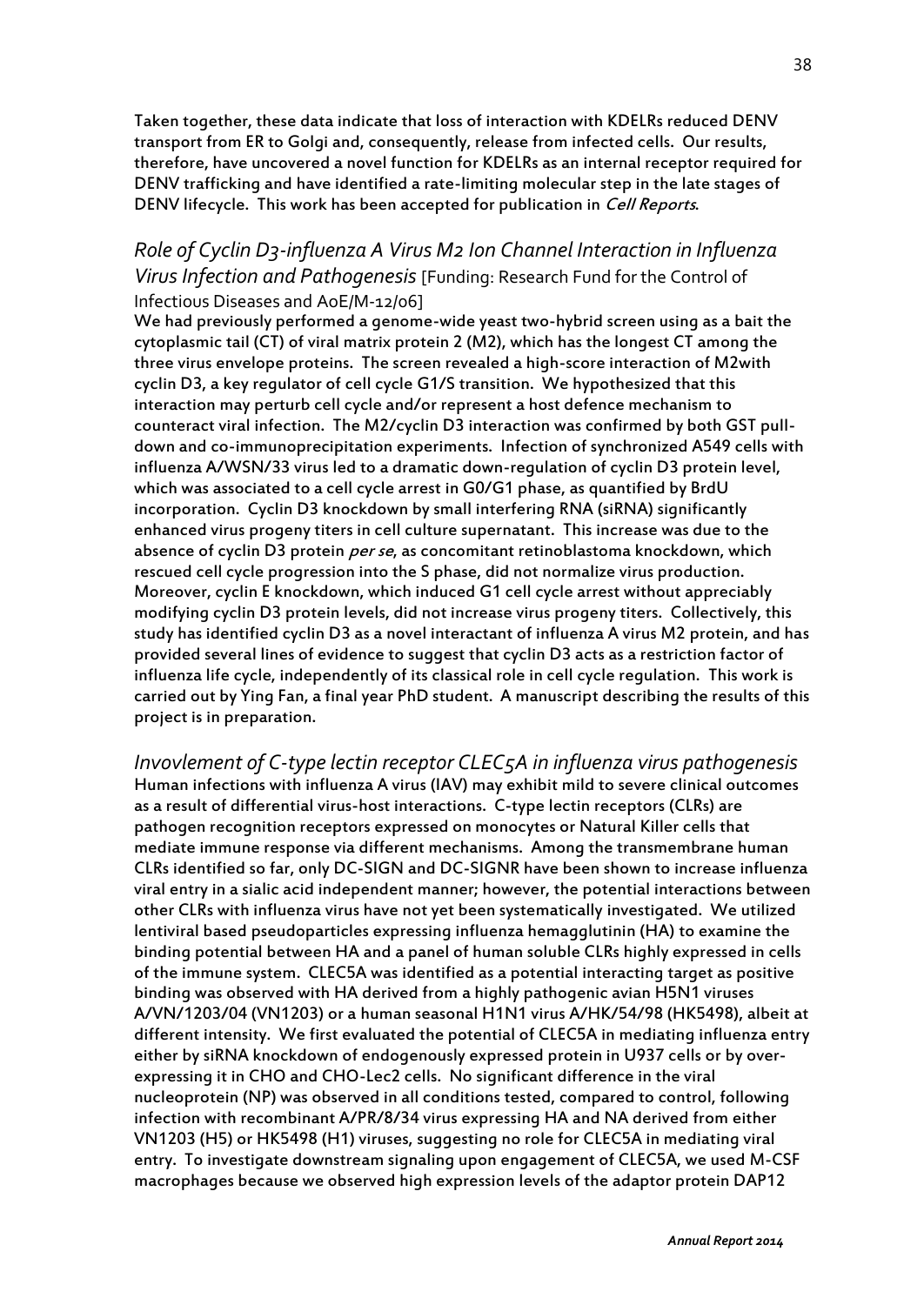that associates with CLEC5A to initiate signal transduction, whereas U937 did not. Knockdown of CLEC5A in M-CSF macrophages led to a significant reduction of cytokine (TNF- $\alpha$  and IFN- $\alpha$ ) and chemokines (IP-10, MCP-1, MIG and MIP-1 $\alpha$ ) secretion after infection with H5, whereas significant suppression of IP-10 expression was observed with H1 infection. In order to assess the relative contribution of HA and neuraminidase (NA) to the observed effects, we infecting M-CSF macrophages with recombinant A/PR/8/34 virus expressing all combinations of HA or NA derived from either VN1203 or HK5498 viruses. We found that, following CLEC5A knockdown, VN<sup>HA</sup> expressing IAV showed significant reduction of cytokines and chemokines secretion, whereas HK<sup>HA</sup> expressing IAV exhibited significant suppression of chemokines only, suggesting that cytokines induction via CLEC5A was dependent on the influenza HA subtype. Since DAP12 phosphorylation is known to activate Syk, we further treated M-CSF macrophages with a Syk inhibitor and observed a significant reduction of TNF- $\alpha$  and IP-10 after H5 infection whereas, as expected, this treatment only inhibited IP-10 in H1 infected macrophages. However,  $CLECSA<sup>-/-</sup>$  mice exhibited increased in mortality rate against VN1203 challenge compared to wild-type, which indicated that CLEC5A is playing a protective role in secreting cytokines and chemokines after IAV infection. In conclusion, we have identified CLEC5A as a novel host factor implicated in the modulation of IAV pathogenesis. This project was part of the PhD work of Ooiean Teng, who was jointly supervised by Roberto Bruzzone and Hui-Ling Yen, Assistant Professor in the School of Public Health, and successfully defended her thesis in October 2014. A manuscript is in preparation.

*Characterization of MERS coronavirus in camels and humans* [Funding: National Institute of Allergy and Infectious Diseases, National Institutes of Health; European Community Seventh Framework Program]

Middle East respiratory syndrome (MERS) is an emerging respiratory disease of global public health concern. As of 5 February 2015, 971 laboratory-confirmed cases of human infection with Middle East respiratory syndrome coronavirus (MERS-CoV) have been reported to WHO, including at least 356 deaths. Overall, 63.5% of cases reporting gender (n=949) are male and the median age is 48 years (range 9 months–99 years; n=964). The current epidemiology of MERS is one of zoonotic transmission, sometimes followed by chains of limited human-to-human transmission for limited periods of time within families or healthcare facilities. This is reminiscent of the emergence of severe acute respiratory syndrome (SARS) in late 2002. It is therefore critically important to identify the sources of zoonotic transmission, so that evidencebased interventions to minimise such infections can be implemented. Seroepidemiology is an invaluable tool in such investigations. We had previously reported a MERS-CoV pseudoparticle neutralisation test (ppNT) that can be used to detect antibody to MERS-CoV without the need for Biosafety Level-3 (BSL-3) containment that is required for conventional MERS-CoV microneutralisation (MN) tests. We have now systematically investigated potential cross-reactions that may confound the use of this and of the standard microneutralization assay in seroepidemiological studies in animals. Our data demonstrate that these two serological assays are free of cross-reaction with Bovine coronavirus and other coronavirusesand, therefore, can be used with confidence in seroepidemiological studies to identify animal species that may serve as reservoirs or vectors of MERSCoV. We have also confirmed that MERS-CoV, or a very closely related virus, was circulating in dromedaries in Saudi Arabia as early as 1993. In contrats, sera from adult dromedary camels in Australia, which were imported into Australia between 1840 and 1907 to serve as means of transport, were uniformly seronegative, although Bovine coronavirus was as common as in Middle East animals. Given the small number of sera tested in our study, a larger number of samples is needed to confirm that Australia is indeed MERS-CoV free.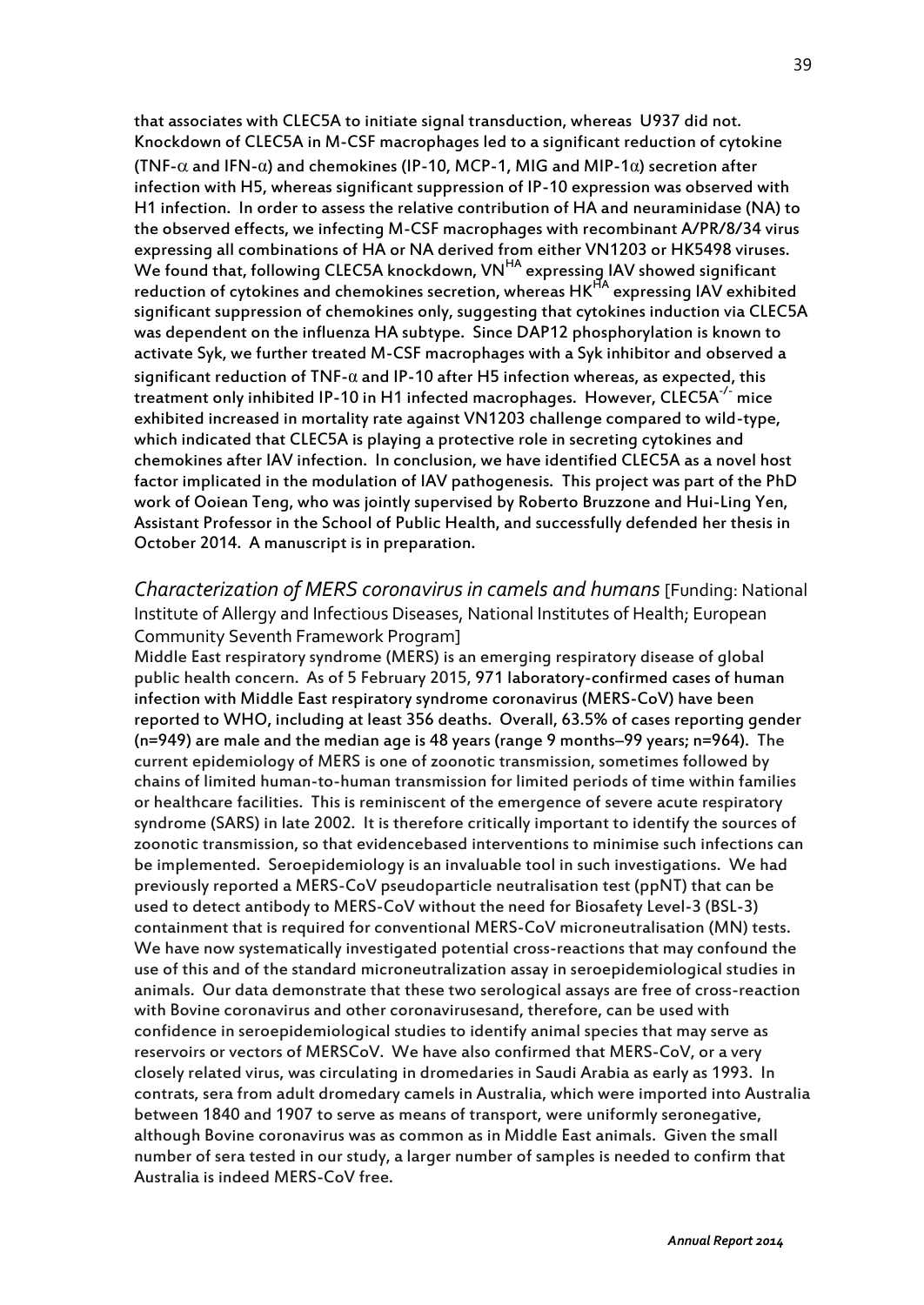In separate studies we have been able to isolate MERS-CoV from the nose and feces, but more frequently from the nose, of dromedary camels in Saudi Arabia and Egypt. Preexisting neutralizing antibody did not appear to protect against infection. The full-genome sequence of MERS-CoV from dromedaries in these study was very similar to genomes of human clade B MERS-CoV. This finding implies that viruses genetically very similar to human MERS-CoV are infecting dromedaries beyond the Arabian Peninsula, where human MERS-CoV infections have not yet been detected. Taken together our findings confirm that MERS-CoV infection is common in dromedaries camels and that this virus is genetically very similar to a MERS-CoV that is infecting humans, thus lending further support to the contention that dromedaries may be a potential source of human infection. In contrast, serum from 179 persons working in the dromedary abattoirs was negative for antibody to MERS-CoV. This finding includes 114 persons working in the 2 abattoirs from which the MERS-CoV–positive animal swab specimens were obtained. Although these observations suggest that transmission of this virus to humans is uncommon, it is plausible that cases may occur in humans beyond the Arabian Peninsula. MERS-CoV diagnostic tests should be considered for all patients with unexplained severe pneumonia in Egypt, northeastern Africa, and beyond.

### **Publications**

- 1. Adebamowo C, Bah-Sow O, Binka F, Bruzzone R, Caplan A, Delfraissy JF, Heymann D, Horby P, Kaleebu P, Muyembe Tamfum JJ, Olliaro P, Piot P, Tejan-Cole A, Tomori O, Toure A, Torreele E, Whitehead J (2014) Randomised controlled trials for Ebola: practical and ethical issues. *Lancet* 384:1423-1424.
- 2. Chu DK, Poon LL, Gomaa MM, Shehata MM, Perera RA, Abu Zeid D, El Rifay AS, Siu LY, Guan Y, Webby RJ, Ali MA, Peiris M, Kayali G (2014) MERS coronaviruses in dromedary camels, Egypt. Emerg Infect Dis 20:1049-1053.
- 3. Dunning J, Merson L, Rohde GG, Gao Z, Semple MG, Tran D, Gordon A, Olliaro PL, Khoo SH, Bruzzone R, Horby P, Cobb P, Longuere KS, Kellam P, Nichol A, Brett S, Everett D, Hien TT, Yu H, Zambon M, Ruiz-Palacios G, Lang T, Akhvlediani T, ISARIC Working Group 3, ISARIC Council, Hayden F, Marshall J, Webb S, Angus DC, Shindo N, van der Werf S, Openshaw PJ, Farrar J, Carson G, Baillie JK (2014) Open source clinical science for emerging infections. Lancet Infect Dis 14:8-9.
- 4. Hemida MG, Chu DK, Poon LL, Perera RA, Alhammadi MA, Ng HY, Siu LY, Guan Y, Alnaeem A, Peiris M (2014) Seroepidemiology of Middle East respiratory syndrome (MERS) coronavirus in Saudi Arabia (1993) and Australia (2014) and characterisation of assay specificity. *Euro Surveill* 19(23). pii:20828.
- 5. Hemida MG, Chu DK, Poon LL, Perera RA, Alhammadi MA, Ng HY, Siu LY, Guan Y, Alnaeem A, Peiris M (2014) MERS coronavirus in dromedary camel herd, Saudi Arabia. Emerg Infect Dis 20:1231-1234.
- 6. Wang PG, Kudelko M, Kwok KTH, Bruzzone R, Nal B (2014) Cellular enhancing and restricting factors of dengue virus egress. Hong Kong Med JSuppl 4:S44-S46.
- 7. Yip MS, Leung NH, Cheung CY, Li PH, Lee HH, Daëron M, Peiris JS, Bruzzone R, Jaume M (2014) Antibody-dependent infection of human macrophages by SARS coronavirus. Virol J11:82.
- 8. Bruzzone R (2015) The double life of connexin channels: single is a treat. J Invest Dermatol, in press.
- 9. LiMY, Grandadam M, Kwok K, Lagache T, Siu YL, Zhang JS, Sayteng K, Kudelko M, Qin CF, Olivo-Marin JC, Bruzzone R, Wang PG (2015) KDEL receptors assist dengue virus exit from the endoplasmic reticulum. Cell Rep, in press.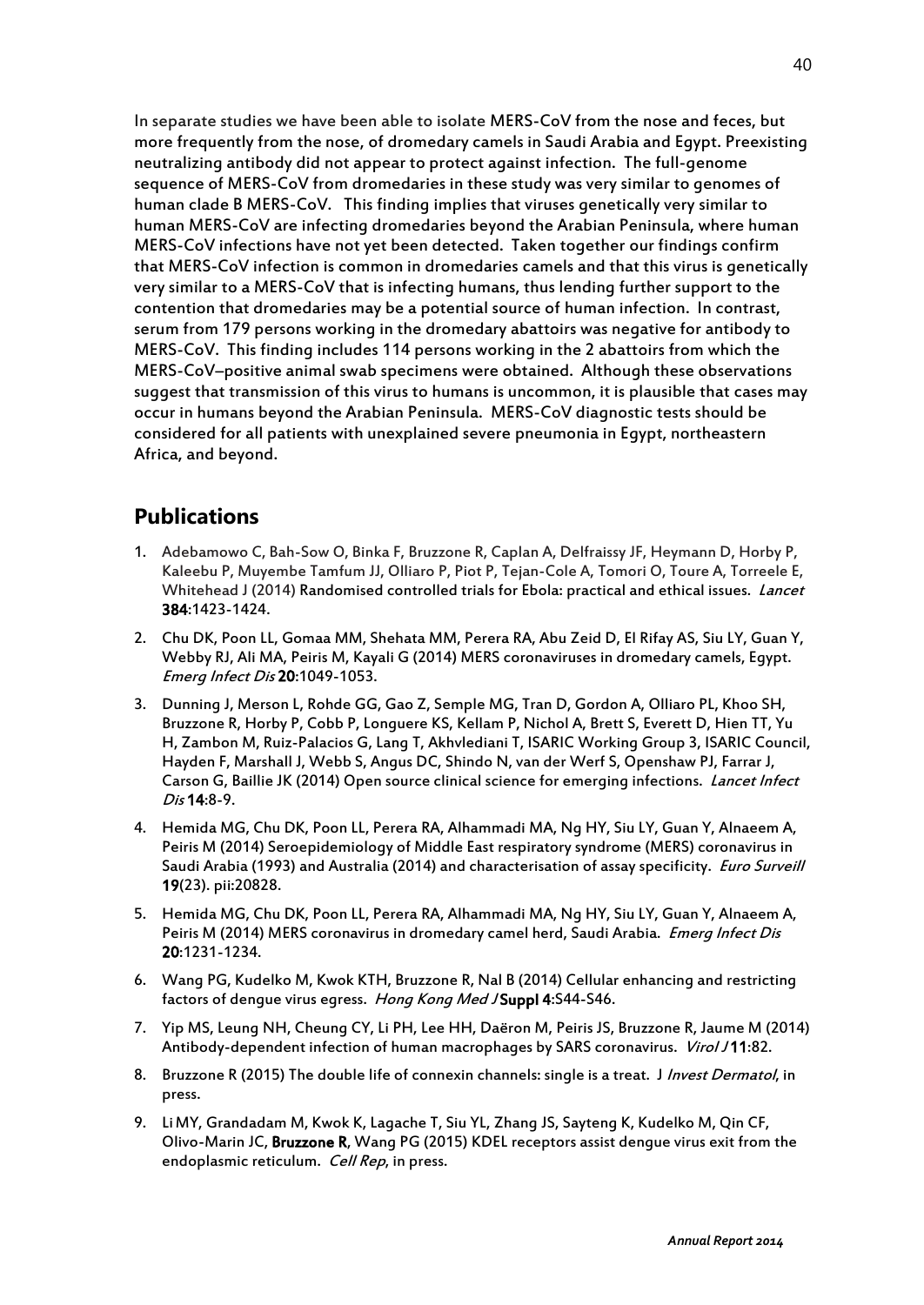10. Memish ZA, Alsahly A, Masri MA, Heil GL, Anderson BD, Peiris M, Khan SU, Gray GC (2015) Sparse evidence of MERS-CoV infection among animal workers living in Southern Saudi Arabia during 2012. Influenza Other Respir Viruses, in press.

## **Collaborations (local and international)**

Marc Grandadam (Institut Pasteur-Laos): Effect of cellular factors on replication competent dengue viruses of different serotypes.

Jean-Christophe Olivo-Marin (Institut Pasteur, France): Quantitative imaging of intracellular dengue transport.

Peter Sicinski (Harvard Medical School, USA): Interactions of influenza virus M2 proton channel with cyclin D3.

Ziad A Memish (College of Medicine, Alfaisal University, Riyadh, KSA), Gazi Kayali (St. Jude Children's Research Hospital, Memphis, USA) and Maged G Hemida (King Faisal University, Al Hofuf, KSA): MERS coronavirus in animals and humans.

## **Funding**

Molecular dissection of intracellular transport of dengue virus (BNP Paribas, Hong Kong -Ends: 12/2015).

Role of Cyclin D3-influenza A Virus M2 Ion Channel Interaction in Influenza Virus Infection and Pathogenesis (AoE/M-12/06).

Characterization of MERS coronavirus in camels and humans (NIAID, National Institutes of Health and FLUPIG, 7<sup>th</sup> Framework Program of the European Union).

| Name                      | <b>Position</b>                                                                                   |
|---------------------------|---------------------------------------------------------------------------------------------------|
| Roberto Bruzzone          | Professor                                                                                         |
| <b>Malik Peiris</b>       | Professor                                                                                         |
| Ranawaka A.P.M. Perera    | Postdoctoral Fellow (Peiris Lab)                                                                  |
| Ming Yuan Li              | Technical Officer (Sanyal Lab)                                                                    |
| Ying Fan                  | PhD student (Mok Lab)                                                                             |
| <b>Sebastien Tremolet</b> | <b>Scientific Officer</b><br>(International Volunteer of the French Ministry of Foreiogn Affairs) |
| Lewis Siu                 | Research Technician (Sanyal Lab)                                                                  |
| Ooiean Teng               | Research Assistant (Yen lab)                                                                      |

## **Personnel**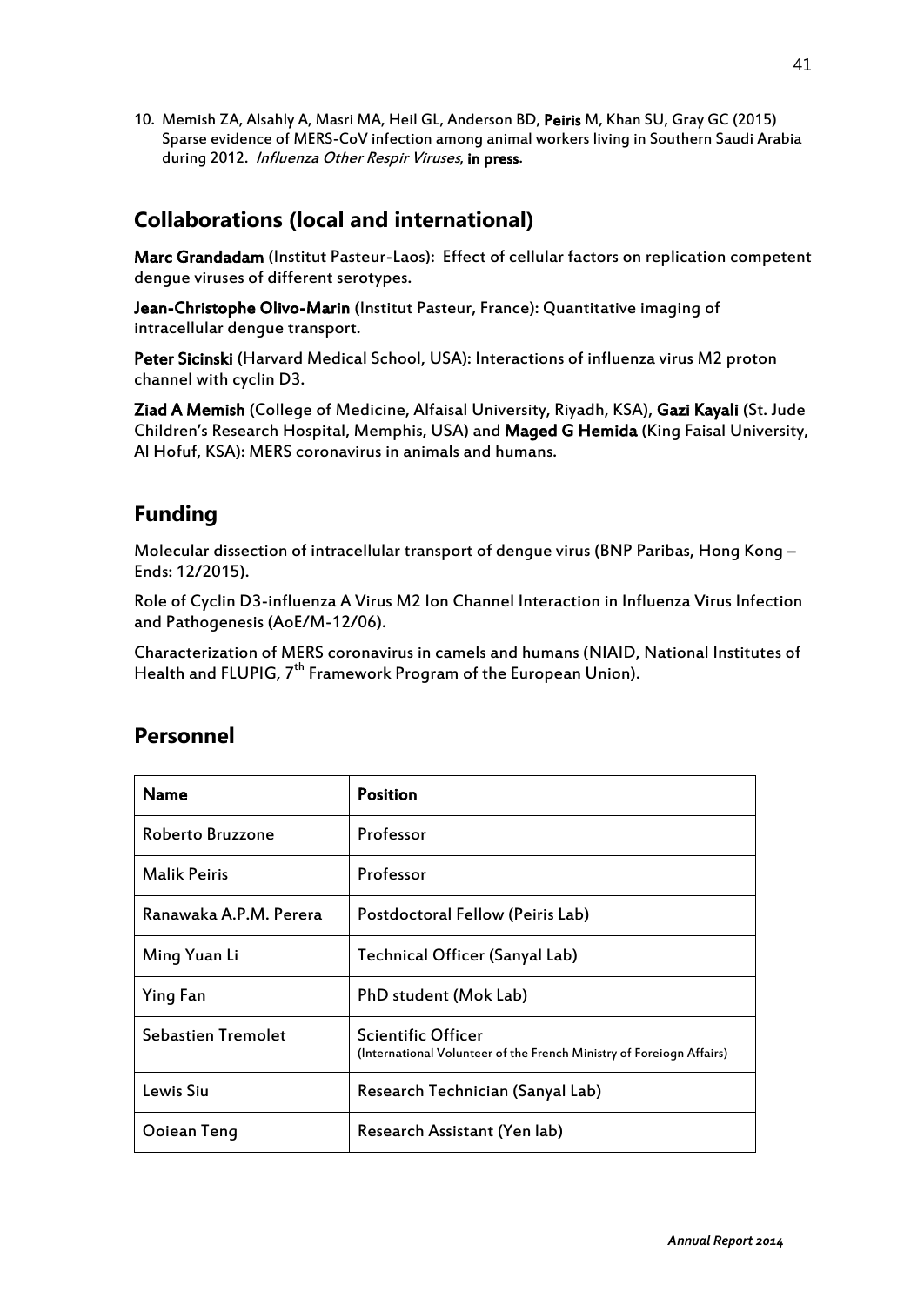# **3.6 Teaching and Education**

#### **HKU-Pasteur Courses**

The main objective of our educational pillar is to further develop an advanced teaching program in life sciences that will train a highly selected group of students who will be at the forefront of biomedical research in their countries. Our courses are unique in that they are designed to train postgraduate students (MPhil and PhD) during their formative years; furthermore they are extremely competitive and comparable in quality to that of established benchmarks, such as EMBO and Cold Spring Harbor courses and, therefore, are solidifying the reputation of HKU-PRP and Hong Kong as the premier regional hub for education. Some figures help to illustrate the overall impact of the program in Hong Kong. If we consider the past 4 years during which the complete series of three courses has been operational (2010-2013), we note that we received more than 750 applications from over 25 countries; 303 students with the same global geographic representation were selected for participation. Each course includes a full-time senior faculty member of HKU, as well as of Institut Pasteur in the organizing committee, thereby strengthening the ties between the two institutions. During the same period of time (2010-2013), we have assembled a stellar faculty of more than 200 scientists from over 20 countries, including several Nobel Prize winners, as well as numerous members of the National Academy of Sciences USA and/or EMBO, HHMI Investigators, Professors at College de France and Fellows of the Royal Society. These courses have, therefore, allowed a group of leading scientists to discover Hong Kong and their research programs, leading to collaborations. It should be noted that an added value of this series is the possibility to offer many seminars open to the scientific community of HKU and HK (see Annex 5.8 for a complete list of the 2014 speakers). More than 100 lectures were given as open seminars during the 2010-2013 period analyzed. Thus, through this program we were able to organize on average 25 public seminars per year, or two per month, figures that compare very favorably to those of much larger departments in the LKS Faculty of Medicine at HKU.

HKU-PRP teaching approach is unique and unrivalled in Hong Kong and in the region. Our courses rely on the excellence of our international faculty of leading scientists, including several Nobel Prize winners, who concretely prove their generosity by taking time out of their busy schedule to travel to Hong Kong while forfeiting their honorariums. HKU-Pasteur courses bring together students from all over the world, coming from countries with markedly different resources to support their students. This heterogeneity is one of the key components of our success as it promotes awareness of the inequalities in resource allocations and the fundamental Pasteurian values that scientific knowledge knows no frontiers but belongs to mankind and can be efficiently shared with an altruistic behavior. HKU-PRP offers great opportunities, through the Institut Pasteur International Network, by providing access to basic science laboratories and field projects where trainees can apply their knowledge collaborate with leading researchers and start building their careers through hands-on experience. This combination of unsurpassed quality and altruism sets an important example that will no doubt influence the future paths of our alumni.

HKU-Pasteur courses are supported with external grants that are received, on a competitive basis, from Institut Pasteur International Network, the Li Ka Shing Faculty of Medicine at HKU, the Croucher Foundation, the French Consulate and other private donations. Our funds cover advertising costs, travel and accommodation for all lecturers and students (except from industry). Selected students are expected to pay for their travel costs, but a small number of travel grants may be available at the discretion of the course directors. These basic guidelines have been modeled after those set by EMBO Global Exchange Courses.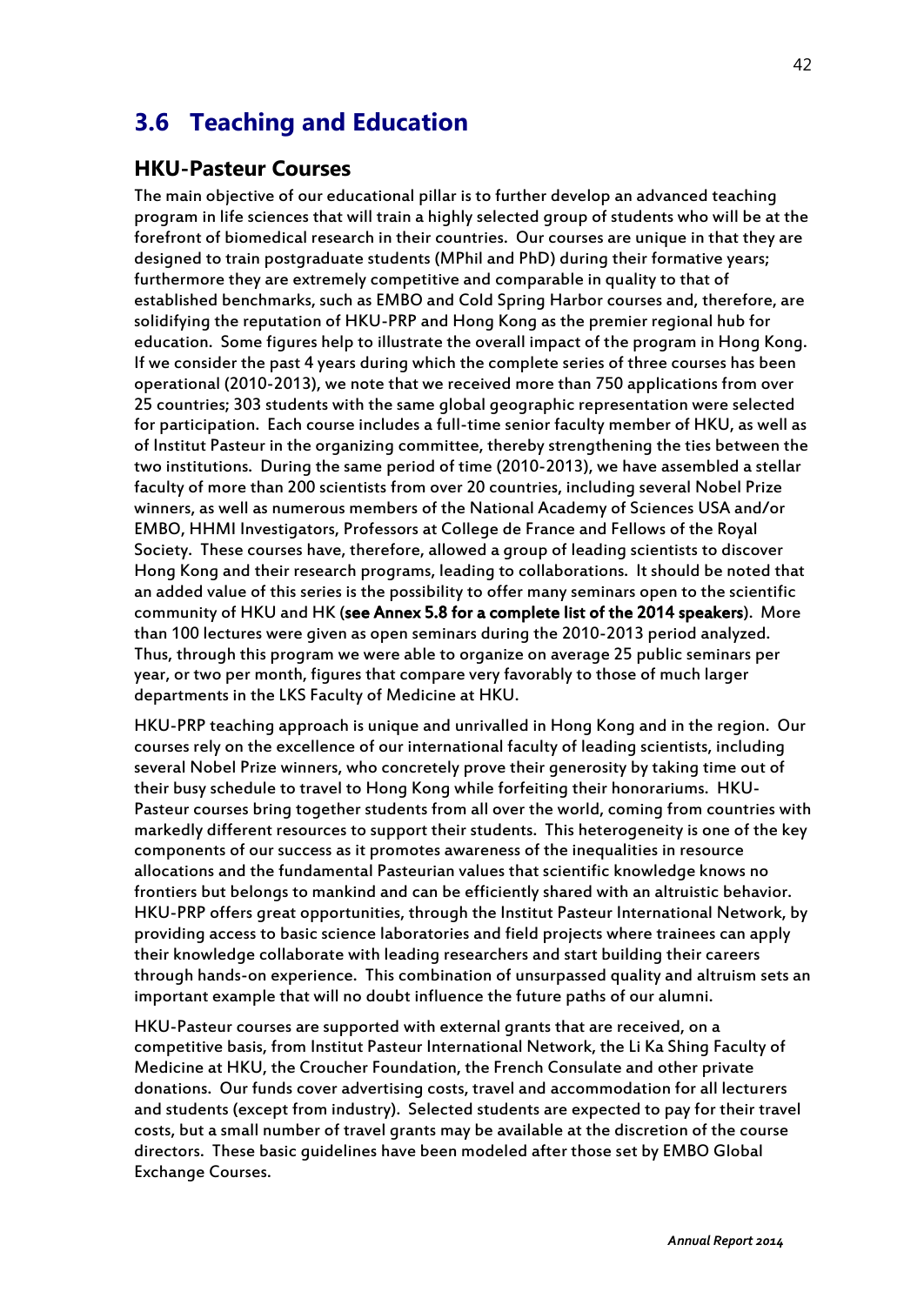## **Additional teaching and training**

All HKU-PRP faculties are teaching in the Problem-Based Learning modules for MBBS students. Robero Bruzzone started a new course for MPH students, entitled "Biological basis of diseases" (CMED6227). Malik Peiris teaches "Emerging infectious diseases: the One Health concept" (CMED6104). HKU-PRP regularly hosts undergraduate/postgraduate students from overseas institutios for summer internships. For the past three years Chris Mok has supervised each summer, from June to August, two internship students from the Institute of vocational education (IVE) received laboratory training from 2014.

We have completed supervision of two students who defended their PhD thesis in 2014: Dr. Mingyuan Li and Dr. Ooiean Teng. They have remained at HKU-PRP with the aim of completing their research projects. Overall, these results attest of the quality of research supervision and career mentoring that have been a core value of HKU-PRC.

We have established in 2013, with the support of L'Oreal Hong Kong Ltd, an exchange program of short-term scholarships at Institut Pasteur for Hong Kong students [\(http://loreal-scholarship.com/\)](http://loreal-scholarship.com/). The Scholarship is offered to postgraduate students who are permanent residents of Hong Kong or Macau and demonstrate a keen and devoted capability and intention to pursue research studies in France at the doctoral or postdoctoral level. This initiative is showing the potential to create a very solid bridge between Hong Kong and Institut Pasteur. The salient points of the first calls are the very good quality of the applicants, their enthusiasm in preparing for the internship (a short cycle of French lessons is also offered), the professional support from Pasteur administration and, last but certainly not least, the interest shown by top scientists at Institut Pasteur to take part in this scheme.

## **Public Health Workshop Series at Pasteur Institute of Ho Chi Minh City (Vietnam): Surveillance of Influenza-like Illness**

In line with the regional training needs in the Asian-Pacific Region, we have launched with the Pasteur Institute of Ho Chi Minh City and the support of the Institut Pasteur International Network and the French Regional Scientific Cooperation a series of international workshops for epidemiologists and public health personnel involved in surveillance activities. Facing current and future global health challenges requires a comprehensive understanding of health issues. Researchers and public health staff must become familiar with the various dimensions of global health issues in order to efficiently organize teamwork in an interdisciplinary environment and build groundbreaking multidimensional projects. The 2014 workshop has been devoted to analyze and discuss methods and impact of surveillance programs of influenza-like illness (ILI). The course allowed participants to examine in critical fashion the rationale and purpose of ILI surveillance, acquire theoretical and practical skills to assess the burden of disease during epidemics, and use evidence-based data for prediction, forecasting and information to public policy makers. The practical sessions in the afternoon were devoted to the use of the statistical software package "R", which is freely available fro[m http://www.r-project.org/](http://www.r-project.org/) for Windows, Mac and Linux operating systems, allowing trainees to go through some example analyses of ILI data. This course was prepared in collaboration with Ben Cowling and the School of Public Health at HKU, with a top quality faculty from HKU and leading international universities. The success of this course represents a strong foundation to further develop the impact of the International Training Center of the Pasteur Institute in Ho Chi Minh City, in order to promote evidence-based public health principles and practices in the control of infectious diseases and to improve human health (see Annex 5.7). Another workshop will be organized in the second half of 2015.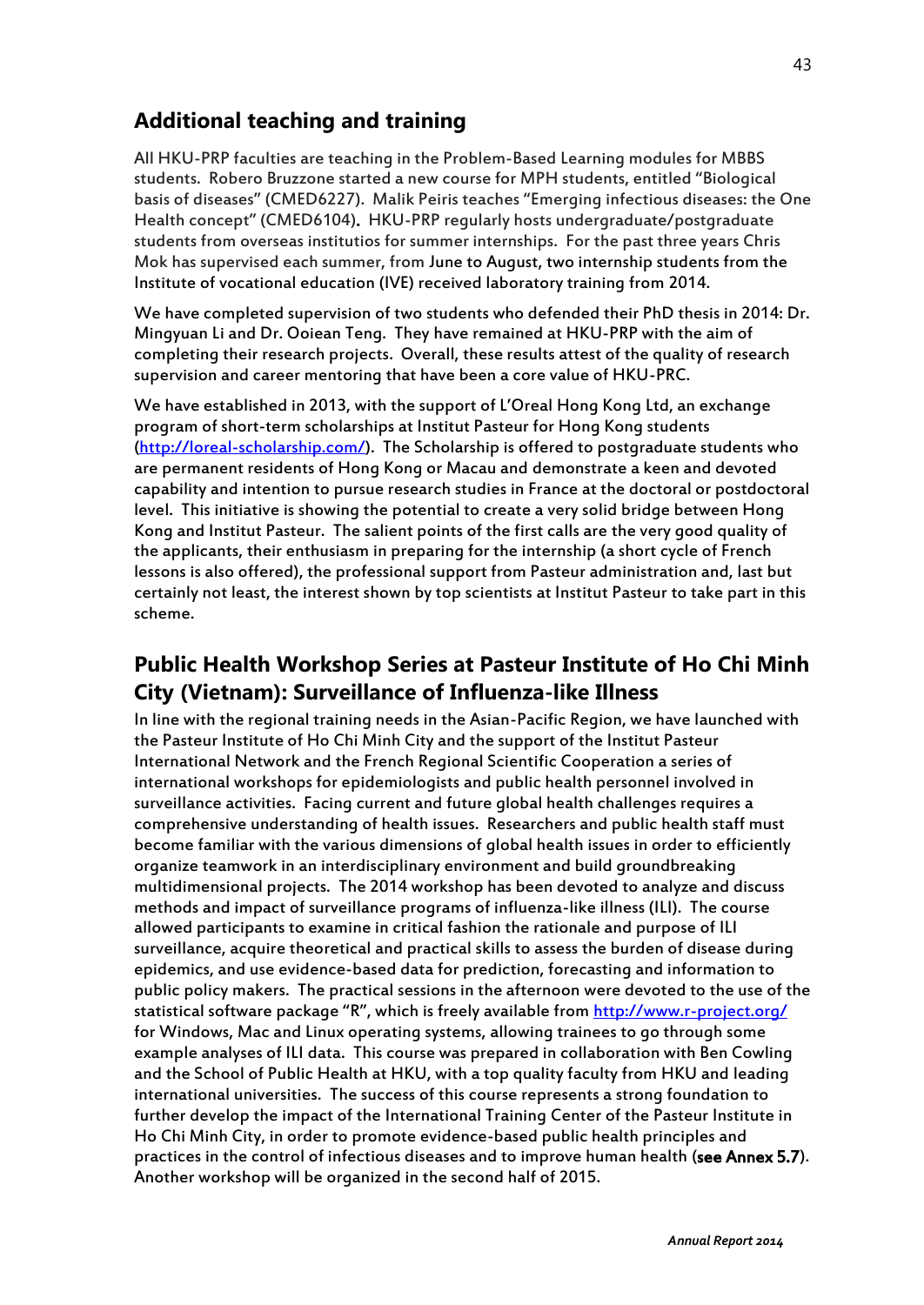# **3.7 International Activity**

HKU-PRP exerts a leadership role in a number of network projects with a major focus on viral respiratory infections.

## **International Severe Acute Respiratory and Emerging Infection Consortium (ISARIC)**

Roberto Bruzzone has been on the Executive Committee of ISARIC since its official launching in 2012. ISARIC - is a global initiative aiming to ensure that clinical researchers have the open access protocols and data-sharing processes needed to facilitate a rapid response to emerging diseases that may turn into epidemics or pandemics. ISARIC has become a Consortium of over 70 networks and individuals involved in research related to the outbreaks of diseases such as avian influenza, SARS, and MERS-CoV. ISARIC grew from the recognition that we have to do things differently, in the light of our experience during the epidemics of SARS, H5N1, and the 2009-10 influenza pandemic, but also regional epidemics of EV71, dengue, viral haemorrhagic fevers, and even during the rapid emergence of drug resistant malaria. In 2014 ISARIC has laid down the foundations for more challenging co-ordinated studies, including clinical trials of pathogen-specific therapies with pragmatic endpoints. Unlike the existing model that prioritises independence, we have argued that effective collaboration should be rewarded. The core materials required to enrol patients must be freely available, making it as easy as possible for investigators at the front line. The core materials of clinical research – protocols, information sheets, consent forms, and case report forms – are analogous to the source code of computer software. In open-source software projects contributors receive recognition that builds their reputation within the software community. ISARIC proposes a similar approach to clinical research, in parallel with the drive towards open access in academic publishing.

ISARIC is playing a major role in the Ebola virus crisis and has urged the deployment of alternative trial designs to fast-track the evaluation of new Ebola treatments. In a letter to The Lancet, we arqued that although randomized controlled trials provide robust evidence in most circumstances, the lack of effective treatment options for Ebola, the high mortality with the standard of care and the paucity of effective health care systems in the affected regions means that alternative trial designs needed to be considered. We suggested that one viable approach would be to try different treatments in parallel and at different sites, following observational studies that document mortality under standard care. These trials can be designed adaptively, meaning that patient enrollment can be altered as efficacy data emerges, minimizing the numbers who get ineffective treatments and increasing the numbers getting those that show benefits. ISARIC is now involved in the coordination of two clinical trials in West Africa.

# **7th Framework Programme: Pathogenesis and transmission of influenza in pigs (FLUPIG)**

HKU-PRC has entered into a collaborative project (Funding scheme: Large-scale integrating project) supported through the  $7<sup>th</sup>$  Framework Program of the European Union. FLUPIG aims at a better understanding of the role of pigs in influenza pandemics. Pandemic influenza viruses come from wild birds, but they must adapt to efficient replication and transmission in humans to cause a pandemic. Malik Peiris is coordinating the involvement of the Centre in this project.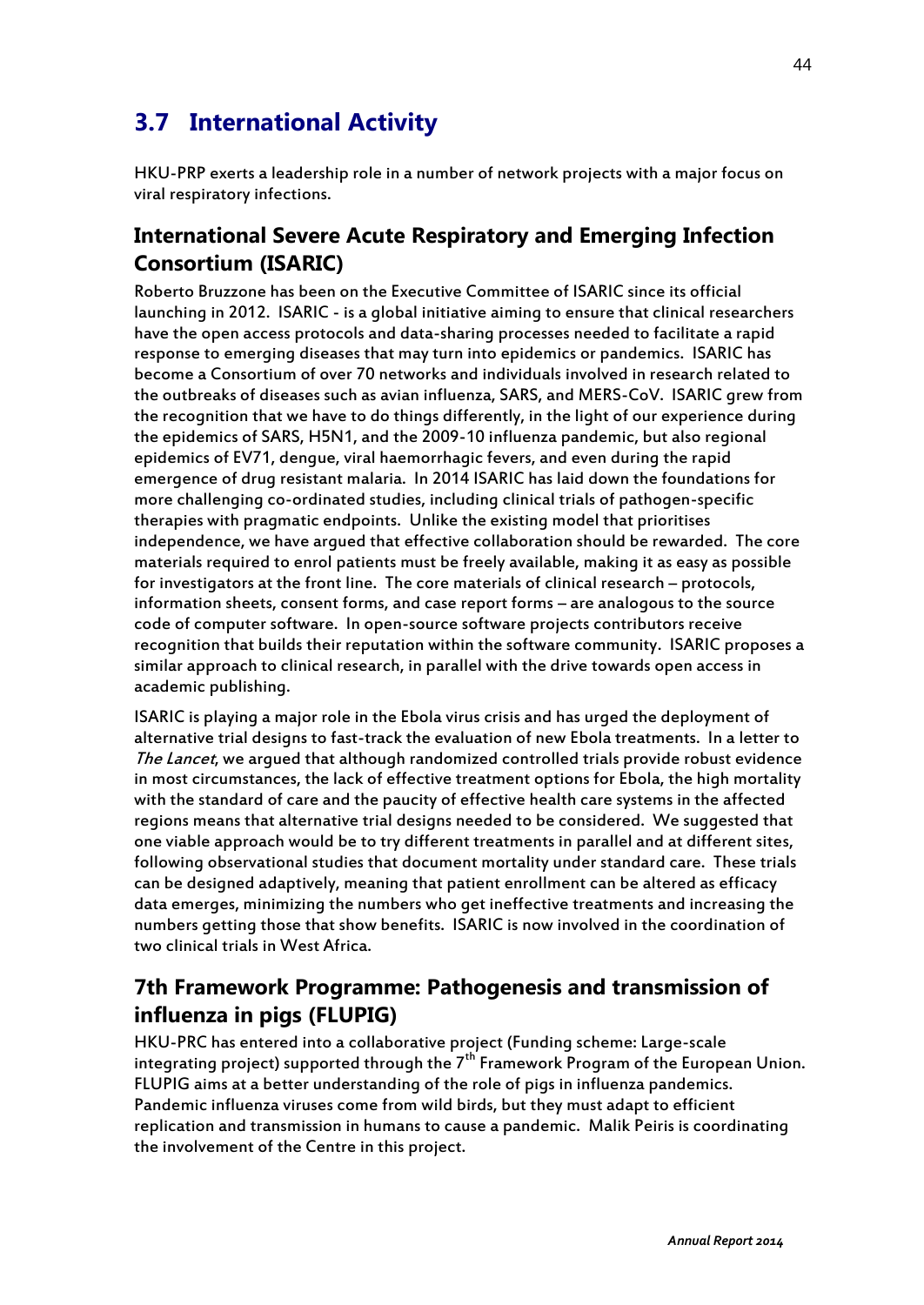# **Theme-based Research Scheme "Viral, host and environmental determinants of influenza virus transmission and pathogenesis"**

Malik Peiris is the Coordinator of the Theme-based Research Scheme (TRS): "Viral, host and environmental determinants of influenza virus transmission and pathogenesis", which has been awarded a HK\$75 million grant. The program addresses two outstanding "grandchallenge" research questions in influenza: i) the biological determinants of influenza virus transmission from animals-to-humans and from human-to-humans; and ii) the pathogenesis of severe influenza disease. The specific goals of the TRS are to:

- Understand the viral, host and environmental determinants of influenza virus transmission between humans, and from animals to humans;
- Understand the viral and host determinants of pathogenesis of severe influenza;
- Develop evidence based interventions to reduce transmission and novel therapeutic strategies targeting the host.

The TRS will promote the implementation of the "One Health" concept to manage influenza risks, with a strong educational component embedded in the program.

## **The Pasteur Center for Global Health Research & Education**

Institut Pasteur and the Institut Pasteur International Network are developing a Center for Global Health Research and Education (CGH) that aims to improve the health of populations worldwide. The grand challenge consists in setting up a new paradigm that will be able to enhance human, animal and environmental health by developing multidisciplinary research projects of international excellence through the integration of basic, clinical and epidemiological research spanning the animal-human-environment interface, i.e. an inclusive One Health approach.

The CGH will develop interdisciplinary international research projects to improve knowledge on diseases and promote transformative discoveries in the very countries where the research is being conducted and where populations are the most affected. Besides strengthening synergy between research and education by establishing a comprehensive training program, the CGH will reinforce scientific knowledge and technical skills in the five continents in order to train and equip the next generation of researchers and global health leaders.

HKU-PRP has been designated as the Asian the hub of the CGH to promote the One-Health approach of infectious diseases, thereby providing the opportunity to further develop our teaching mission by aligning our educational program with the overarching objective to improve human, animal and environmental health through research and public health. The Global Teaching Program should be viewed as an extension and development of core activities (that is, research projects) into capacity building, to confront the biggest challenges in global health, from research, to public health and translational medicine. An Educational Advisory Committee has been formed and an Educational Forum to discuss and confront the scope and design of the Global Teaching Program (under the suggested designation Pasteur Global Health Academy) with other major institutions involved in global education will be organized by Roberto Bruzzone, who has been appointed Direcotr of the International Teaching and Training Progam of Institut Pasteur, during the first half of 2015. The educational activity organized in the Asia-Pacific region of the Institut Pasteur International Network has been described in the previous section (see 3.6).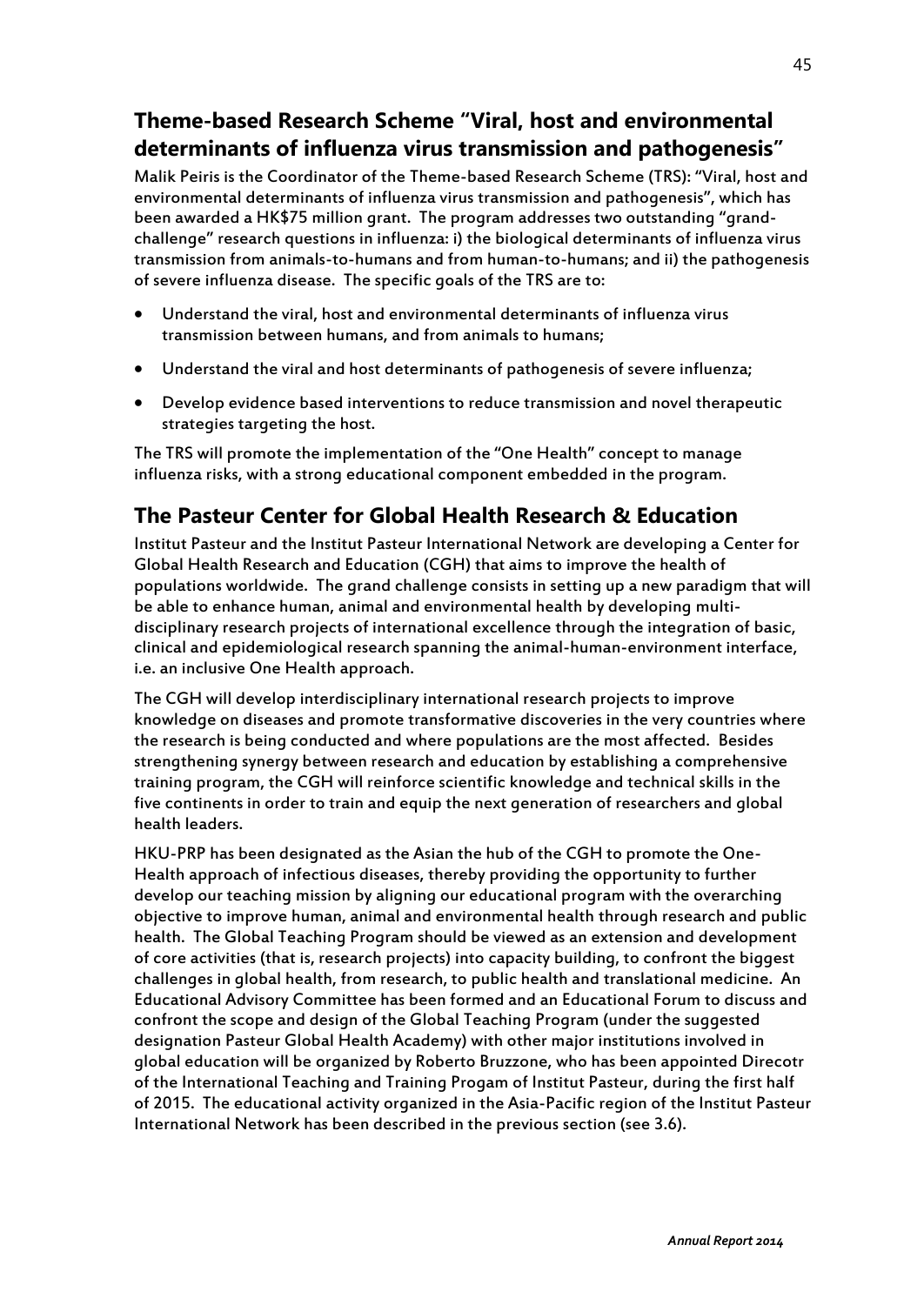# **4. Scientific Output**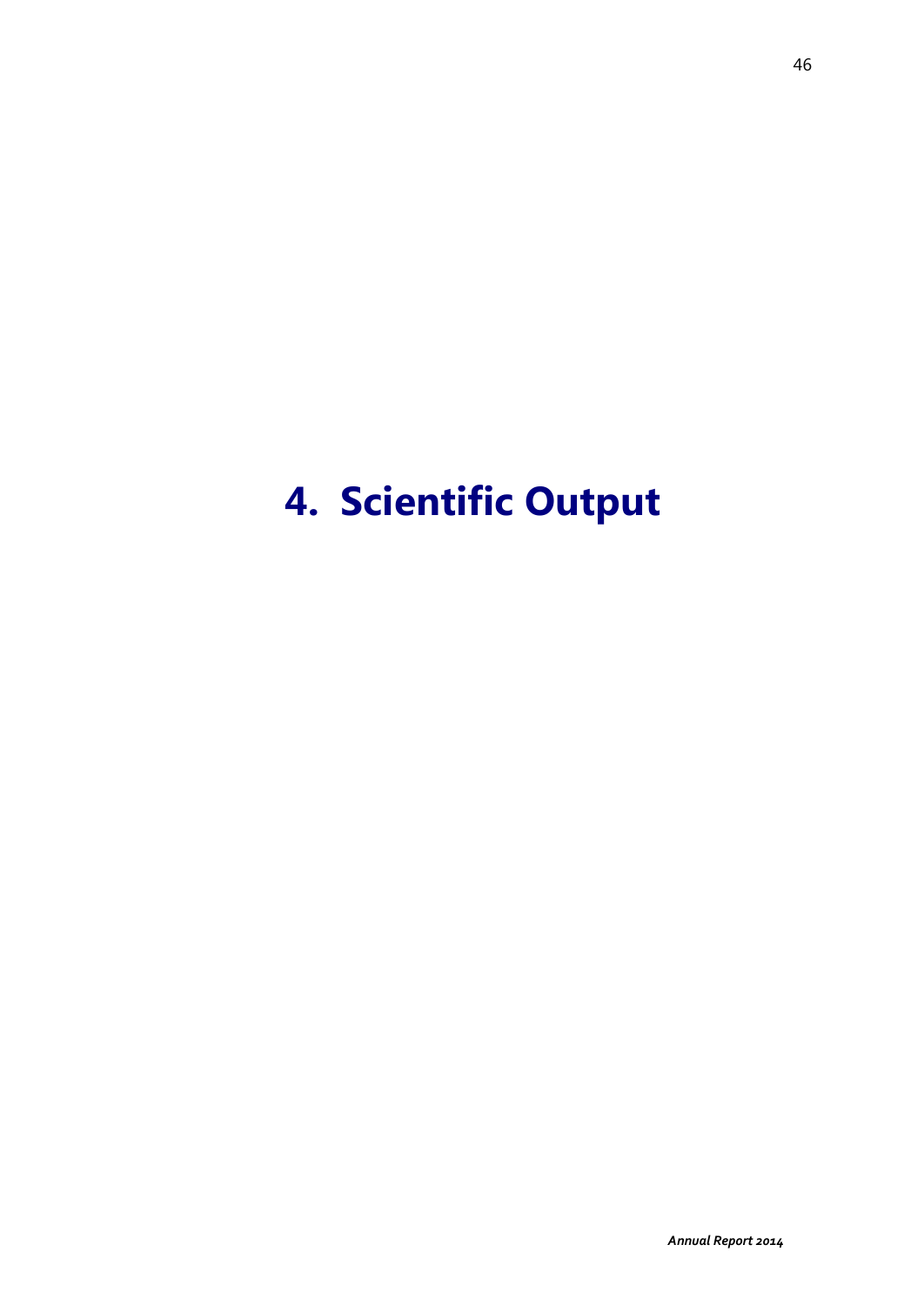# **4.1 Publications cited in PubMed**

- 1. Adebamowo C, Bah-Sow O, Binka F, Bruzzone R, Caplan A, Delfraissy JF, Heymann D, Horby P, Kaleebu P, Muyembe Tamfum JJ, Olliaro P, Piot P, Tejan-Cole A, Tomori O, Toure A, Torreele E, Whitehead J (2014) Randomised controlled trials for Ebola: practical and ethical issues. Lancet 384:1423-1424.
- 2. Baranovich T, Burnham AJ, Marathe BM, Armstrong J, Guan Y, Shu Y, Peiris JM, Webby RJ, Webster RG, Govorkova EA (2014) The neuraminidase inhibitor oseltamivir is effective against A/Anhui/1/2013 (H7N9) influenza virus in a mouse model of acute respiratory distress syndrome. J Infect Dis 209.1343-1353.
- 3. Chan KP, Wong CM, Chiu SS, Chan KH, Wang XL, Chan EL, Peiris JS, Yang L (2014) A robust parameter estimation method for estimating disease burden of respiratory viruses. PLoS One 9:e90126.
- 4. Chin AW, Li OT, Mok CK, Ng MK, Peiris M, Poon LL (2014[\) Influenza A viruses with different](http://www-ncbi-nlm-nih-gov.eproxy1.lib.hku.hk/pubmed/25262472)  [amino acid residues at PB2-627 display distinct replication properties in vitro and in vivo:](http://www-ncbi-nlm-nih-gov.eproxy1.lib.hku.hk/pubmed/25262472)  [Revealing the sequence plasticity of PB2-627 position.](http://www-ncbi-nlm-nih-gov.eproxy1.lib.hku.hk/pubmed/25262472) Virology 468-470:545-555.
- 5. Chin AW, Mok CK, Zhu H, Guan Y, Peiris JS, Poon LL (2014) [Use of fractional factorial design to](http://www-ncbi-nlm-nih-gov.eproxy1.lib.hku.hk/pubmed/25043276)  [study the compatibility of viral ribonucleoprotein gene segments of human](http://www-ncbi-nlm-nih-gov.eproxy1.lib.hku.hk/pubmed/25043276) H7N9 virus and [circulating human influenza](http://www-ncbi-nlm-nih-gov.eproxy1.lib.hku.hk/pubmed/25043276) subtypes. Influenza Other Respir Viruses 8:580-584.
- 6. Chu DK, Poon LL, Gomaa MM, Shehata MM, Perera RA, Abu Zeid D, El Rifay AS, Siu LY, Guan Y, Webby RJ, Ali MA, Peiris M, Kayali G (2014) MERS coronaviruses in dromedary camels, Egypt. Emerg Infect Dis 20:1049-1053.
- 7. Claessen JHL, Sanyal S, Ploegh H (2014) The chaperone Bag6 captures dislocated glycoproteins in the cytosol. PloS One 9:e90204.
- 8. Dunning J, Merson L, Rohde GG, Gao Z, Semple MG, Tran D, Gordon A, Olliaro PL, Khoo SH, Bruzzone R, Horby P, Cobb P, Longuere KS, Kellam P, Nichol A, Brett S, Everett D, Hien TT, Yu H, Zambon M, Ruiz-Palacios G, Lang T, Akhvlediani T, ISARIC Working Group 3, ISARIC Council, Hayden F, Marshall J, Webb S, Angus DC, Shindo N, van der Werf S, Openshaw PJ, Farrar J, Carson G, Baillie JK (2014) Open source clinical science for emerging infections. Lancet Infect Dis 14:8-9.
- 9. Garcia JM, Lai JC, Haselhorst T, Choy KT, Yen HL, Peiris JS, von Itzstein M, Nicholls JN (2014) Investigation of the binding and cleavage characteristics of N1 neuraminidases from avian, seasonal and pandemic influenza viruses using saturation transfer difference nuclear magnetic resonance. Influenza Other Respir Viruses 8:235-242.
- 10. Hemida MG, Chu DK, Poon LL, Perera RA, Alhammadi MA, Ng HY, Siu LY, Guan Y, Alnaeem A, Peiris M (2014) Seroepidemiology of Middle East respiratory syndrome (MERS) coronavirus in Saudi Arabia (1993) and Australia (2014) and characterisation of assay specificity. *Euro Surveill* 19(23). pii:20828.
- 11. Hemida MG, Chu DK, Poon LL, Perera RA, Alhammadi MA, Ng HY, Siu LY, Guan Y, Alnaeem A, Peiris M (2014) MERS coronavirus in dromedary camel herd, Saudi Arabia. *Emerg Infect Dis* 20:1231-1234.
- 12. Lee SM, Kok KH, Jaume M, Cheung TK, Yip TF, Lai JC, Guan Y, Webster RG, Jin DY, Peiris JS (2014) Toll-like receptor 10 is involved in induction of innate immune responses to influenza virus infection. Proc Natl Acad Sci USA 111:3793-3798.
- 13. Leung YH, Nicholls JM, Ho CK, Sia SF, Mok CK, Valkenburg SA, Cheung P, Hui KP, Chan RW, Guan Y, Akira S, Peiris JS (2014[\) Highly pathogenic avian influenza](http://www-ncbi-nlm-nih-gov.eproxy1.lib.hku.hk/pubmed/24878639) A H5N1 and pandemic [H1N1 virus infections have different phenotypes in Toll-like Receptor \(TLR\) 3 knock-out mice.](http://www-ncbi-nlm-nih-gov.eproxy1.lib.hku.hk/pubmed/24878639) J Gen Virol 95:1870-1879.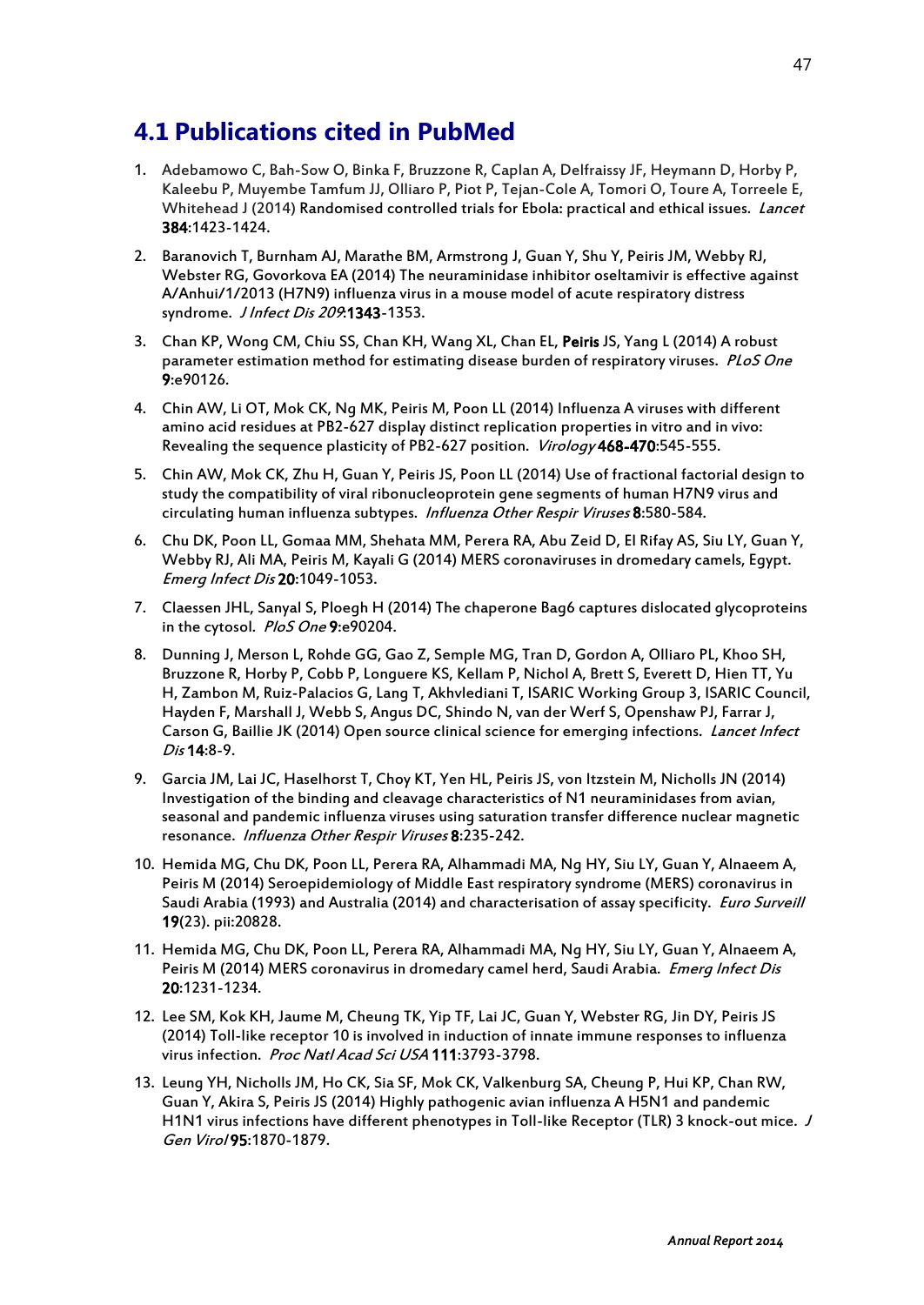- 14. Mok CK, Peiris JS, Chan MC (2014) Anti-inflammatory and anti-viral effects of indirubin derivatives in H5N1-infected primary macrophages and pneumocytes. Antiviral Res 106C:95- 104.
- 15. Mok CK, Lee HH, Lestra M, Nicholls JM, Chan MC, Sia SF, Zhu H, Poon LL, Guan Y, Peiris JS (2014) Amino acid substitutions in polymerase basic protein 2 gene contribute to the pathogenicity of the novel A/H7N9 influenza virus in mammalian hosts. J Viro/88:3568-3576.
- 16. Valkenburg SA, Li OT, Mak PW, Mok CK, Nicholls JM, Guan Y, Waldmann TA, Peiris JS, Perera LP, Poon LL (2014) [IL-15 adjuvanted multivalent vaccinia-based universal influenza](http://www-ncbi-nlm-nih-gov.eproxy1.lib.hku.hk/pubmed/24706798) vaccine [requires CD4+ T cells for heterosubtypic protection.](http://www-ncbi-nlm-nih-gov.eproxy1.lib.hku.hk/pubmed/24706798) Proc Natl Acad Sci USA 111:5676-5681.
- 17. Wang PG, Kudelko M, Kwok KTH, Bruzzone R, Nal B (2014) Cellular enhancing and restricting factors of dengue virus egress. Hong Kong Med J Suppl 4:S44-S46.
- 18. Wang XL, Wong CM, Chan KH, Chan KP, Cao PH, Peiris JM, Yang L. (2014) [Hospitalization](http://www.ncbi.nlm.nih.gov/pubmed/24428855) risk of the 2009 H1N1 [pandemic](http://www.ncbi.nlm.nih.gov/pubmed/24428855) cases in Hong Kong. BMC Infect Dis 14:32.
- 19. Wu JT, Leung K, Perera RA, Chu DK, Lee CK, Hung IF, Lin CK, Lo SV, Lau YL, Leung GM, Cowling BJ, Peiris JS (2014) Inferring influenza infection attack rate from seroprevalence data. PLoS Pathog 10:e1004054.
- 20. Yip MS, Leung NH, Cheung CY, Li PH, Lee HH, Daëron M, Peiris JS, Bruzzone R, Jaume M (2014) Antibody-dependent infection of human macrophages by SARS coronavirus. Virol J11:82.
- 21. Bruzzone R (2015) The double life of connexin channels: single is a treat. J Invest Dermatol, in press.
- 22. Dutry I, Lee J, Li PH, Peiris JS, Jaume M (2015) The effects of macrophage polarity on influenza virus replication and innate immune responses. Journal Clin Cell Immunol (in revision).
- 23. GuanWD\*, Gong XY\*, Mok CK\*, Chen TT, Wu SG, Pan SH, Cowling BJ, Yang ZF, Chen DH (2015) Surveillance for seasonal influenza virus prevalence in hospitalized children with lower respiratory tract infection in Guangzhou, China during the post-pandemic era. PLoS One, in revision (\*equal contribution).
- 24. Lestra M\*, Jahan AS\*, Swee LK\*, Fan Y, Tafesse FG, Theile CS, Spooner E, Bruzzone R, Ploegh HL, Sanyal S (2015) Usp12 stabilizes the T cell receptor complex at the cell surface during signaling. Under review (\*equal contribution).
- 25. LiMY, Grandadam M, Kwok K, Lagache T, Siu YL, Zhang JS, Sayteng K, Kudelko M, Qin CF, Olivo-Marin JC, Bruzzone R, Wang PG (2015) KDEL receptors assist dengue virus exit from the endoplasmic reticulum. Cell Rep, in press.
- 26. Memish ZA, Alsahly A, Masri MA, Heil GL, Anderson BD, Peiris M, Khan SU, Gray GC (2014) Sparse evidence of MERS-CoV infection among animal workers living in Southern Saudi Arabia during 2012. Influenza Other Respir Viruses, in press.
- 27. Yang ZF\*, Mok CK\*, Liu XQ\*, Li XB, He JF, Guan WD,Xu YH, Pan WQ, Chen LY, Lin YP, Wu SG, Pan SH, Huang JC, Ding GY, Zheng K, Ke CW, Lin JY, Zhang YH, Lee HHY, Liu WK, Yang CG, Zhou R, Peiris JS, Li YM, Chen RC, Chen L, Zhong NS (2015) Clinical, virological and immunological features from patients infected with re-emergent avian-origin human H7N9 influenza disease of varying severity in Guangdong province. Plos One, in press (\*equal contribution).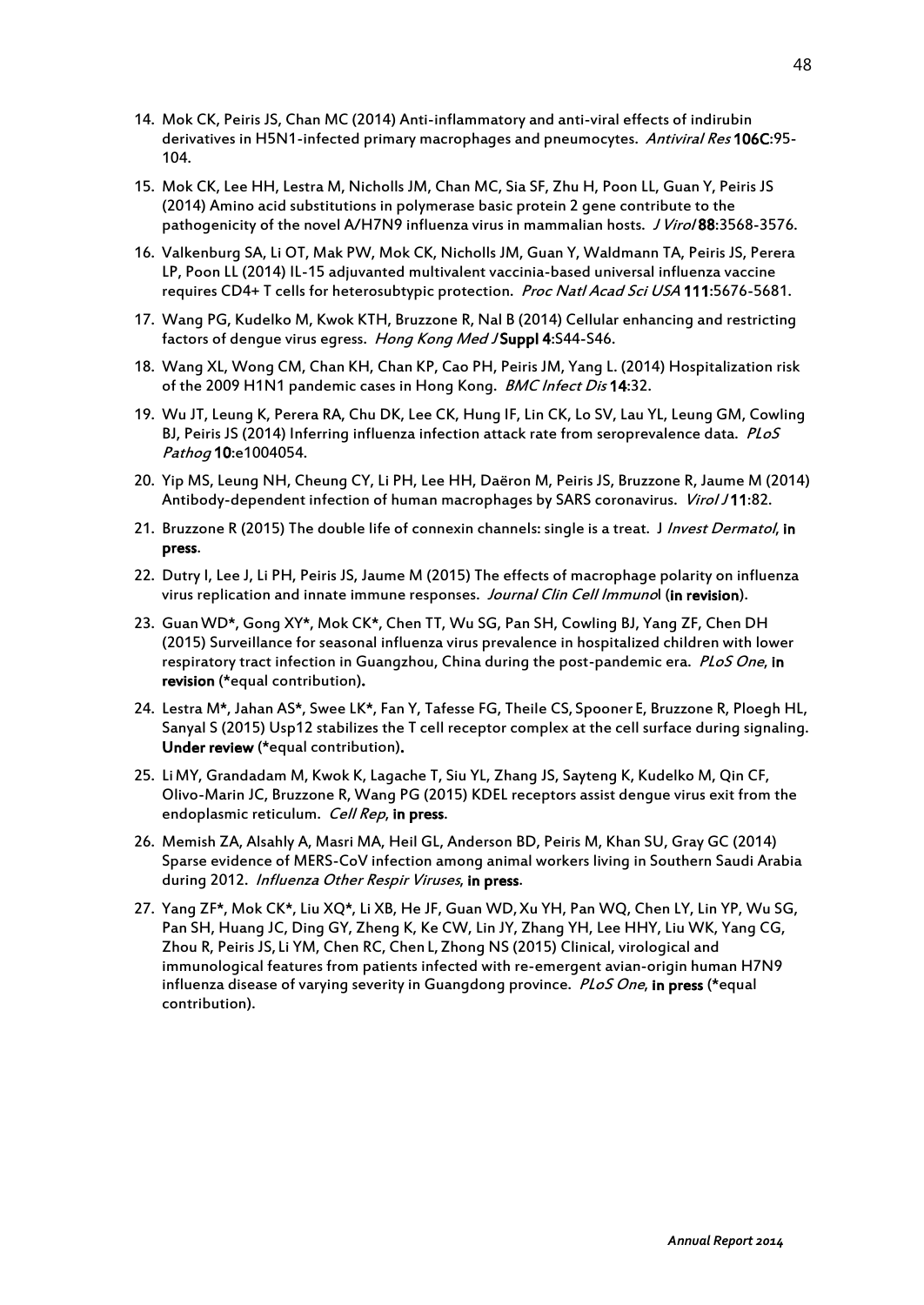# **4.2 Presentations at Meetings**

- 1. Y Fan, N Lagarde, R Bruzzone, F Kien (2014) Cyclin D3 restricts influenza infection by interacting with M2 ion channel protein. Keystone Symposium: Innate immunity to viral infections, Keystone, CO, USA (Poster).
- 2. M Lestra\*, AS Jahan\*, LK Swee\*, S Sanyal (2015) Keystone Symposium on the Human Proteome, Stockholm, Sweden (Oral).
- 3. MY Li, M Grandadam, KTH Kwok, T Lagache, LYL Siu, K Sayteng, M Kudelko, JC Olivo-Marin, R Bruzzone, PG Wang (2014) Dengue virus requires KDEL receptors to exit the endoplasmic reticulum. 33th Meeting of the American Society for Virology, Fort Collins, CO, USA (Oral).
- 4. CK Mok (2014) Pathogenicity and viral determinants of the novel A/H7N9 influenza virus in **mice**. *9<sup>th</sup> Conference Louis Pasteur: Emerging Infectious Diseases*, Paris, France (Poster).
- 5. CK Mok, HH Lee, M Lestra, MC Chan, SF Sia, JM Nicholls, H Zhu, Y Guan, JS Peiris (2014) Pathogenicity and viral determinants of the novel A/H7N9 influenza virus in mice. Symposium on Emerging Infectious Diseases in South East Asia, Phnom Penh, Cambodia (Poster).
- 6. CK Mok, HH Lee, ZF Yang, JS Peiris (2014) Host and the viral factors that contribute to the pathogenicity of the novel A/H7N9 influenza virus. Scientific Symposium of the Institut Pasteur International Network, Paris, France.
- 7. CK Mok, HH Lee, ZF Yang, JS Peiris (2014) Host and the viral factors that contribute to the pathogenicity of the novel A/H7N9 influenza virus. The 15th IUBMB-24th FAOBMB-TSBMB Conference, Taipei, Taiwan.
- 8. S Sanyal, J Ashour, H Ploegh (2014) Viral exploitation of host intracellular trafficking pathways upon interferon induction. Keystone Symposium: Innate immunity to viral infections, Keystone, CO, USA (Oral).
- 9. Y Fan, S Sanyal (2014) **Role of Tsg101 in influenza virus assembly and release**. *9<sup>th</sup> Conference* Louis Pasteur: Emerging Infectious Diseases, Paris, France (Poster).
- 10. O Teng, SL Hsieh, TL Hsu, R Bruzzone, M Peiris, HL Yen (2014) CLEC5A is involved in the influenza virus pathogenesis by modulating the cytokine secretion.  $33th$  Meeting of the American Society for Virology, Fort Collins, CO, USA (Oral).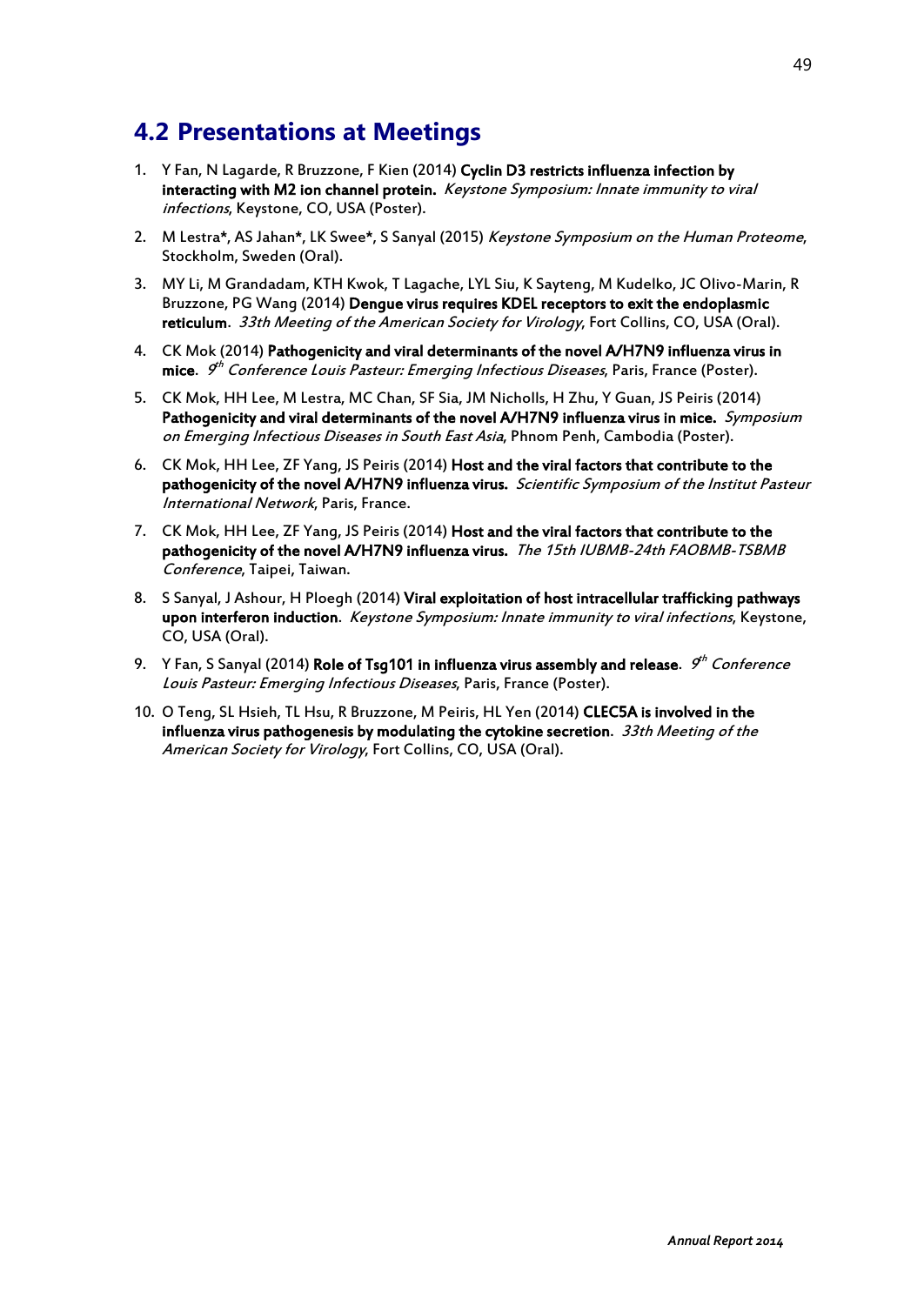# **4.3 Seminars, Invited Lectures and Oral Presentations**

- 1. Roberto Bruzzone (2014) The First Affiliated Hospital of Guanzhou Medical University, Guanzhou, PR China.
- 2. Roberto Bruzzone (2015) International Conference on Scientific Insight and Response of Ebola Virus Disease, Beijing, PR China.
- 3. Jimmy Lai (2014) Department of Pathology, The University of Hong Kong, Hong Kong SAR.
- 4. Sumana Sanyal (2014) The University of Hong Kong, Hong Kong SAR.
- 5. Sumana Sanyal (2014) University of Massachusetts, Amherst, MA, USA.
- 6. Sumana Sanyal (2014) The Whitehead Institute for Biomedical Research, MIT, Cambridge, MA, USA.
- 7. Sumana Sanyal (2014) Keystone Symposium "Innate immunity to viral infections", Keystone, CO, USA.
- 8. Sumana Sanyal (2014) Columbia University, New York, NY, USA.
- 9. Sumana Sanyal (2014) Annual retreat, Massachusetts Institute of Technology, NH, USA.
- 10. Sumana Sanyal (2014) EMBO workshop for group leaders, Leiman, Germany.
- 11. Sumana Sanyal (2014) EMBL, Heidelberg, Germany.
- 12. Sumana Sanyal (2015) Lecture in the Molecular Biology of the Cell course, Institut Pasteur, Paris, France.
- 13. Sumana Sanyal (2015) Department of Cell Biology and Infectiont, Institut Pasteur, Paris, France.
- 14. Sumana Sanyal (2015) Keystone Symposium "The Human Proteome", Stockholm, Sweden.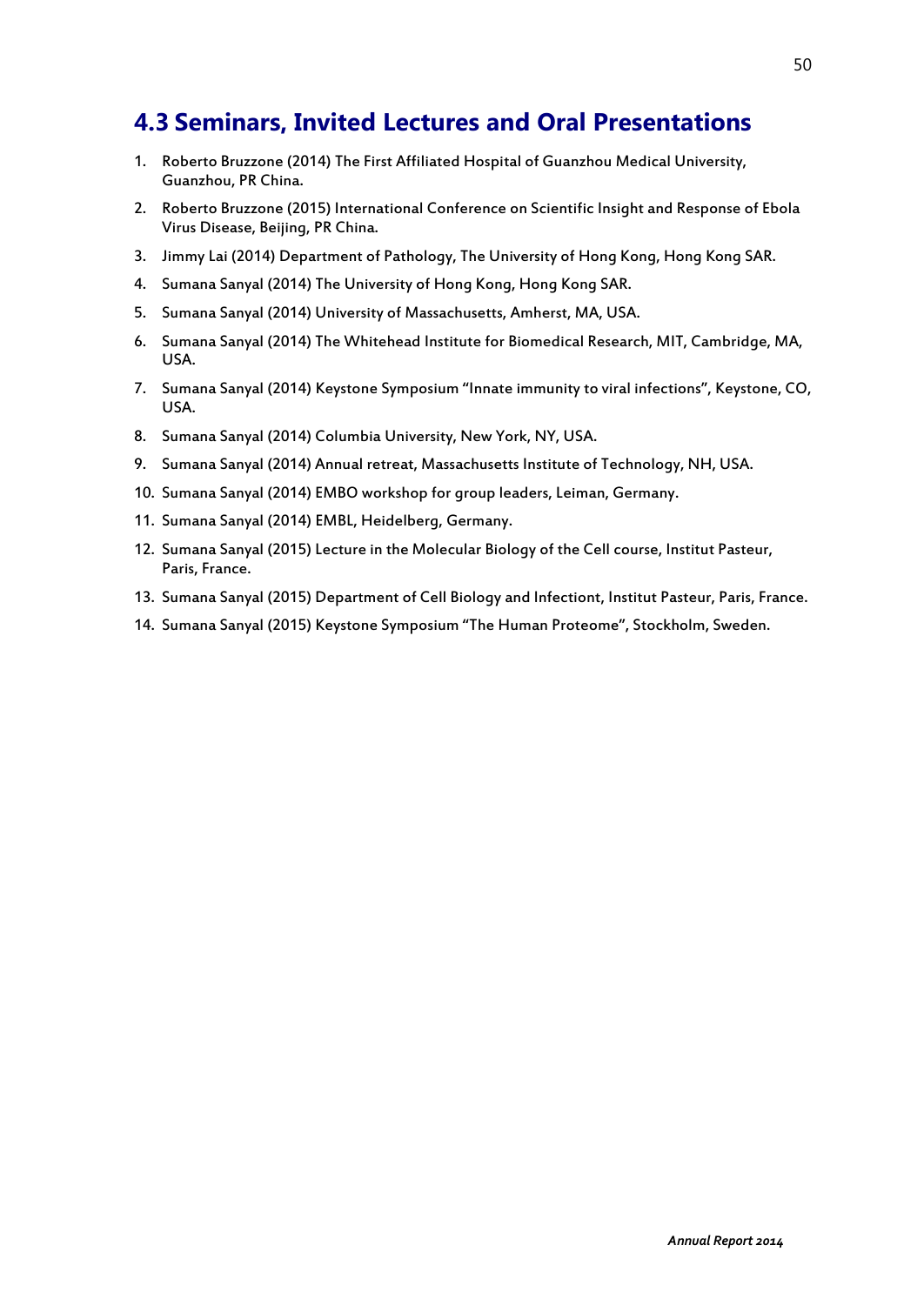### **4.4 Active Grants 2014-Present**

#### *Area of Excellence, Control of Pandemic and Inter-pandemic Influenza*

Principal Investigator: Suki Lee<br>Amount: HK\$248

Amount: HK\$248,400.00 Period: 01/May/2014 to 31/Dec/2015

# *Area of Excellence, Control of Pandemic and Inter-pandemic Influenza*

Principal Investigator: Amount: HK\$250,000.00

Period: 01/May/2015 to 31/Dec/2016

# *Area of Excellence, Control of Pandemic and Inter-pandemic Influenza*

Principal Investigator: Amount: HK\$250,000.00

01/May/2014 to 31/Dec/2015

#### *Area of Excellence, Control of Pandemic and Inter-pandemic Influenza*

Principal Investigator: Chris Mok Amount: HK\$250,000.00<br>Period: 01/Mav/2015 to

01/May/2015 to 31/Dec/2016

#### *Area of Excellence, Control of Pandemic and Inter-pandemic Influenza*

Principal Investigator: Sumana Sanyal

HK\$300,000.00 Period: 01/May/2014 to 31/Dec/2015

# *Area of Excellence, Control of Pandemic and Inter-pandemic Influenza*

Principal Investigator: Amount: HK\$250,000.00

Period: 01/May/2015 to 31/Dec/2016

#### *BNP-Paribas*

Principal Investigator: Roberto Bruzzone Amount: HK\$400,000.00

Period: 01/Jan/2014 to 31/Dec/2015

#### *Commissioned Health and Medical Research Fund (HMRF)*

Amount: HK\$360,000.00

Co-Investigator: Chris Mok (PI: Malik Peiris) Period: 01/Jun/2014 to 31/May/2015

#### *Commissioned Health and Medical Research Fund (HMRF)*

Co-Investigators: Chris Mok and Jimmy Lai (PI: Malik Peiris) Amount: HK\$882,580.00<br>Period: 01/lun/2014 to 01/Jun/2014 to 31/May/2015

#### *European Commission (FP7)*

Amount: €375,150.00

Principal Investigator: Malik Peiris/ John Nicholls Period: 01/Jul/2010 to 31/Dec/2014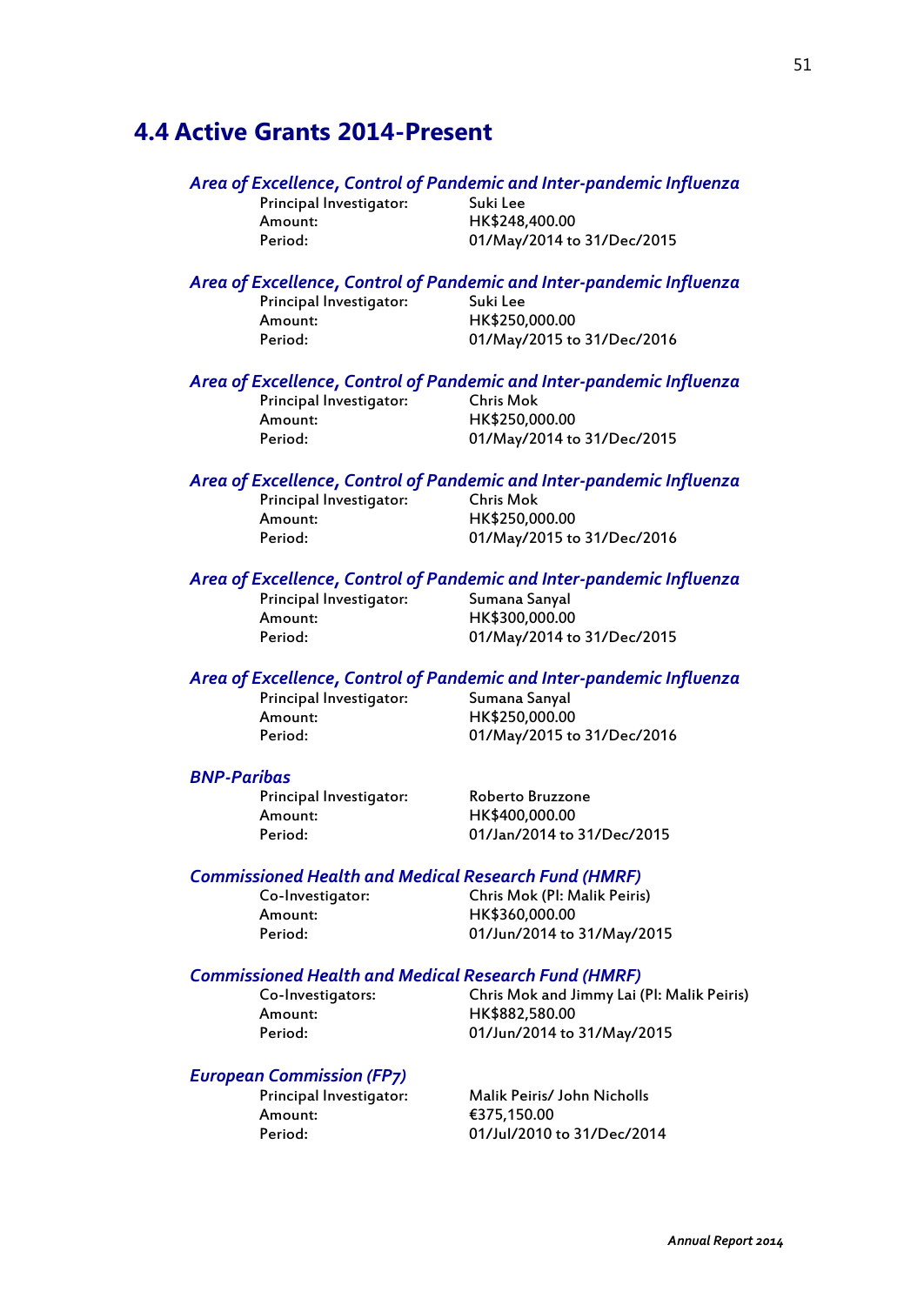# *Ester Lee and Chew Pik Foundation, Croucher Foundation and other donors*<br>Co-Investigator: Jimmy Lai (PI: John Nicholls)

Jimmy Lai (PI: John Nicholls)

# *GuangZhou Nanxin Pharmaceutical Co Ltd*

Principal Investigator: Amount: HK\$124,082.84

Period: ends 31/Dec/2017

#### *Health and Medical Research Fund (HMRF)*

| Principal Investigator: | Suki Lee                   |
|-------------------------|----------------------------|
| Amount:                 | HK\$991,404.00             |
| Period:                 | 01/Jan/2012 to 31/Oct/2014 |

#### *Health and Medical Research Fund (HMRF)*

Principal Investigator: Suki Lee Amount: HK\$998,544.00<br>Period: 01/lan/2013.to 01/Jan/2013 to 30/Nov/2015

#### *Health and Medical Research Fund (HMRF)*

| Co-Investigator: | Suki Lee (PI: Ben Cowling) |
|------------------|----------------------------|
| Amount:          | HK\$796,778.00             |
| Period:          | 24 months                  |

#### *Health and Medical Research Fund (HMRF)*

| Principal Investigator: | <b>Chris Mok</b>           |
|-------------------------|----------------------------|
| Amount:                 | HK\$696,067.00             |
| Period:                 | 01/Oct/2012 to 30/Sep/2014 |

#### *Health and Medical Research Fund (HMRF)*

| Co-Investigator: | Chris Mok (PI: Michael Chan) |
|------------------|------------------------------|
| Amount:          | HK\$978,704.00               |
| Period:          | 01/Mar/2013 to 28/Feb/2015   |

#### *Health and Medical Research Fund (HMRF)*

| Co-Investigators: | Chris Mok and Jimmy Lai (PI: John Nicholls) |
|-------------------|---------------------------------------------|
| Amount:           | HK\$794,000.00                              |
| Period:           | 01/Nov/2013 to 31/Oct/2015                  |

#### *Health and Medical Research Fund (HMRF)*

| Principal Investigator: |  |
|-------------------------|--|
| Amount:                 |  |
| Period:                 |  |

Chris Mok HK\$638,340.00 01/Jul/2015 to 30/Jun/2017

#### *Health and Medical Research Fund (HMRF)*

Principal Investigator: Sumana Sanyal Amount: HK\$981,120.00 Period: 01/Jul/2015 to 30/Jun/2017

*L'Oreal Scholarship*

Principal Investigator: Roberto Bruzzone Period: 01/Jan/2014 to 31/Dec/2015

HK\$700,000.00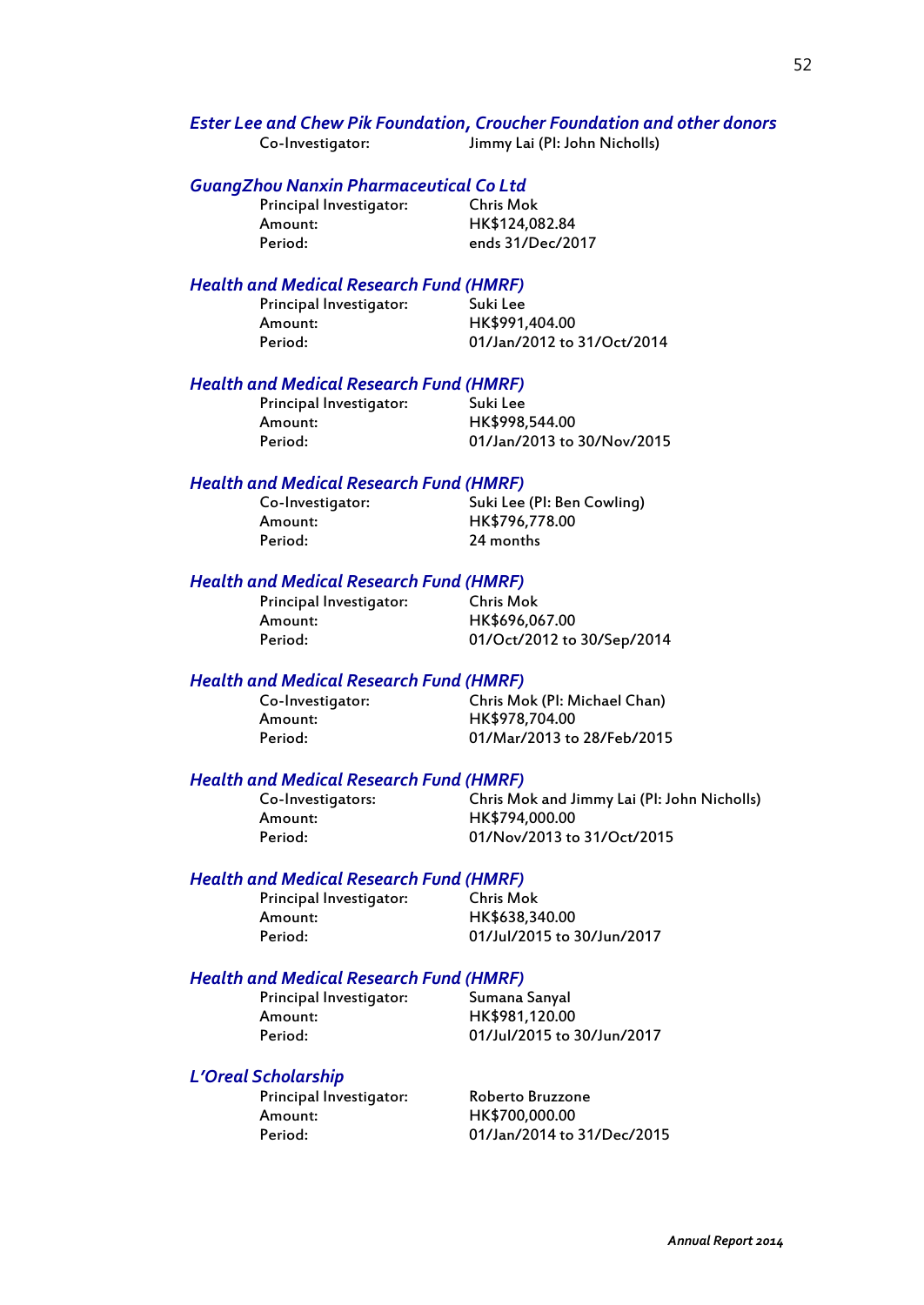# *National Institute of Health*

Co-Investigator: Sumana Sanyal (PI: Hidde Ploegh, MIT) Amount: US\$500,000.00<br>Period: ends 31/Dec/20

#### *Research Grants Council*

Principal Investigator: Suki Lee Amount: HK\$632,266.00<br>Period: 01/Oct/2014 to

# *Research Grants Council*

Period: 2015 to 2017

01/Oct/2014 to 30/Sep/2016

ends 31/Dec/2016

Chris Mok (PI: PC Shaw, CUHK) Amount: HK\$650,000.00

#### *Research Grants Council*

Principal Investigator: Sumana Sanyal<br>Amount: HK\$664,557.00

HK\$664,557.00 Period: 01/Dec/2014 to 30/Nov/2016

#### *Seed Fund, University of Hong Kong*

Principal Investigator: Chris Mok Amount: HK\$120,000.00<br>Period: 01/Apr/2014 to

01/Apr/2014 to 31/Mar/2016

#### *Seed Fund, University of Hong Kong*

Principal Investigator: Sumana Sanyal Amount: HK\$120,000.00

Period: 01/Jul/2014 to 30/Jun/2016

# *Small Project Funding, University Research Committee*

Principal Investigator: Amount: HK\$40,536.00

01/May/2014 to 31/Oct/2015

# *UGC-Matching Fund Scheme (6th Phase)*

Principal Investigator: Amount: HK\$723,027.00

Period: 01/Apr/2014 to 31/Mar/2016